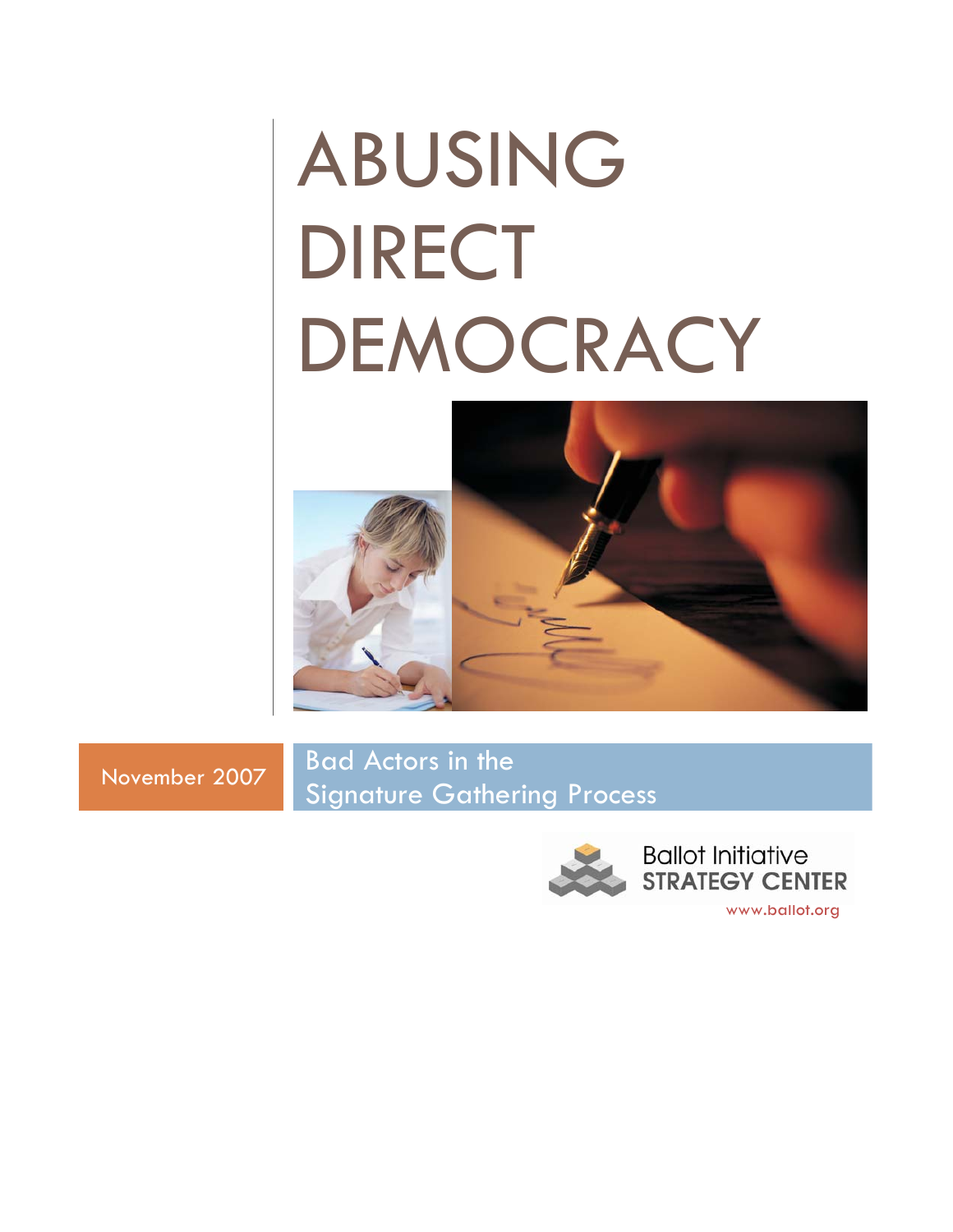## signature gathering abuse **BAD ACTORS IN THE SIGNATURE GATHERING PROCESS**

## **TABLE OF CONTENTS**

BACKGROUND ON SIGNATURE GATHERING Page 1

HISTORY OF FRAUD AND ARNO POLITICAL CONSULTING Page 4

SIGNATURE REFORM: FIXING THE PROCESS Page 9

ABOUT THE BALLOT INITIATIVE STRATEGY CENTER Page 14

APPENDIX A&B A: Press Coverage of Arno Political Consulting Page 15

B: Background on other Bad Actors Page 62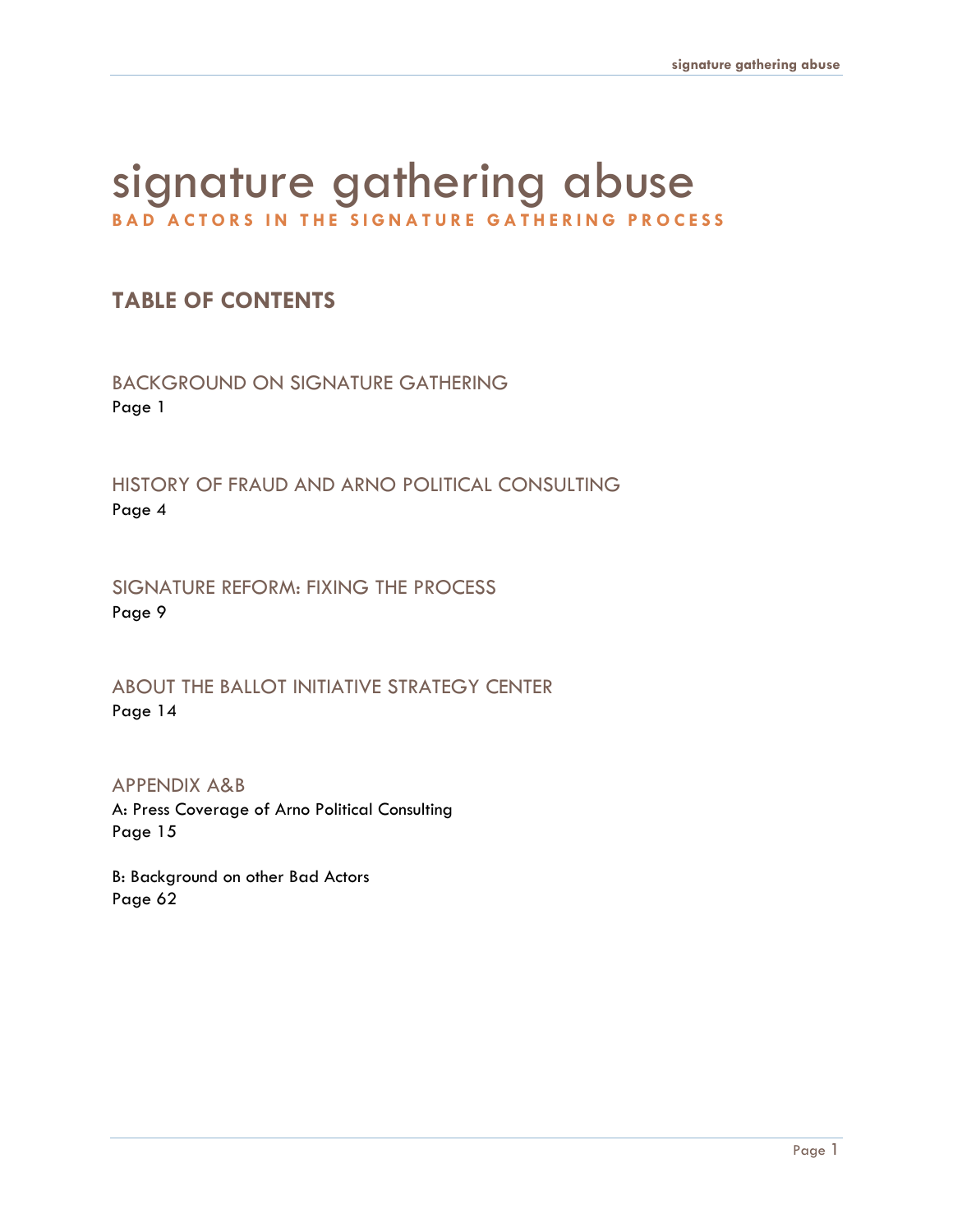## signature gathering abuse

**BAD ACTORS IN THE SIGNATURE GATHERING PROCESS** 

## BACKGROUND ON SIGNATURE GATHERING|**ONE**

#### **The context of signature gathering**

After working on hundreds of statewide ballot measures across the country since 1999, the Ballot Initiative Strategy Center (BISC) has been in a position to witness and help shape ballot initiative campaigns in over 25 states across the country. BISC has assisted activists as they circulated petitions, put together "yes" and "no" campaigns, developed messages, raised money, and run GOTV efforts.

One of the main components of our work is to advocate for an open and honest ballot initiative process. BISC is not an organization that is inherently suspicious of, or antagonistic toward, direct democracy – in fact we encourage progressive organizations in the states to engage citizens through initiatives on a wide range of issues. We are also not opposed to paid signature gathering; indeed with steep qualification requirements it is often the only means of qualifying initiatives. However, we strongly believe that all ballot measures campaigns - whether sponsored by conservative or progressive organizations or petitioned through paid or volunteer signature gathering - should be required to play by the rules.

#### **T he marked increase in fraud**

Beginning in 2004, BISC began receiving n umerous complaints across the states about abuses in deceptive practices to qualify ballot initiative gimmicks across the country. The use of deception has signature gathering. The last three years in particular have seen a dramatic jump in the use of unfortunately become standard operating procedure by many leading right-wing petition gathering firms. Correspondingly, more of BISC's organizational focus has turned to exposing the different methods of petitioners to fool voters and break state laws. Our work in exposing the multi-state misdeeds of National Voter Outreach (see Appendix B) in 2006 led to the disqualification of a number of their petitions, and to the removal of their clients' initiatives from the ballot.

**It is critical that state authorities rapidly police deceptive signature gathering practices before potentially fraudulent initiatives get on the ballot. We need comprehensive reforms to protect democracy in California and other states.**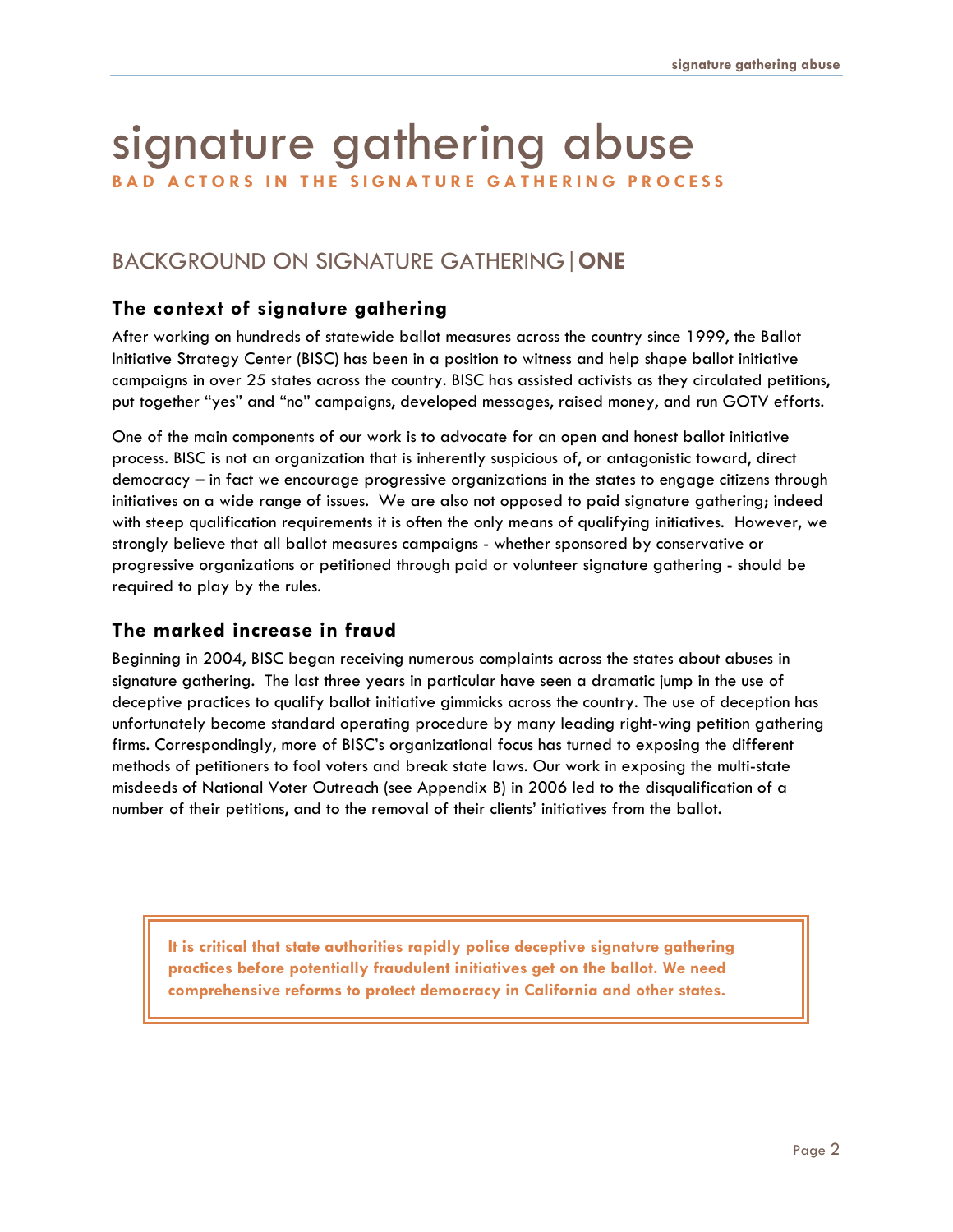#### **Why this is important for California to address**

California, as one of the most active and expensive ballot initiative states in the country, is especially vulnerable to unlawful activity in the petition process. The large number of signatures required for qualification compounds the potential for signature fraud. Arno Political Consulting is one of the major signature collecting firms in the country, and is currently carrying multiple petitions for measures designed to appear on the California ballot in 2008. One of these is the controversial initiative to change the way California allocates its electoral votes, effectively stripping Californians of their political clout. This report details the myriad reasons why Californians should be wary when they approach Arno's petitioners. An initiative with national implications – namely, how the Presidential election is ultimately decided – should not qualify for the ballot through fraudulent means.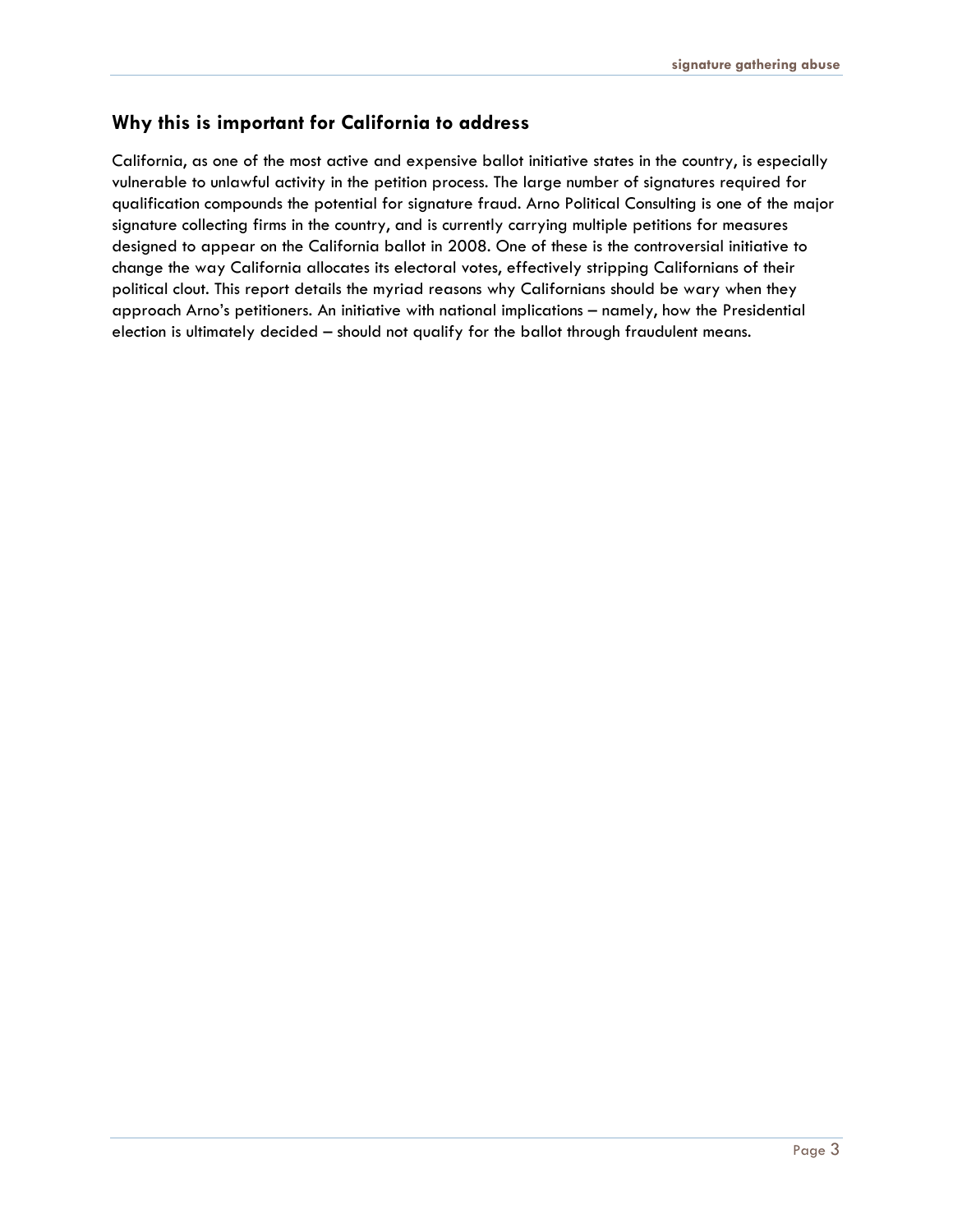## SHORT HISTORY OF ARNO POLITICAL CONSULTING|**TWO**

#### **About Arno Political Consulting**

Arno Political Consulting was founded by Michael Arno in 1979 and, according to its website, has collected over 120 million signatures over the past 28 years. Arno Consulting counts among its clients several Fortune 500 companies as well as two US Presidents and numerous Governors and Members of Congress. Arno Consulting is known as one of the largest and most successful signature gathering

firms in the country. Despite his impressive client list and years of experience, Arno is also known for something else: being accused of deception and illegalities in his signature gathering practices. What follows is an overview of some to the alleged illegal actions Arno has perpetrated on unsuspecting voters in numerous states.

#### **WASHINGTON 2003**

#### *Arno accused of hiring circulators who lied to the public*

Arno was hired to circulate I-841, an initiative which would overturn the state's ergonomics law. Circulators were overheard telling voters that the law would means that "carpet layers and dry wallers who came to work at 8:00 a.m. would have to quit by 10:00 am" and that "Laborers could only lift one load weighing more than 75pounds." Circulators even insinuated that the new ergonomics law would mean that "Mariners catcher Dan Wilson might not even be able to catch an entire game." Obviously the new ergonomics laws would not have resulted in any of these things, but circulators will often tell anything to voters in order to get signatures.

#### **Summary of Fraud Accusations**

#### **WASHINGTON 2003**

Arno accused of hiring circulators who lied to the public

#### **FLORIDA 2004**

Arno hired circulators who submitted fraudulent petitions

Arno hired circulators who submitted petitions with signatures from the dead

Arno accused of illegally registering 4000 college students as Republicans

#### **MASSACHUSETTS 2005**

Arno accused of training circulator in "bait-and-switch" tactics

Arno accused of hiring circulators who tricked voters into signing petition

#### **NEVADA 2006**

Arno hosted a 'fraud party' where circulators were taught to forge signatures onto petitions

Arno circulated a draft of TASC which did not correspond to the initiative submitted to the Secretary of State

#### **OREGON 2006**

Arno accused of violating Oregon's law prohibiting pay circulators by the number of signatures they collect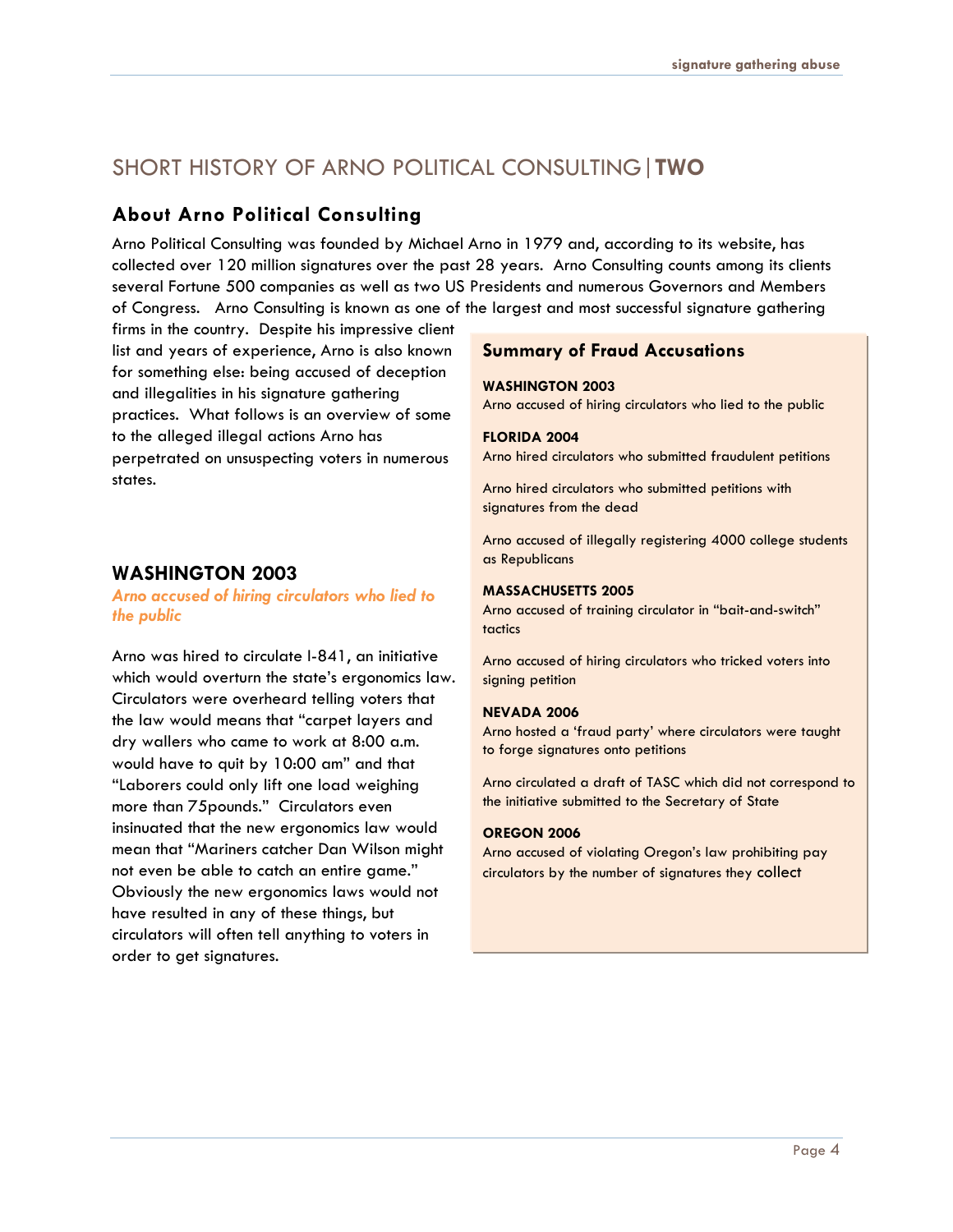#### **FLORIDA 2004**

*Arno hired circulators who submitted fraudulent petitions Arno hired circulators who submitted petitions with signatures from the dead Arno accused of illegally registering 4000 college students as Republicans*

**The News-Press, June 29, 2004:** 

**Officials Investigate Signatures, Panhandle ballot petitions seem falsified"**

Arno's website brags that he has collected 1,000,000 signatures in Florida in 70 days, and after reading the news coverage of 2004, one begins to understand how. He was hired to circulate several initiatives in Florida during the 2004 election cycle, including a measure to allow slot machines and one to repeal plans for a bullet train passed by voters in 2000. While Arno's team was in Florida, numerous charges were leveled against his circulators by Florida prosecutors and election officials. The St. Petersburg Times reported that in June, two men were arrested in Santa Rosa County for submitting 1500 petitions which appeared to be fraudulent. The men are now facing 40 individual counts of fraud in Florida.

According to the St. Petersburg Times, when Arno submitted his petitions to the Secretary of State, it was discovered that Florida voters who had been dead for years amazingly managed to sign petitions to authorize an increase in gambling and to vote against a high speed train. Additionally, various counties rejected over 1000 petitions for fraud. Finally, as part of an effort paid for by the Republican Party to register new voters, Arno's circulators illegally registered 4000 college students as Republican voters.

**St. Petersburg Times, September 28, 2004:** 

#### **Names of the dead found on petitions**

*Officials acknowledge they are investigating fraud in South Florida as invalid names turn up on petitions for a gambling amendment"*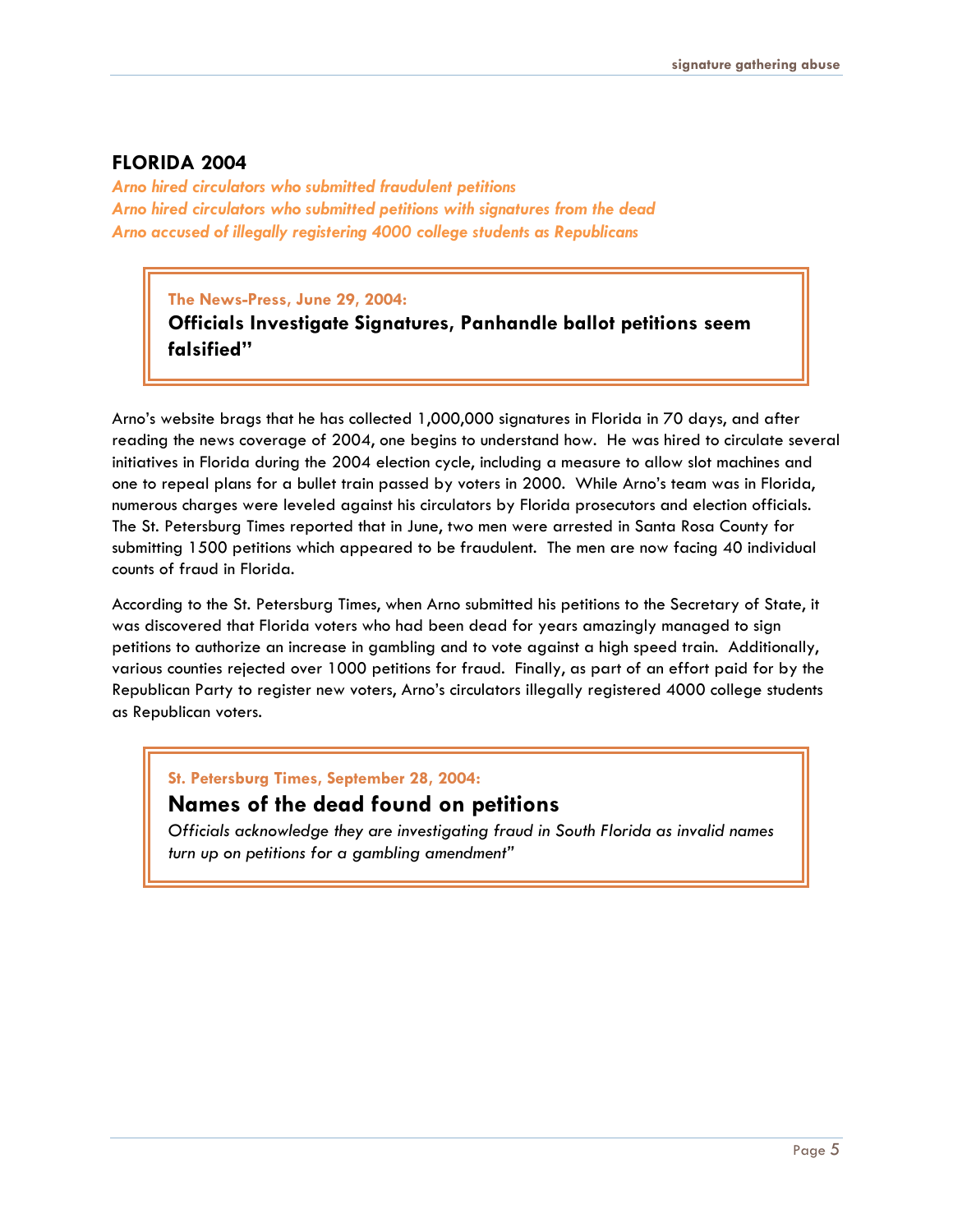#### **MASSACHUSETTS 2005**

*Arno accused of training circulator in "bait-and-switch" tactics Arno accused of hiring circulators who tricked voters into signing petition*

#### **Worcester Telegram & Gazette, October 13, 2005:**

#### **Tricks on petitions described by workers**

*Student employed to gather names*

In 2005, Arno Consulting was hired by the Massachusetts Family Institute to circulate a petition which would place a same-sex marriage ban on the ballot. Repeated accusations that Arno's circulators were employing the "bait and switch" tactic favored among some of the legally-challenged circulators led Massachusetts lawmakers to call a hearing to investigate charges. As witnessed in a Fox25 News report, circulators would ask voters to sign a petition allowing grocery stores to sell wine and then lie to the voter, telling them that the grocery store petition required two signatures and having them sign the marriage ban initiative as well. As the news media in Massachusetts became aware of these tricks and began to highlight these despicable practices, more and more voters came forward with their stories. (Links to these stories are provided below.)

By the time Arno submitted his signatures to the state, the Joint Committee on Election Law hearings exposed a former circulator who testified to being trained in the "bait-and-switch" tactic as a way of collecting signatures more quickly. Circulators were paid more per signature if they collected over 500 names a day. These hearings prompted the state Senate to approve a law banning the "baitand-switch" tactic and attaching criminal penalties to anyone who utilize this tactic. Additionally, Attorney General Tom Reilly launched a criminal investigation into whether or not circulators forged signatures on the marriage petition.

#### *News stories referenced above*

**22News I-Team Investigation exposes petition fraud.** – Ad referenced above, a 22New I-Team investigation reveals that Massachusetts voters were approach by signature gathers who would ask their opinion on samesex marriage. When voters replied that they support same-sex marriage, circulators asked them to sign a petition to help protect marriage rights in Massachusetts. <http://www.youtube.com/watch?v=Pzgf7QSN3Qk>



**FOX25 News Undercover exposes petition fraud.** – Ad referenced above, former paid petition worker Angela McElroy reveals the bait-and-switch tactics she was taught by her employers and demonstrates just how easy it is to steal signatures (she averages one bait-and-switch every two minutes in [the video](http://knowthyneighbor.blogs.com/home/2005/12/download_fraud_.html)). She states petition workers can make as much as **\$1,200** on a good day. <http://www.youtube.com/watch?v=SMGUaCpmEPU>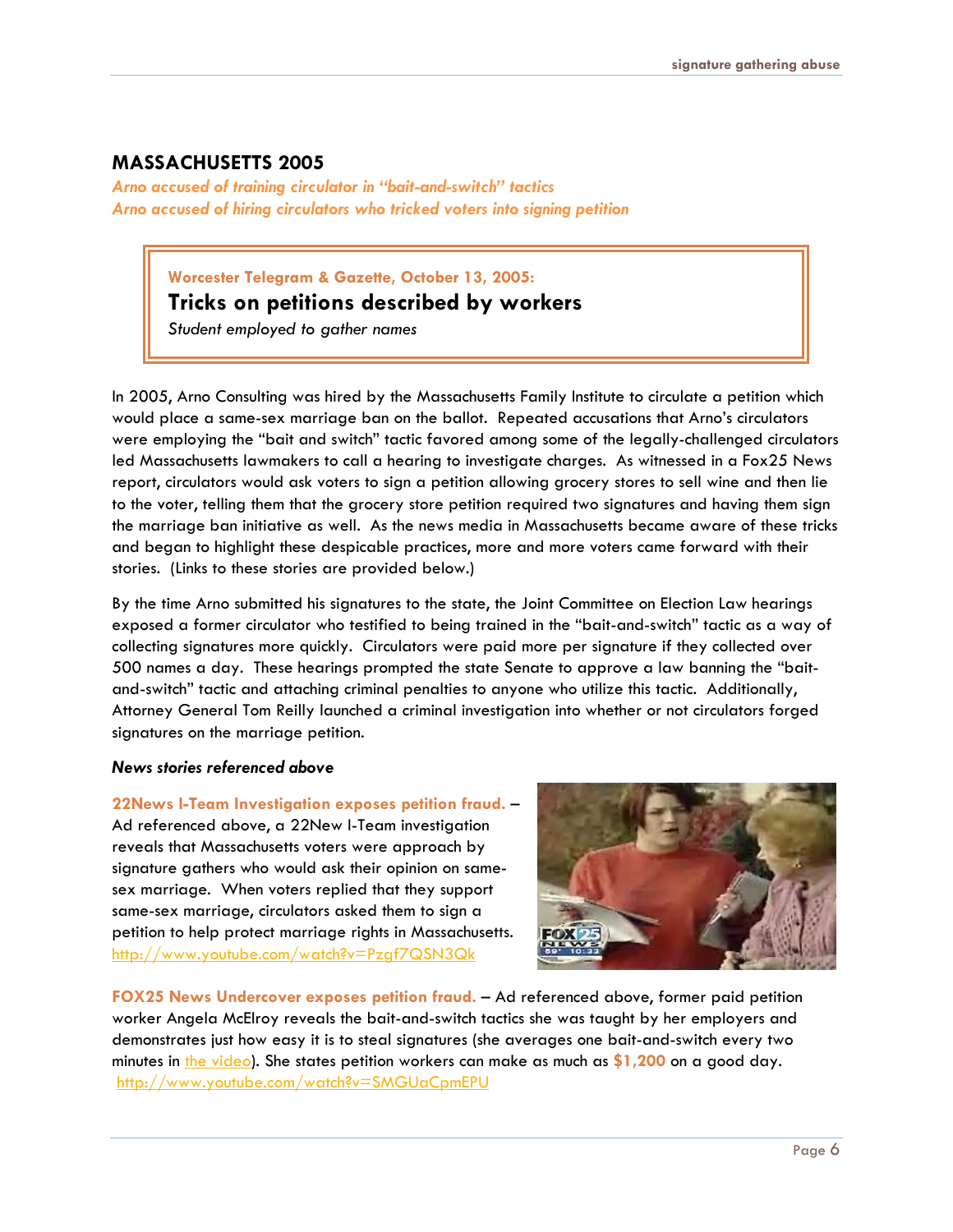#### **NEVADA 2006**

*Arno hosted a 'fraud party' where circulators were taught to forge signatures onto petitions Arno circulated a draft of TASC which did not correspond to the initiative submitted to the Secretary of State* 

**Appeal Capital Journal, August 24, 2006:** 

**High court questions validity of tax and spending measure**

Arno was hired to circulate the Tax and Spending Control (TASC) petition in Nevada during 2006. According to the Las Vegas Review Journal, after the signatures were submitted opponents of the measure asked the FBI and the Metropolitan Police Department to investigate Arno's petition gathering for fraud. The opponents alleged that in addition to submitting petitions which weren't properly filled out or notarized in accordance with Nevada law, they also had an affidavit from a circulator who said circulators gathered at a "house" party at Lake Mead on Memorial Day and were told to copy petition signatures. The Tax and Spending Control initiative was removed from the ballot by the Nevada Supreme Court because proponents filed one version with the Secretary of State and then circulated another. The difference in the two plans amounted to a \$1.5 billion dollars in spending capabilities for the state.

**Las Vegas Journal, August 23, 2006:** 

**TASC opponents seek investigation, measure would amend constitution**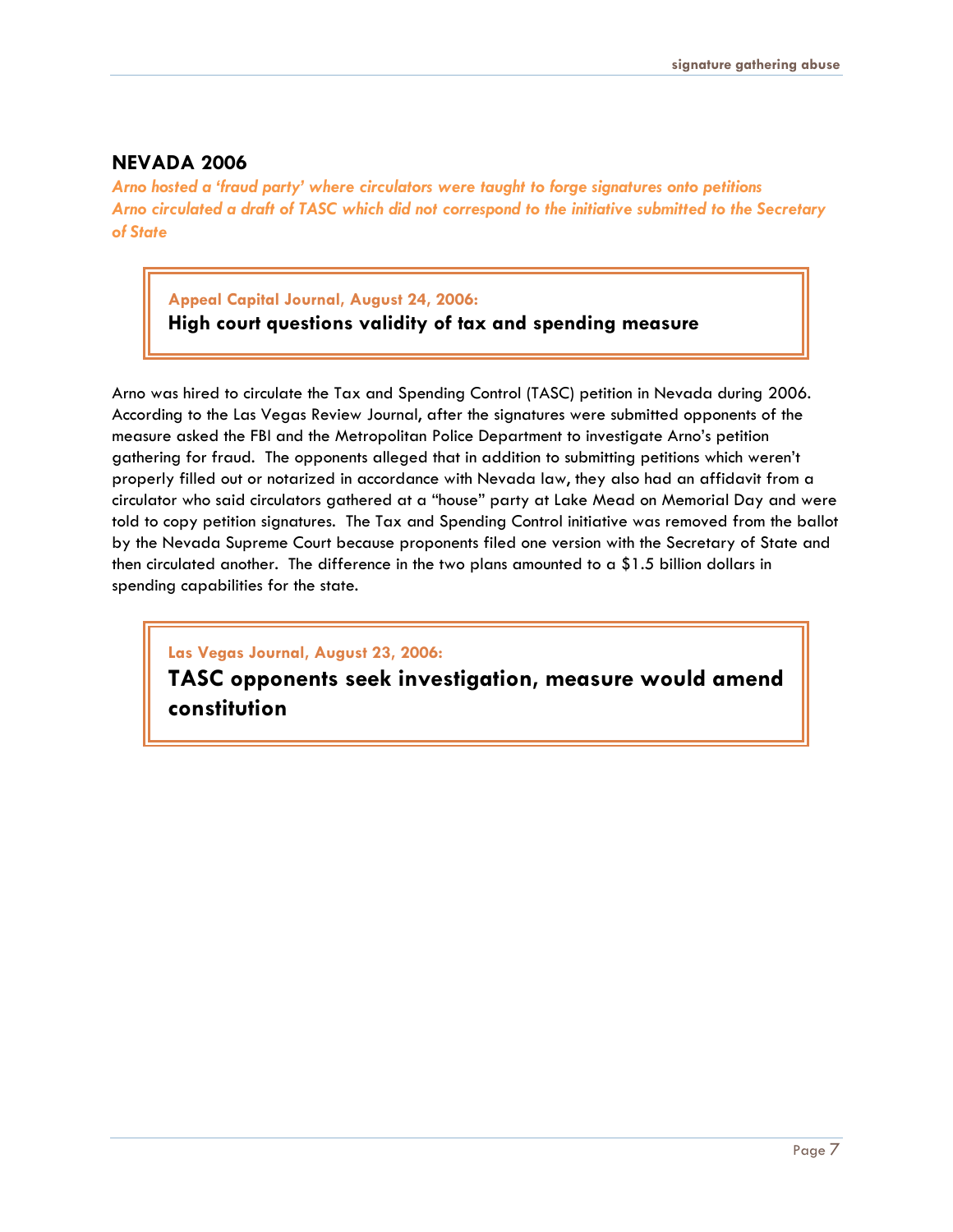#### **OREGON 2006**

*Arno accused of violating Oregon's law prohibiting pay circulators by the number of signatures they collect*

## **KATU 2, June 27, 2006:**

## **Complaint filed in signature paying investigation**

In 2002, due to rampant fraud in signature gathering due to mercenary "pay-by-the-signature system," Oregon voters passed a law prohibiting firms from paying circulators by the signature, insisting they be paid an hourly wage in an effort to reduce the motivation to forge signatures. In 2006, Arno found itself circulating the Taxpayer Bill of Rights petition in Oregon. John Lindback, the Director of the Elections Division sent a letter to Arno expressing "fresh concerns" over Arno's payment arrangements. In fact, Arno was paying circulators who collected 13-16 signatures per hour \$17, while those who could collect 31-45 signatures per hour were making \$43. Additionally, circulators who collected 500-649 signatures a week were given bonuses of \$500 or more. This payment structure was obviously constructed to disregard Oregon's election laws and reward those circulators who collected the majority of the signatures.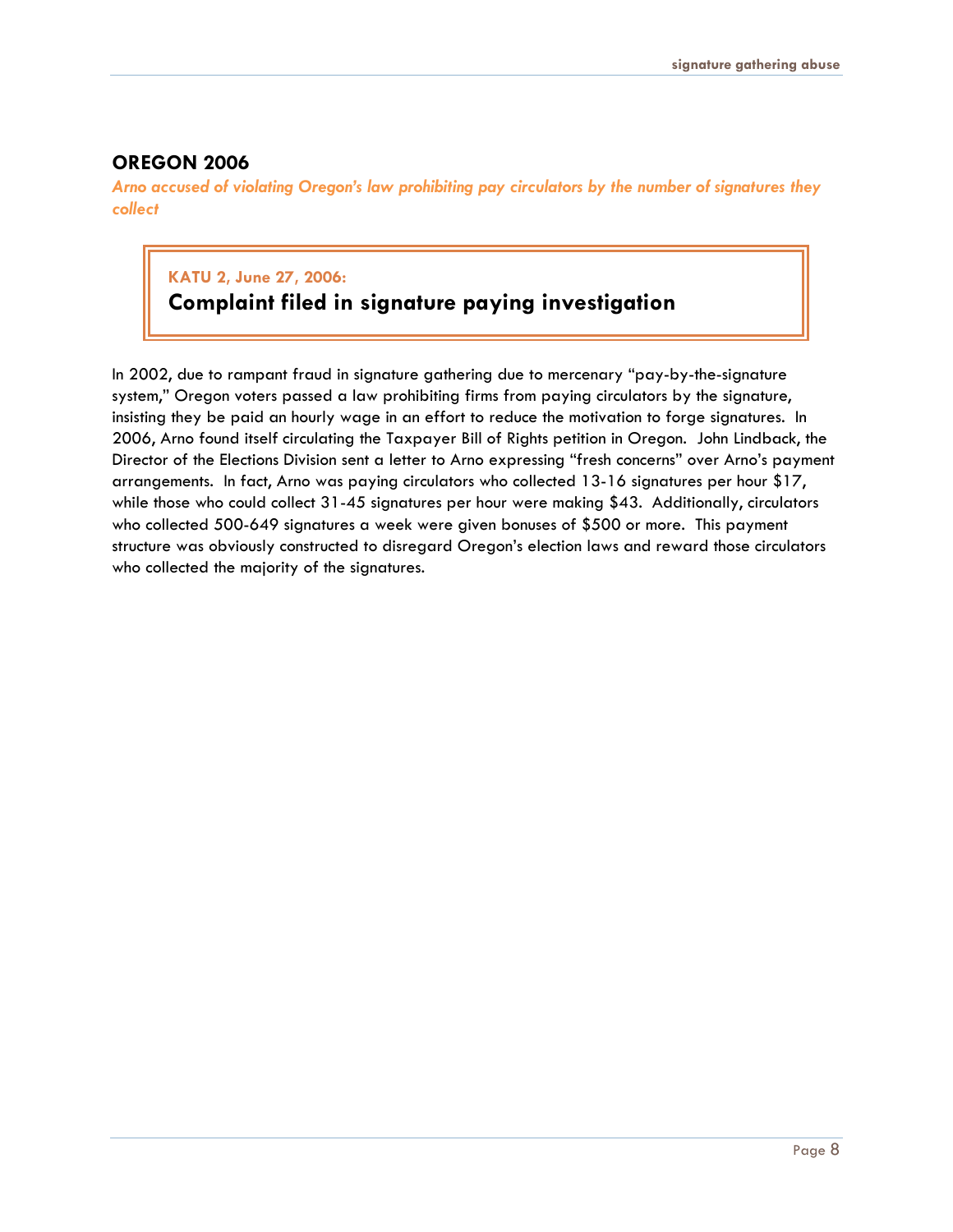### SIGNATURE REFORM: FIXING THE PROCESS|**THREE**

#### **Recommended Solutions**

The following information serves as recommendations for how individual states can address the widespread fraud witnessed this year dealing with signature collection. Sweeping reform of the initiative process in each state is not necessarily needed. Instead, these suggestions are meant to be a surgical strike to address certain loopholes in the current regulations governing the circulation of petitions. These reforms are intended to help bolster the integrity of the initiative process while making it harder for individuals to exploit the system. The evidence BISC has uncovered throughout the years has crystallized the need for additional reform in the area of signature gathering, and we feel that California has a role to fill in that movement.

#### **Overall approach and guiding principles of reform**

The guiding principles in any efforts for reform should be centered on protecting the integrity of the initiative process and signature gathering. Given the evidence gathered during the 2006 cycle, there is a window of opportunity to enact reforms that will protect voters against fraud and help bring effective challenges in future cycles. The purpose of these recommendations is not to make it harder to qualify a ballot measure, or institute radical changes to the process that might be perceived as curbing citizen initiatives.

Each initiative state is different. Each has existing constitutional and statutory regulations that must be considered. The following ideas have been tailored with California's current rules and regulations in mind. Many of the recommended reforms are related to one another and should be tied together for the greatest impact.

#### **Largest gaps in California's current initiative laws**

A cursory analysis of California shows that current statutes governing initiative activity are quite effective in many ways. The fact that the Attorney General is tasked with determining the title and summary language removes blatant politicized language from the ballot, and formula to establish the size of the random sample and the manner in which the state undertakes its verification effort is also constructive. The weakest area of California's current statutes is access granted to both proponents to the petitions themselves and to the circulator statements. Having access to both of these documents is essential to being able to successfully investigate and prosecute fraud. It might also be worth examining other categories by which specific signatures or circulators could be challenged.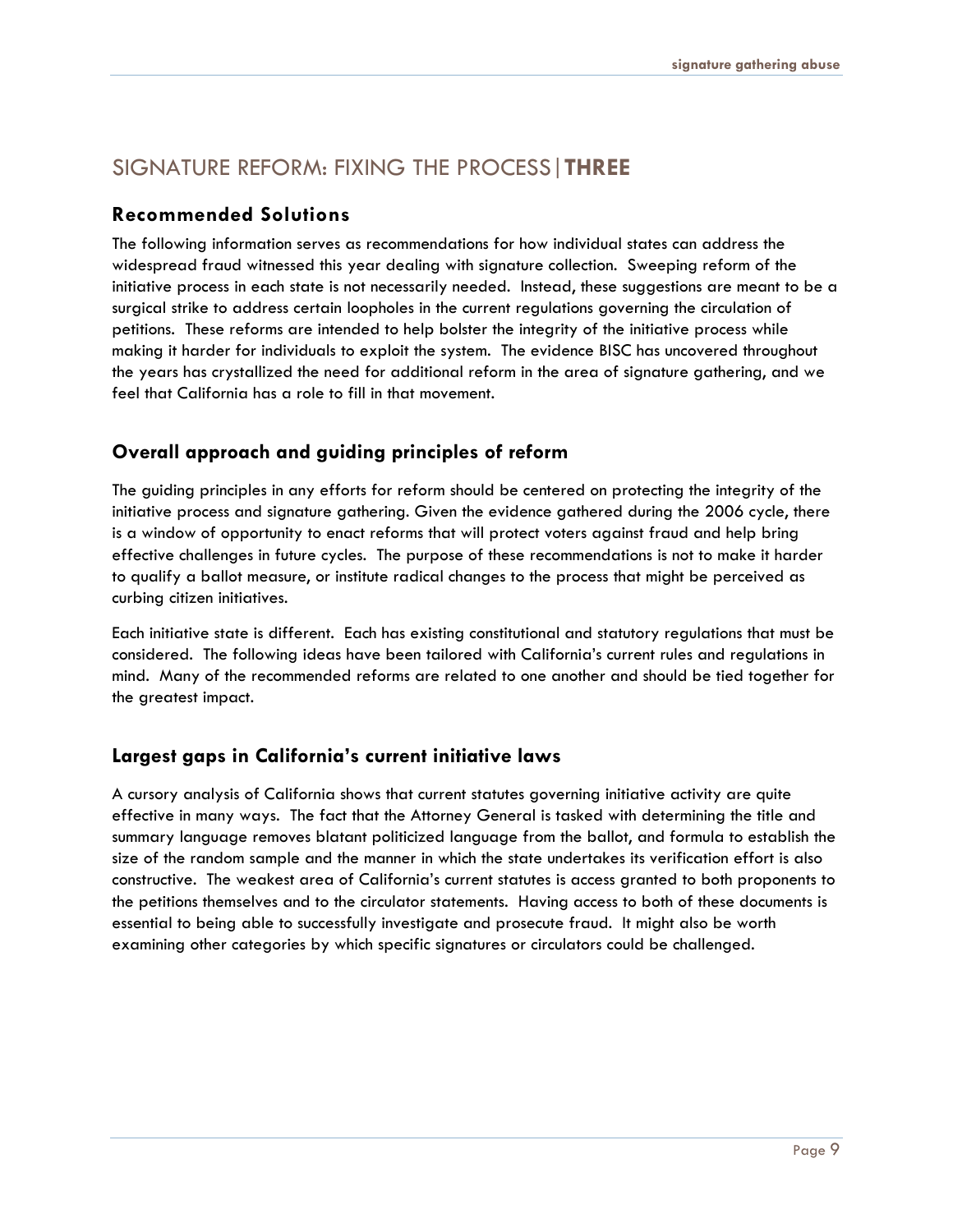#### **Specific Ideas for Signature Reform**

#### **Recommendation A: Attorney General Brown should launch an investigation of signature gathering practices in California, beginning with Arno Political Consulting**

The reports of signature gathering fraud have been on the rise, especially in the past three years, and it appears that some signature gathering firms are unable or unwilling to conform to state law. Therefore the Attorney General should undertake a review of all signature gathering firms operating in California, especially those who have a history of illegal actions, to ensure that all firms are conducting their business dealings in good faith.

#### **Recommendation B: Circulators should be required to register with Secretary of State, and the list of registrants should be accessible as public information**

Because of the nature of the paid signature gathering industry, the field will likely always be fraught with mercenary or traveling petitioners. Short of outlawing out-of-state petitioners, the next best alternative is to know who they are. By requiring all signature gatherers to register with the Secretary of State, initiative watch dogs will be able to do multi-state research on petitioners. In addition to providing a full name and permanent address, there are other pieces of information that would assist in our research.

- ! Date of Birth In some states, date of birth is necessary to run criminal records checks.
- **.** Social Security Number or EIN
- ! Current address in state, as well as permanent address.
- ! Disclosure of any arrests or convictions for sexual assaults or identity theft. These crimes are particularly sensitive to an unsuspecting public. It would be a service to voters to know that they are not providing that personal information to dangerous criminals or identity thieves.

#### **Recommendation C: Allow access to circulator statements**

California already requires a circulator statement, but these documents are not available to the public. Access to this information is critical for tracking dishonest circulators and being able to build a case for fraud.

#### **Recommendation D: Prevent people who have been convicted of certain crimes from circulating- convictions such as identity theft, sex offenses, other fraud**

Although California already prohibits felons who are currently on parole from circulating, it is worth investigating under states' individual standards whether petitioners can be banned from circulating if they have certain criminal histories. In particular, sex offenses, identity theft, and fraud convictions are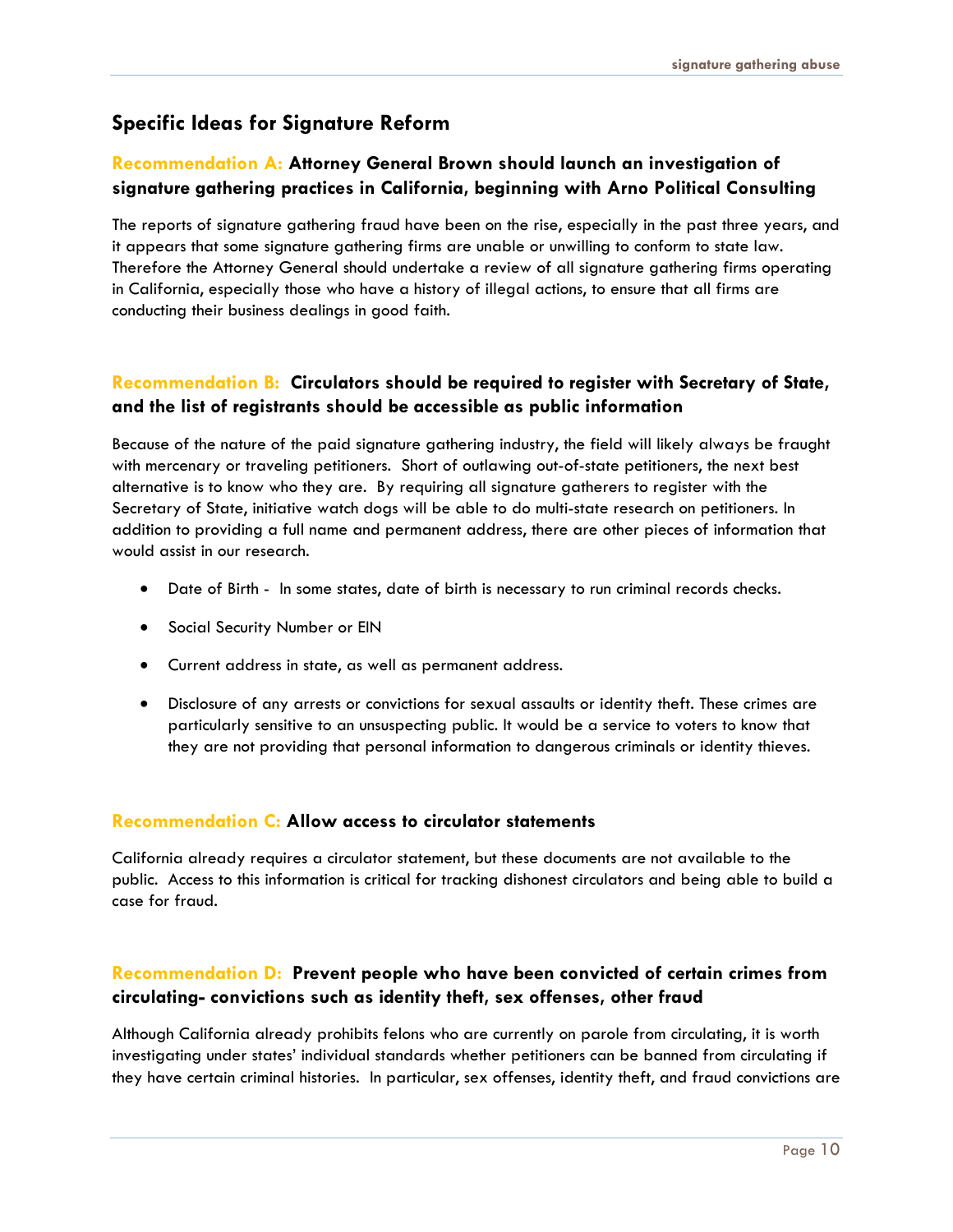germane to whether a person should be permitted to gather voters' personal information. It is only possible to prevent these people from circulating if there is some form of registration in the state, so that officials are aware of who is petitioning. It would also need to be specified in state law that certain types of offenders are prohibited from gathering signatures. This provision could become controversial quickly, so it probably requires more in-depth evaluation by each state about whether it would work. At the very least, California should establish a system of registering each petitioner with the Secretary of State, and collecting the information necessary to run criminal background checks.

#### **Recommendation E: Allow reasonable standards for public access to copying petitions**

It is critical to allow access to petitions submitted by proponents in order to conduct an independent analysis of the validity of the signatures. In California, the petitions are considered the exclusive property of the Secretary of State after turn-in; but in other states the public is afforded reasonable access to the petitions. At the very least, citizens should be able to file a sunshine request and acquire a list of both petitioners and copies of the petitions in a timely fashion. This becomes the cornerstone of any program attempting to analyze the validity of the signatures.

Individuals seeking access should be prepared to pay the cost of copying and staff time required to fulfill the request. If this is specified in statute and the party making the request can comply, there should be no question that a person or organization should have access to that information.

#### **Recommendation F: Create more specific standards for validity**

California already disallows any signature which doesn't match the address listed in the voter file. While that is an important standard, more could still be done, especially with respect to forgeries. This reform is particularly helpful if coupled with granting the public access to the petitions. If the individual counties are responsible for not only verifying the sample, but also looking for fraud, forgeries will be overlooked.

It would be helpful to delineate standards around what constitutes forgery, and therefore what can be removed as a valid signature. One example is stating explicitly that handwriting must match across the entire line, which should be no problem if a voter has filled in each field him/herself, as is required in California. Another is stating a reasonable standard for comparing the signature on a petition to the voter's signature on file - if there is not a reasonable match, the signature should be discarded.

It is advisable to require voters to provide an updated signature for the voter file every 5-10 years, so that a comparison will yield current results (this warrants more discussion and assessment).

#### **Recommendation G: Establish guidelines around what to do with signatures that are found to be fraudulent, or duplicates, or forged**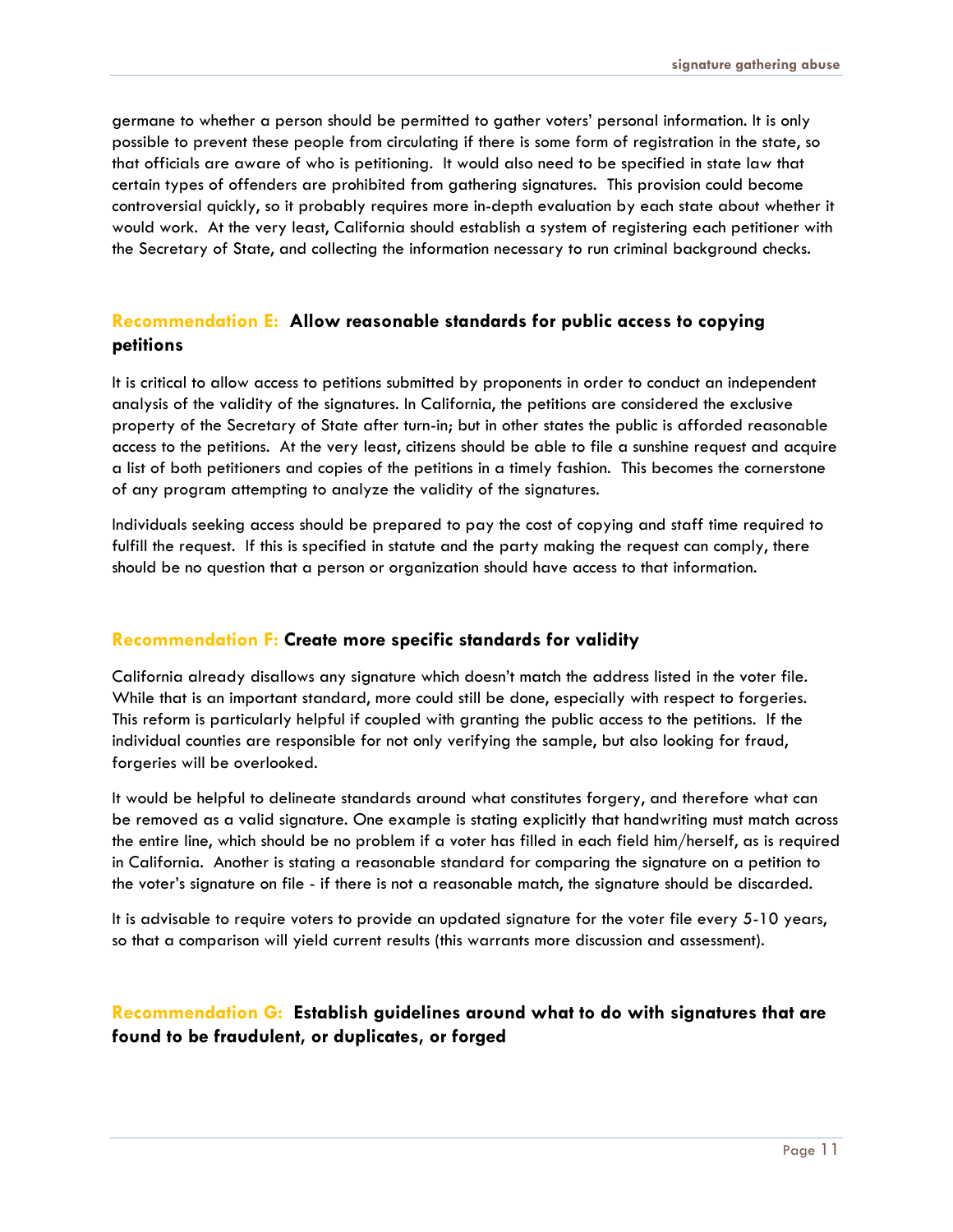Even less clear in most state laws is what latitude or ability elections officials have to address fraud once they have determined that it exists in petitions. Often, fraud is clearly occurring, but the laws are unclear about what steps can be taken to disallow signatures. In this regard, more specificity in the law is better. For example: if there is a pattern of fraud in a petitioner's body of work, it's important to know what the remedy is. In some states, the lack of clarity does not even allow for the individual signature to be removed. In others, the individual signature is all that can be removed. For example, in Oklahoma, a judicial referee rules on challenges to each individual signature, usually from a pool of 300,000 submitted.

A stronger approach is to specify a related sample of signatures that can be removed. This would obviously depend upon the signature requirements in the state -- they range between roughly 16,000 (South Dakota) and 611,000 (Florida). So instead of removing one signature for every fraudulent entry (1:1), it would be more like removing twenty signatures for every fraudulent signature (20:1). This formula should take into account the size of the required signature submission (less than 50,000 or more than 200,000 are probably going to require different samples) but it should stipulate that a sample will be used to disallow fraud.

An even stronger approach is to allow a petitioner's whole body of work to be disallowed if it is clear that there is a pattern of fraud. This can demand a stronger threshold of evidence, but it is one of the strongest approaches to rooting out fraud in petitions. In Oregon, it is possible to disallow a petitioner's entire body of work on a petition if he or she hasbeen convicted of fraud. It may be worth relaxing that standard and allowing the Secretary of State some latitude in removing signatures if a petitioner is charged with fraud, for example. This obviously affects the signature counts

#### **Recommendation H: Reform concerning the random sample formula**

Having a large sample sent out for verification as California does is crucial in catching instances of fraud; this can also be a mixed blessing. California only has 30 days after the signatures have been sent out to be verified to decide if they wish to pursue legal options, and wading through hundreds of thousands of signatures can be a daunting task, to say the least. Having access to not only the petitions and the circulator information, but also knowing which signatures are included in the sample can be paramount in mounting a legal challenge.

Although Michigan's required sample size is only 500 signatures, the Secretary of State has the discretion to expand the sample size for verification, which happened in the TABOR campaign this year. The advantage of Michigan's system is that both sides are notified of which signatures have been chosen for verification. This allowed the campaign to focus on only the 3872 signatures being examined instead of the 503,000 signatures submitted. The anti-TABOR coalition was able to disallow enough of the sample signatures to ensure TABOR would not be on the November ballot.

**Recommendation I: Require petitioners to report income or pay Business & Occupation taxes if they remain independent contractors. They cannot petition again in a state if they owe the state money**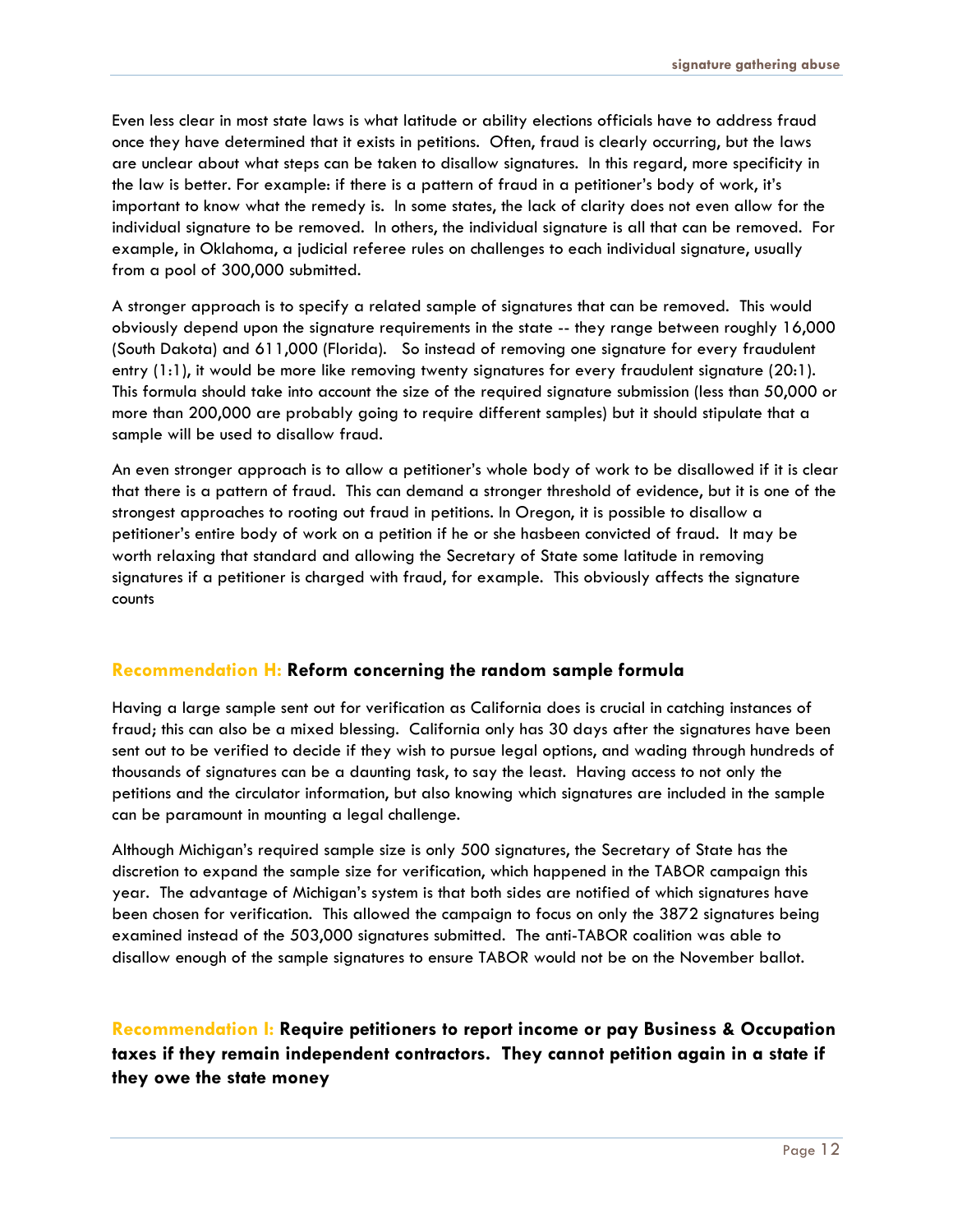Paid signature gathering is a cash business by nature. Many mercenaries are drawn to the profession not just because of the earning potential, but also because it is untaxed work. Many mercenary petitioners do this work because they make good money without paying taxes or having any relationship with government agencies that observe employment status and levy taxes based on that. They are almost universally independent contractors and are not employed by the vendors who sign the contracts with funders to qualify initiatives.

Since petitioners operate as independent contractors and the industry works on a cash basis by design, one potent angle for reform is requiring that petitioners pay B&O taxes. This is only possible if they are registered with the state, which we want to do for other reasons as well. This means that they'd be required to pay taxes rather than essentially working under the table. It would place some burden on the sub-contractors who administer the cash, which is fine. If a petitioner has failed to pay B&O taxes and owes California money s/he could be required to pay back taxes before being allowed to petition again.

Currently there is no state that extends B&O taxes to paid signature gatherers.

#### **Recommendation J: Require that signature gatherers be paid by the hour rather than the signature**

One of the biggest factors leading to fraud in the initiative process is the pay-per-signature standard. Oregon has passed a law (by initiative) requiring that petitioners be paid by the hour, but it has been difficult to enforce. Meanwhile, the paid signature gathering companies have compensated by providing volume-based bonuses and higher pay for more prolific performers. They have also moved to an aggressive mail program, whereby most signatures are gathered via mail for a lower cost. The capacity to qualify on the strength of lists takes time to develop and build.

In Oregon, the new law has been difficult to enforce, and has taken some vigilance on the part of the sponsors. Four years after its passage, the proponents of paying by the hour are still working to make state agencies respond to reports of violating the law. If states choose to pursue this idea, there should be clear penalties for violating the law included in the legislation. While fines are often a popular choice, the better option is to penalize violators by affecting their signature count.

#### **Other possible reforms**

- Ban signature gathering via mail
- Require notary signatures on each petition submitted in conjunction with the circulator statement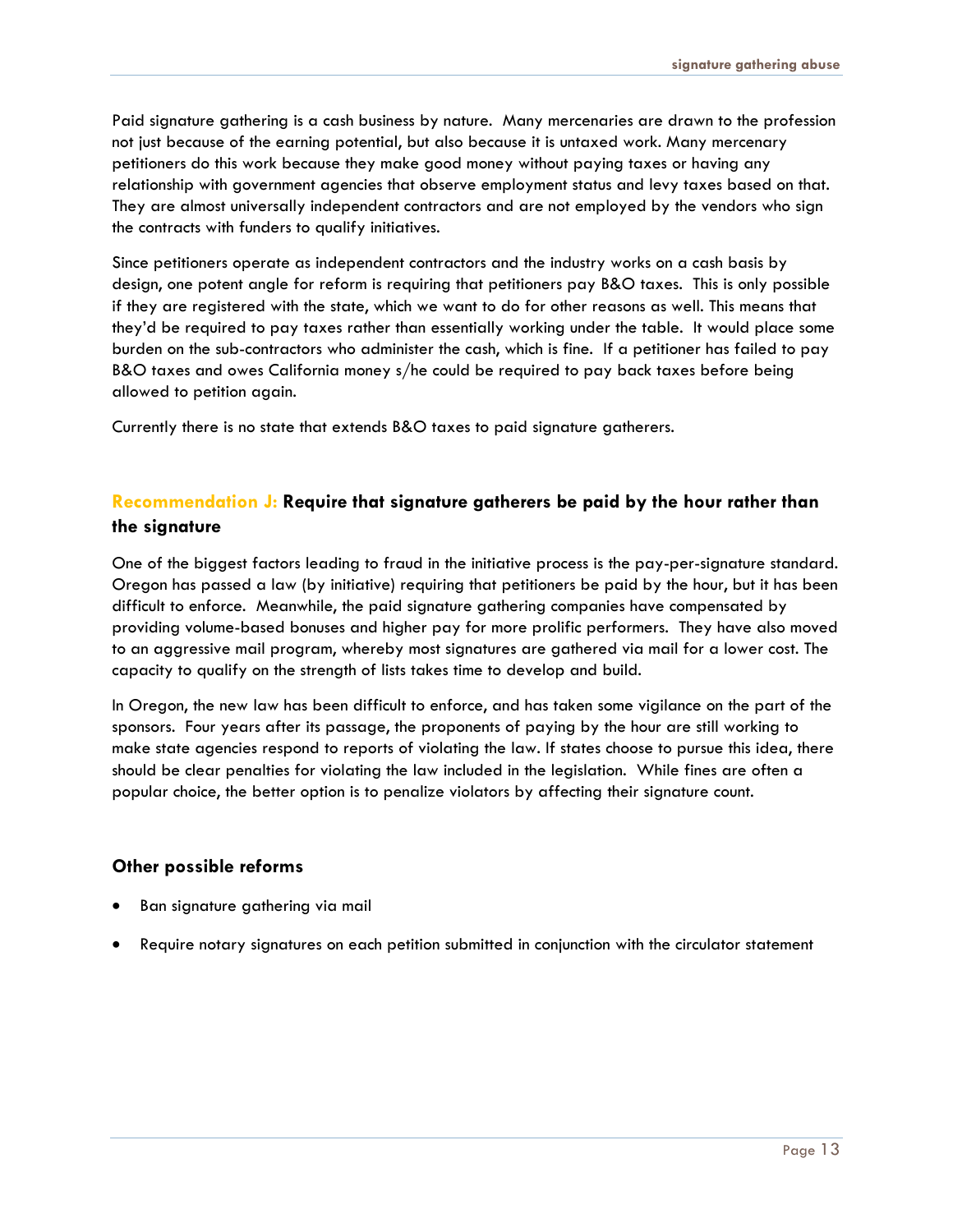## ABOUT THE BALLOT INITIATIVE STRATEGY CENTER|**FOUR**

#### **Background on BISC**

Ballot Initiative Strategy Center is the progressive "think-and-do tank" for ballot measure research and strategic campaign support. As a 501(c)(4) organization, BISC serves as a resource for grassroots advocates seeking to pass issues of economic justice, environmental protection, expanded health care, quality public education, and much more. The only organization of its kind, BISC uses the initiative process as a tool for achieving progressive policy goals and building broad political power in the states. A separate educational arm exempt under section  $501(c)(3)$ , the BISC Foundation researches issues that increase civic participation and build progressive infrastructure in the states, while also working to reform donor disclosure and signature gathering laws specific to ballot initiatives.

#### **Kristina Wilfore biography**

Kristina Wilfore is Executive Director of the Ballot Initiative Strategy Center and Foundation and one of the country's leading experts on state policy and politics – having spent 10 years working in approximately 30 state capitals and on dozens of ballot initiatives across the country. As Executive Director of BISC, Kristina works with state and national progressive organizations to reinvigorate the initiative process by providing guidance on strategy and message to key initiative campaigns, coordinating ballot language research and drafting efforts, polling, training activists and placing them on targeted initiatives nationwide, and directing funders to critical campaigns. BISC also researches issues that increase civic participation and build progressive infrastructure in the states, while also working to reform donor disclosure and signature gathering laws specific to ballot initiatives.

Over the years Kristina has managed ballot initiative campaigns and designed legislative and media strategies for direct service nonprofits, domestic violence and family planning agencies and for programs such as AmeriCorp and Vista. Kristina has appeared as a guest on Fox News and CNN, and has served as a source for major news stories in USA Today, The New York Times, Los Angles Times, and The Washington Post, among others. She is committed to training as a fundamental mechanism in activism and serves as an advisory member of New York University's Political Campaign Management program, and is a member of the Women's Information Network (WIN) and the American Association of Political Consultants. She was born and raised in Kalispell, Montana and holds a Master of Public Administration from the University of Washington.

#### **Contact Information**

Ballot Initiative Strategy Center 1825 K Street NW, Suite 411 Washington, DC 20036 202-223-2373

Press contact: Oliver Griswold, 202-223-2373 or oliver@ballot.org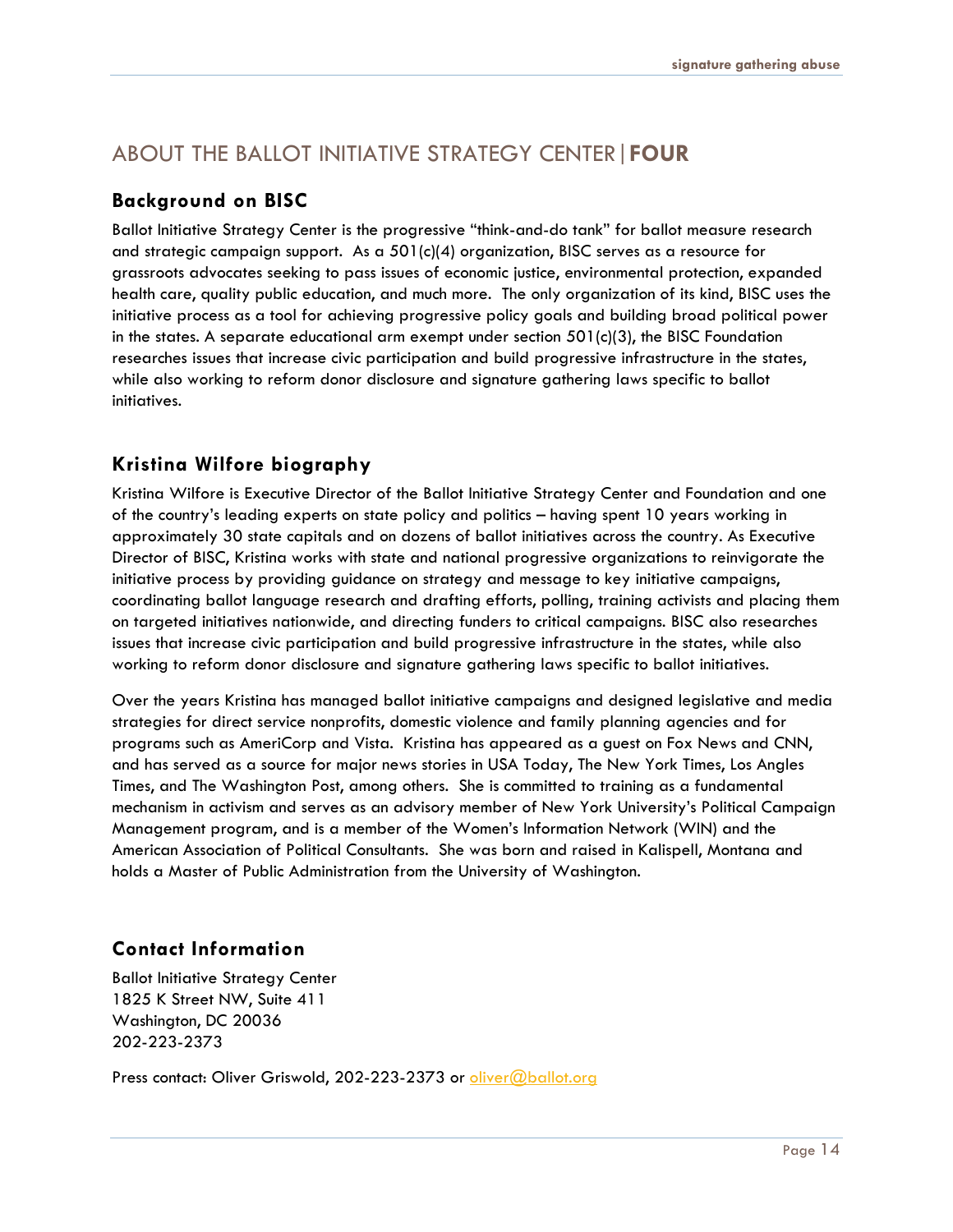### PRESS COVERAGE OF ARNO POLITICAL CONSULTING|**APPENDIX A**

#### **WASHINGTON 2003**

## SPOKESMANREVIEW.COM

Friday, May 9, 2003

.

#### **Signature gatherers take far too much initiative**

#### Jim [Camden](http://www.spokesmanreview.com/covers/people/staff.asp?ID=bio41) - Staff writer

People being paid to gather signatures for Initiative 841 have told Spokane voters some dire -- but untrue -- tales about the new state ergonomic rules.

Carpet layers and dry wallers wouldn't be able to work more than two hours per day, said signature gatherers outside of Lowe's Hardware stores on North Division and East Sprague. Laborers could only lift one load weighing more than 75pounds. Mariners catcher Dan Wilson might not even be able to catch an entire game.

But the new law designed to reduce workplace injuries doesn't have those restrictions.

"If it's incorrect, then I stand corrected," said Dennis O'shea, who heads a crew of about six people using the untrue descriptions while gathering hundreds of signatures in Spokane.

This week, O'shea's crew and another in Western Washington corrected the information they had used for at least two weeks. But the fact that they could make false statements about the ballot proposal -- whether intentional or not -- illustrates a problem with the state's initiative system.

People who are paid per signature collected -- called circulators in the industry -- can tell voters almost anything about a proposal with little fear of sanction. The state Supreme Court ruled five years ago that supporters and opponents can't be sanctioned for lying about an initiative.

Arno Political Consultants, a Rancho Cordova, Calif., company that was paid \$75,000 by the state's building industry to gather names for I-841, ordered its subcontractors Wednesday to stop signature-gatherers from using those false descriptions when soliciting voters.

The new ergonomics law, which will be phased in starting July 2004, is designed to reduce injuries from repetitive motion and strains. The initiative, if it gathers enough signatures to make the ballot and is passed by voters in November, would overturn that law.

APC co-owner Bill Arno said he would fire someone who deliberately made false statements about an initiative. But he has no way to keep tabs on more than 150 "circulators" all over Washington, he said.

The Building Industry Association of Washington, which sponsors I-841, also agrees that information used in recent weeks by about a dozen signature-gatherers in Spokane and some parts of Western Washington was false. When told about it, the association ordered it stopped, said Elliot Swaney of the building association.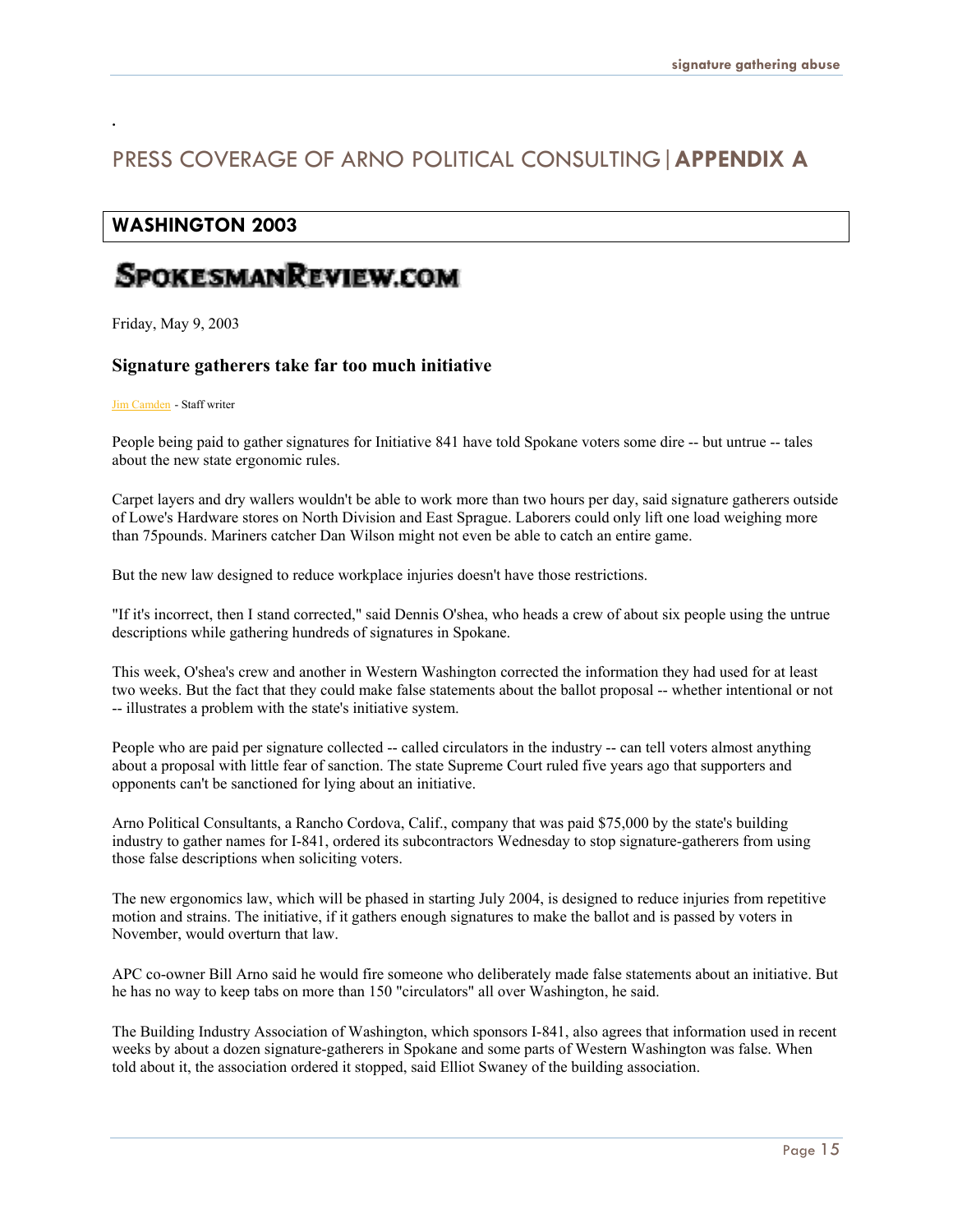"We didn't see this or authorize it," Swaney said when he saw a list of the "talking points" being used by the signature-gatherers.

Signature-gatherers incorrectly told prospective signers the law meant:

• People can't work on their knees for more than two hours per day.

• Workers can't have their arms raised above their head or their elbows above their shoulders for more than two hours per day.

- No one can lift anything heavier than 75 pounds more than once per day.
- People can't work with their neck tilted at an angle of 30 degrees for more than two hours per day.

Over the past two weeks, O'shea has told voters passing his table outside of Lowe's Hardware on North Division that those restrictions mean carpet layers and drywallers who come to work at 8 a.m. would have to quit by 10 a.m. They would restrict everyone from office workers to laborers, he said.

People who talked with O'shea said he sometimes suggested that the restrictions on kneeling might even affect a baseball catcher like the Mariners' Wilson. O'shea said he only raised that as a possibility after a voter mentioned Wilson spends much of his time kneeling.

The talking points used by O'shea and his crew of signature-gatherers are false, said Michael Silverstein, assistant director of industrial safety and health of the state Department of Labor and Industries.

That's the department that drafted the rules, and will enforce them when they begin to be phased in next July. Silverstein declined to comment on many of the examples O'shea used to illustrate the rules, saying the department can't get involved in the political campaign for an initiative.

But the hourly limitations described in the talking points appear to come from a section that deals with "caution zone jobs," Silverstein said. They are conditions that could require an employer to take certain precautions, such as extra training or education, or perhaps some additional equipment.

But the section on caution zones also says that such jobs are not prohibited.

"Under no circumstances does (the law) require employers to replace a worker with part-time help or reduce hours," Silverstein said.

L&I has conducted about 800 workshops around the state on the new rules, and has studied different businesses -including the Seattle Mariners. A catcher wouldn't be affected by the rules, Silverstein said, because he doesn't spend the entire game kneeling. He's up and down so much that he'd never reach the two-hour caution zone level, and the team has trainers and equipment to minimize injuries.

A day after being challenged about his examples, O'shea said he reread the ergonomics rules and had his staff saying the conditions described caution zones.

O'shea heads a crew of circulators in Spokane and subcontracts with Frank Ricker, a California consultant who said he's been in the signature gathering business for 22 years. He has a crew of about nine circulators in Western Washington, who also were given the "talking points" with false information.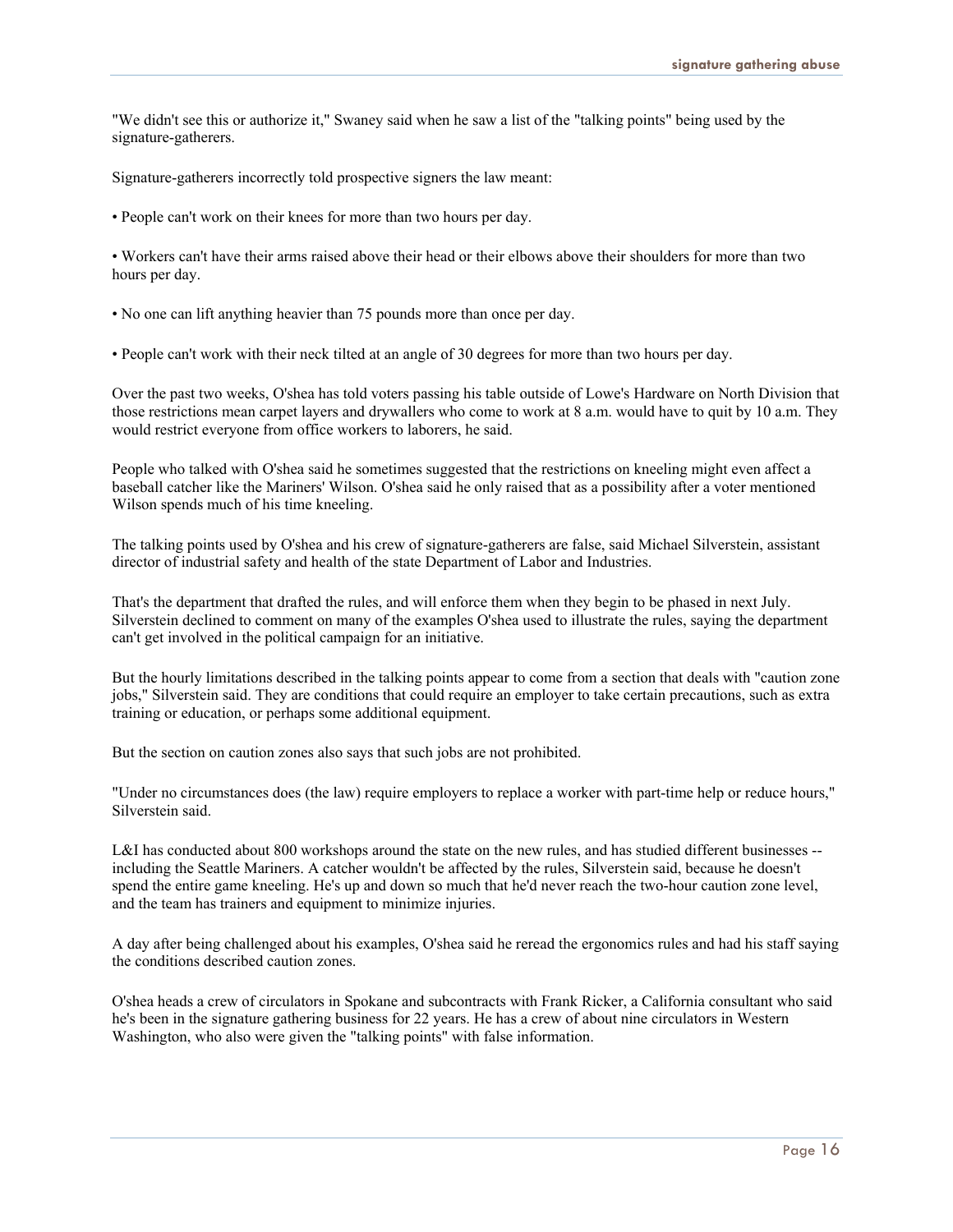Ricker subcontracted with Arno, who likens his operation to a prime contractor on a major building project. The circulators and the subcontractors are paid by the signature, with amounts that differ among subcontractors. Arno wouldn't discuss the payment figures.

Last week, Arno fired Ricker for reasons that neither would discuss, other than to say it had nothing to do with the I-841 talking points. But that doesn't mean Ricker has stopped collecting signatures.

He signed on with another of Arno's subcontractors and continued his operation in Washington.

Arno said Thursday he wasn't aware Ricker was still gathering signatures, but added: "I don't tell my contractors who they can and can't hire."

O'shea and Ricker disagree on how they came up with the false information about the new ergonomics rules. But both agree it didn't come from the building association, which gave its volunteers and Arno Political Consultants a separate set of information on what it doesn't like about the new rules.

The circulators weren't trying to deceive anyone, Arno said. But even if they did make a false statement, it's the voter's responsibility to determine what's true before signing, he said.

"If you're a voter and you're going to come over to my table and sign without so much as glancing at the text, well I've got some real estate for you," Arno said. "I would never sign anything I had never read."

Even if a signer is misled, the petition merely puts an initiative on the ballot, he said. Voters still have to decide in November whether to pass the law.

Roger Johanson, who was approached several times in the past three weeks by circulators making claims he knew were false, said many people don't take the time to read petitions before signing.

But overselling the proposal with false statements could backfire on the initiative in November, said Johanson, an official with the Carpenter's Union who backs the new ergonomics rules and opposes I-841.

"If it's called to voters' attention," Johnson said, "they might realize they were lied to by someone taking money for their signature."

<http://www.spokesmanreview.com/news-story.asp?date=050903&ID=s1348115>

#### **FLORIDA 2004**



**Officials investigate signatures**

**Panhandle ballot petitions seem falsified**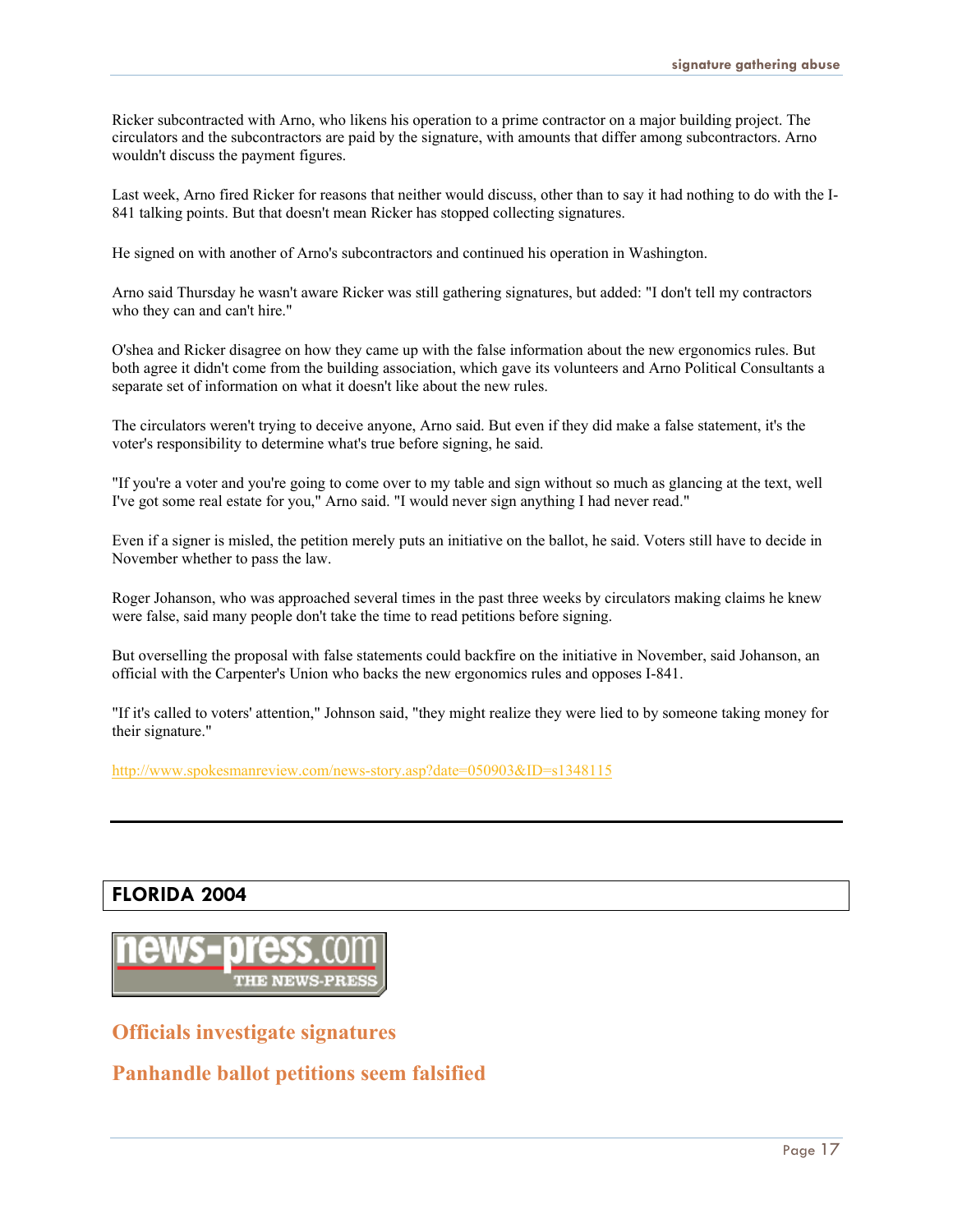#### *By Paige St. John, The News-Press Tallahassee Bureau Published by news-press.com on June 29, 2004*

TALLAHASSEE — Prosecutors and election officials in the Panhandle are investigating what they say appears to be more than 1,300 falsified voter signatures on at least three ballot petitions.

"It calls into jeopardy everything our democratic principals stand for," said John Molchan, the assistant state attorney in Milton who is handling the case.

Molchan said the investigation may take several weeks. Already it entails some 500 suspect petitions turned in to Santa Rosa County and an equal number to Escambia County.

Almost 400 suspected forgeries also have been reported in Okaloosa County. Tipped by criminal investigators, Okaloosa elections officials said they found the same 132 names apparently repeatedly forged on petitions to repeal the high-speed bullet train, cap trial attorneys fees and allow slot machines at horse tracks in south Florida.

Molchan confirmed the case involves several initiatives for constitutional amendments, each seeking by Aug. 3 the required 488,722 signatures to get their issue on the November ballot.

Election supervisors said it appears the same two people — working for multiple signaturegathering companies — are behind the suspected forgeries.

Santa Rosa County elections supervisor Doug Wilkes said the apparent fraud was discovered by chance, when an office worker pitching in to help verify the mountains of petitions arriving daily spotted several that looked like they had been written by the same hand.

Wilkes said she was told to approve them anyway, because staff lack the handwriting analysis skills necessary to spot a forgery.

The next day, the same worker encountered a signature she was sure was forged.

It was her own.

Lee County Supervisor of Elections Sharon Harrington said there haven't been any major problems in Lee County.

To check for forgeries, voters' signatures are scanned into computers and then later compared to the petition signatures, she said.

"If it matches, we accept it. If it's way off, it's rejected," Harrington said.

This is why she encourages people to update their signatures every several years. If their signatures change, their petition efforts could be rejected by mistake.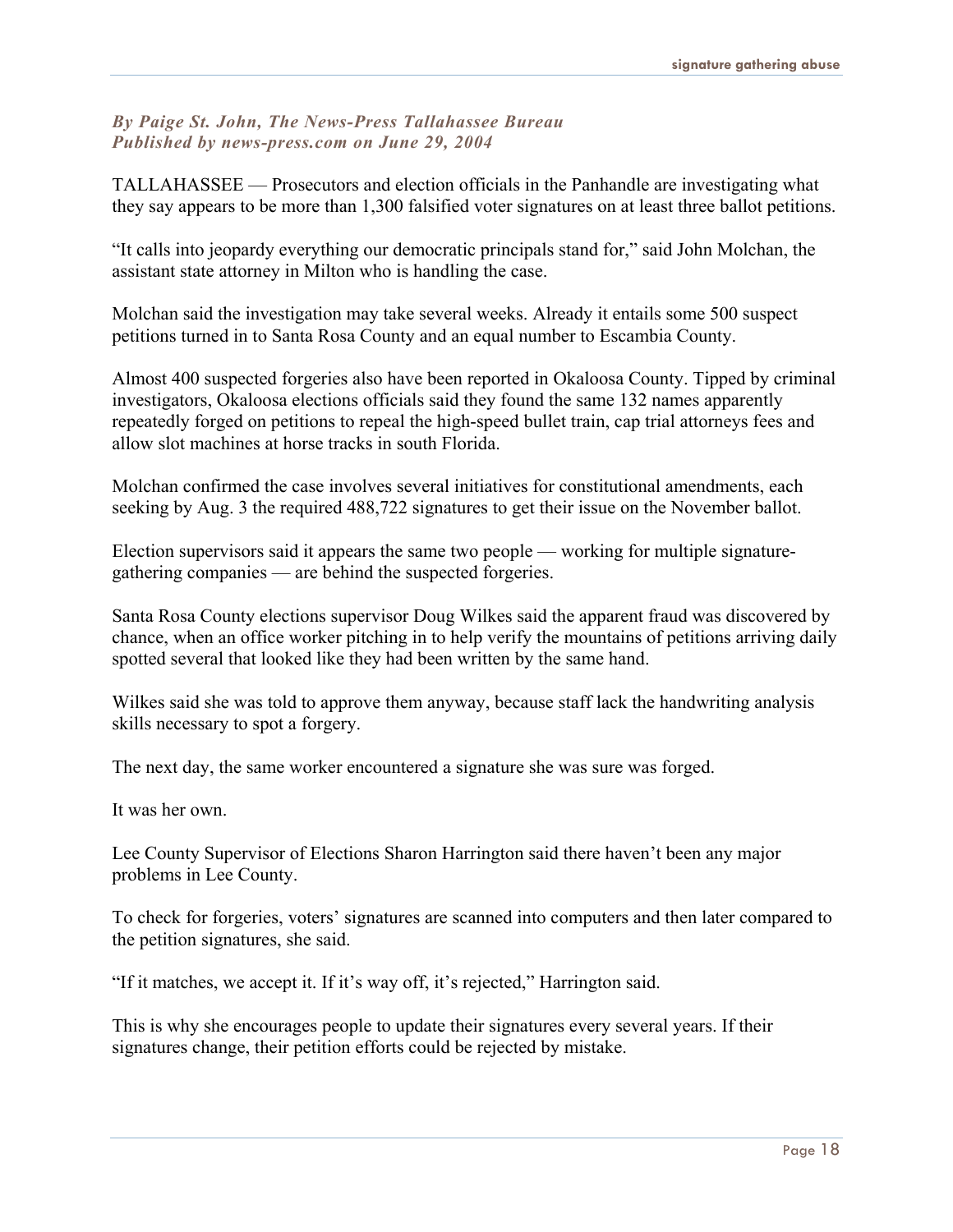There are 10 petitions circulating to get on the November ballot. A spokesman for one — Derail the Bullet Train, or DEBT — said he did not know if the investigation includes DEBT petitions, but that was a concern of his.

"Anyone who would have petition gatherers needs to know right away, so we can make certain we get to the bottom of it, and do it quickly," Mark Mills said.

The California-based Arno Political Consulting is being paid to collect DEBT's petition signatures as well as those for another petition involved in the investigation — the slot machine initiative. Company president Michael Arno also welcomed prosecution.

"The more aggressive the state can be, the better off our business will be," he said.

At roughly the same time as the discoveries in Santa Rosa County, Escambia County elections supervisor Bonnie Jones said her staff noticed similar penmanship on a thick stack of petitions set aside for further scrutiny.

"When you realize they all look like they all have the same signature style," it's amazing, said Lynn Kowalchyk, the assistant supervisor of elections.

She said it appeared the circulators sometimes got a valid signature on one petition, then copied it to petitions for other ballot initiatives.

The signatures weren't the only tip, Kowalchyk said. "You rarely misspell your own name, or get your birth date wrong," she said.

For the petition drives, the forgeries' only cost is not counting those signatures toward the required total to make the ballot.

For the individual collectors who turned them in, the charges for turning in fraudulent petition forms are misdemeanors.

Forging a signature is a first-degree misdemeanor punishable by up to a \$1,000 fine or one year in jail. Submitting that forged signature to the elections supervisor is "uttering," a five-year, \$5,000 offense.

Multiply those charges by the number of petition signatures believed to have been forged, and add theft charges for the money collected for each one of those signatures, and "we view it as really serious," Molchan said.

County election supervisors are required to verify not only that a petition is signed by an eligible voter, but that the name, address, date of birth and signature all match information on file.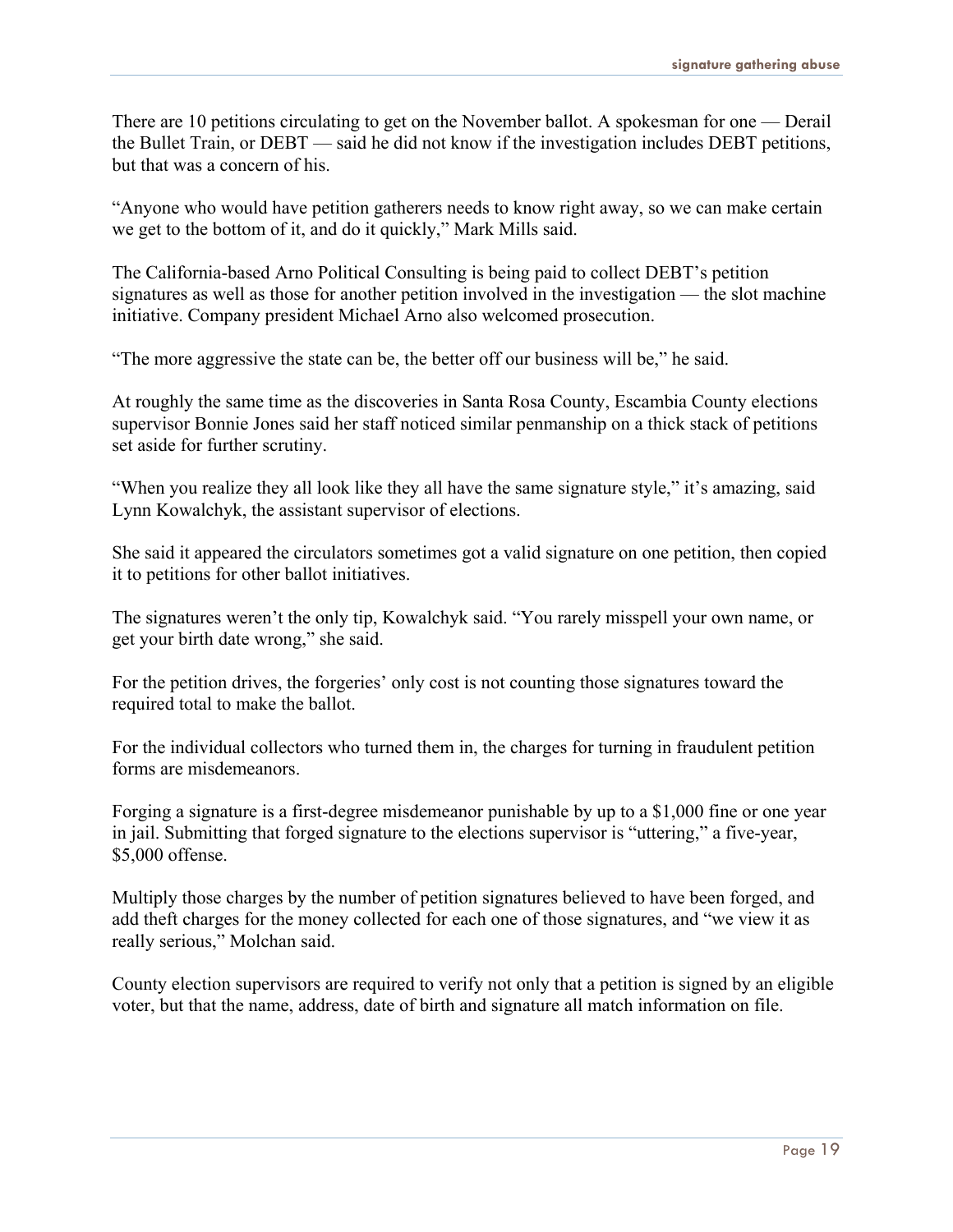Groups trying to get enough valid signatures typically gather more than are necessary to account for those invalidated by county supervisors. The petitions must be signed by registered Florida voters.

The industry behind those signatures is large.

Amendment proposal backers regularly contract with companies such as Arno to gather signatures, usually paying more than \$1 per name.

By the end of March, still early in the process, the political committees behind citizen initiatives aiming to put constitutional amendments on the November ballot had spent \$2.6 million with five companies.

National Voter Outreach president Michael Arnold also said he was unaware of the Florida investigation. His Nevada-based company is collecting signatures for four petitions, none apparently part of the investigation.

Both NVO and Arno screen petitions before turning them in to county elections offices, the company presidents said.

— The News-Press staff writer Sarah Lundy contributed to this report

[http://www.imakenews.com/orcc/e\\_article000277078.cfm](http://www.imakenews.com/orcc/e_article000277078.cfm)



Thursday, July 29, 2004

### HIGH-SPEED RAIL REPEAL MAKES BALLOT, FIGHT NOT OVER

#### **Tampa Bay Business Journal**

Tom Gallagher, chairman of [Derail the Bullet Train,](http://www.bizjournals.com/search/results.html?Ntk=All&Ntx=mode%20matchallpartial&Ntt=%22Derail%20the%20Bullet%20Train%22) a citizens' initiative to repeal Florida's highspeed rail constitutional amendment, announced that it has cleared the signature threshold to appear on the Nov. 2 ballot.

The state Division of Elections reported Thursday that DEBT collected the required number of signatures on petitions. The state Supreme Court has already approved the ballot language.

"Florida voters will now have the opportunity in November to repeal this fiscally irresponsible project," said Gallagher, Florida's chief financial officer. "The petition drive caught a groundswell of support and over 650,000 Floridians signed petitions to place the high-speed rail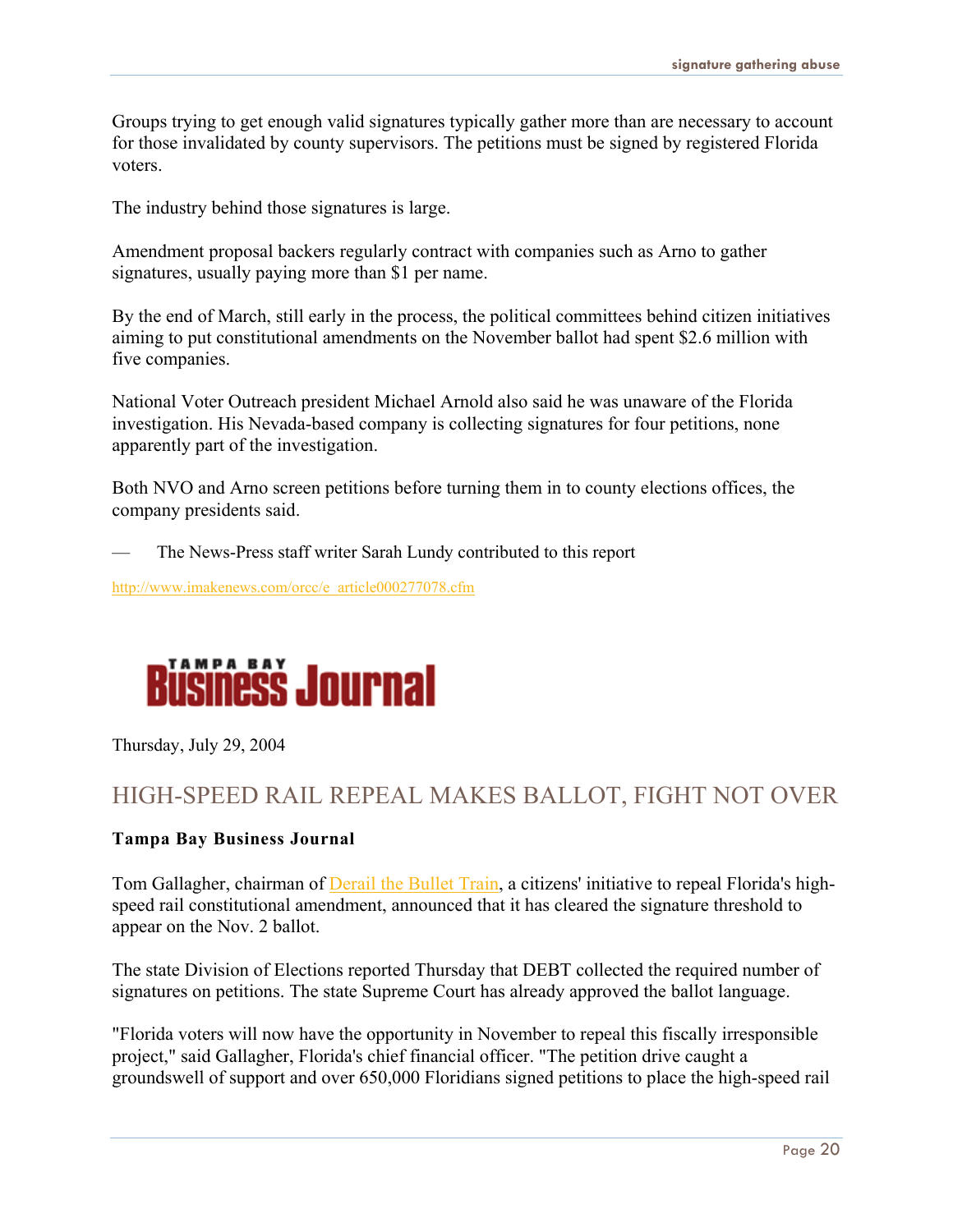repeal on the November ballot. We've built a strong bi-partisan grassroots coalition, and we will work hard to win in November and stop this financial train wreck."

Derail the Bullet Train began as a grassroots movement in Palm Beach County and has since received support in all 67 counties, DEBT reported.

Not everyone is happy with these developments.

Arguing that DEBT has broken state laws in its petition drive, lawyers for bullet train advocate C.C. Dockery on Thursday filed three complaints with the [Florida Election Commission,](http://www.bizjournals.com/search/results.html?Ntk=All&Ntx=mode%20matchallpartial&Ntt=%22Florida%20Election%20Commission%22) saying DEBT should pay a \$1,000 per signature penalty.

The complaints are against DEBT, State Chief Financial Officer Tom Gallagher who is serving as chairman of DEBT, and David Goodstein, who is also identified as chairman of DEBT, a media release stated.

Dockery's complaint was filed as DEBT gathered the 488,722 signatures necessary to place its repeal initiative on this November's ballot.

The allegations of voter fraud include paid petition gatherers forging the signatures of the voters who provide their signature for a different initiative petition onto the DEBT petition.

According to Dockery, DEBT has raised nearly \$1.5 million mostly from large corporations whose interests wouldn't be served by high-speed rail to pay for the petition gathering drive.

All contents of this site © American City Business Journals Inc. All rights reserved.

<http://tampabay.bizjournals.com/tampabay/stories/2004/07/26/daily46.html?t=printable>

#### **DOCKERY [FILES COMPLAINT WITH ELECTIONS COMMISSION – COULD](http://www.floridabullettrain.org/modules.php?op=modload&name=News&file=article&sid=95&mode=thread&order=0&thold=0&POSTNUKESID=1b36bbe8c4c82087f0c1701ac45c85f4) COST [DEBT MILLIONS](http://www.floridabullettrain.org/modules.php?op=modload&name=News&file=article&sid=95&mode=thread&order=0&thold=0&POSTNUKESID=1b36bbe8c4c82087f0c1701ac45c85f4)**

**Posted by: News on Sunday, August 01, 2004 - 11:17 AM**

TALLAHASSEE (July 29, 2004) -- The group attempting to repeal Florida's high speed rail program could face millions of dollars in fines for improperly soliciting signatures in its statewide petition campaign.

Arguing that the group Derail the Bullet Train (DEBT) has broken state laws in its petition drive, lawyers for bullet train advocate C.C. "Doc" Dockery today filed three complaints with the Florida Election Commission, saying DEBT should pay a \$1,000 per signature penalty. The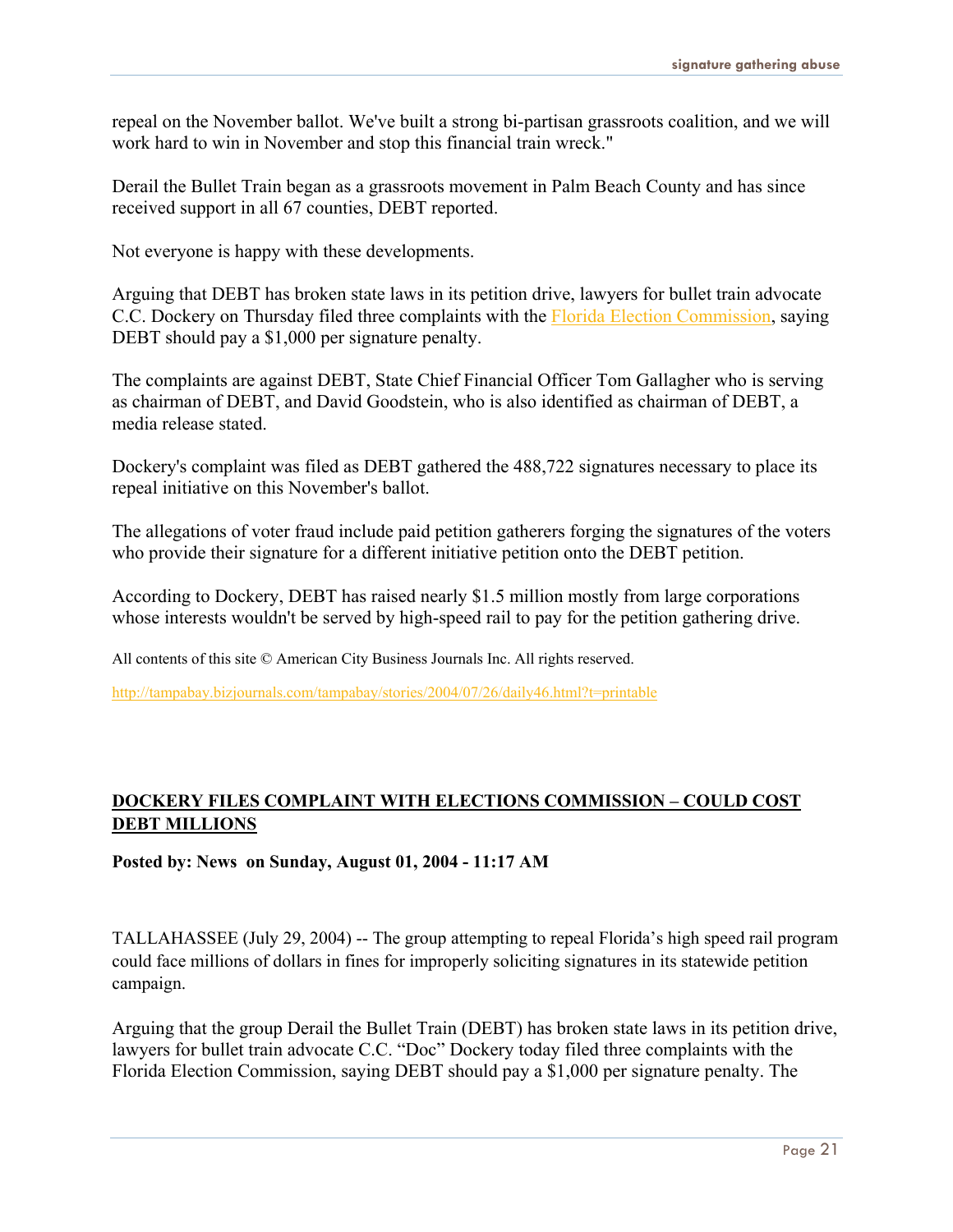complaints are against DEBT, State Chief Financial Officer Tom Gallagher who is serving as chairman of DEBT, and David Goodstein who is also identified as chairman of DEBT.

Dockery's complaint was filed as DEBT appeared to have gathered the 488,722 signatures necessary to place its repeal initiative on this November's ballot.

"The purpose of the provision of having the name and address of a paid petition circulator on a petition form gathered by a paid petition circulator was to avoid voter fraud and maintain the integrity of the election process," said Dockery's attorney Robert Aranda. "There have been multiple allegations of voter fraud in the collection of signatures for the DEBT petitions stemming from the use of paid petition circulators. The allegations of voter fraud include paid petition gatherers forging the signatures of the voters who provide their signature for a different initiative petition onto the DEBT petition."

DEBT has raised nearly \$1.5 million – mostly from large corporations whose interests wouldn't be served by high speed rail – to pay for the petition gathering drive. Last spring DEBT hired a California firm, ARNO Political Consultants, to orchestrate the signature drive. In recent weeks, published news accounts from around the state describe cases in which voters have been mislead by paid petition gatherers and in which election officials have discovered forged signatures. In one case a Panhandle elections official reviewing petitions discovered her own signature had been forged onto a petition. In South Florida, officials discovered the forged signature of a voter who was dead. All told, officials have rejected thousands of petitions.

Dockery said there is legal precedent for these fines. He noted that recently other Florida politicians have faced the \$1,000 per signature penalty. If paid petition gatherers are responsible for 400,000 of the DEBT petitions, fines could theoretically reach \$400 million, according to Dockery.

http://www.floridabullettrain.org/modules.php?op=modload&name=News&file=article&sid=95



**Names of the dead found on petitions**

OFFICIALS ACKNOWLEDGE THEY ARE INVESTIGATING FRAUD IN SOUTH FLORIDA AS INVALID NAMES TURN UP ON PETITIONS FOR A GAMBLING AMENDMENT. JONI JAMES and LUCY MORGAN Published September 28, 2004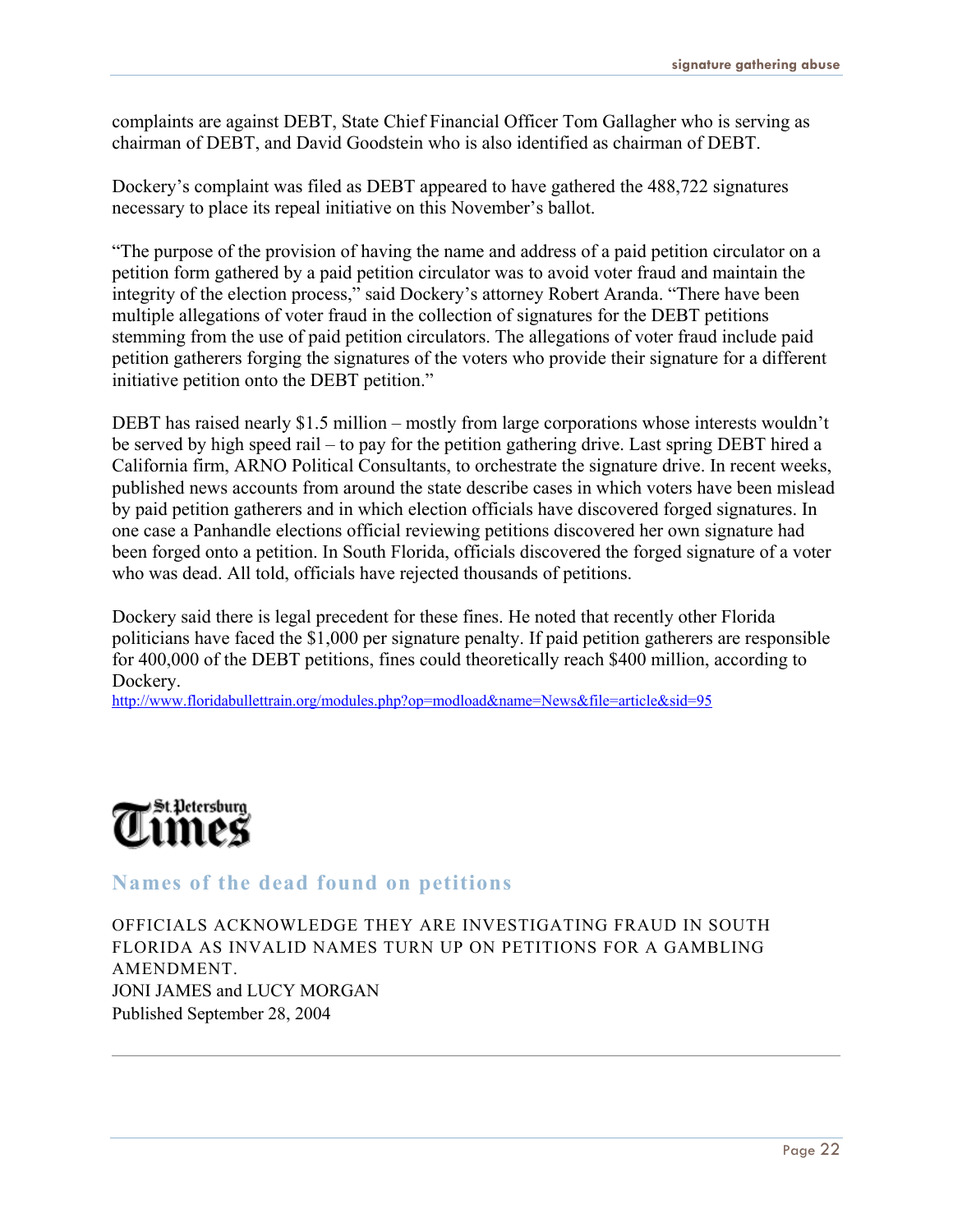TALLAHASSEE - Election officials in several Florida counties have found the names of dead voters on petitions that helped get proposed constitutional amendments on the Nov. 2 ballot.

Pasco County Elections Supervisor Kurt Browning, who found a half-dozen petitions signed with the names of dead voters, is referring the matter to Pasco-Pinellas State Attorney Bernie McCabe.

Florida Department of Law Enforcement officials acknowledged Monday they are investigating petition drives in South Florida.

Some of the signatures of dead voters' names were used to qualify Amendment 4, which seeks to allow slot machines at parimutuels in Broward and Miami-Dade counties if local voters agree.

The Humane Society of the United States and an antigambling group say an investigation, conducted by the national law firm Reed Smith, found thousands of fraudulent signatures filed by contractors for Arno Consulting, a California firm.

In Broward County, 33 petitions bore the signatures of the names of dead voters, the groups say.

"We think they're trying to pull a fast one on the voters, and they seem to have qualified it by very questionable and illegal means," said Wayne Pacelle, president of the Humane Society of the United States. The animal rights group opposes efforts to help the greyhound racing industry.

The groups plan today to ask a judge to strike Amendment 4 from the ballot.

The president of Arno Consulting said it is not responsible for the alleged fraud.

"We have a thousand petitioners who worked on the petitions in the state," said Michael Arno, whose firm worked on three citizen initiatives in Florida this year. "We want anyone who commits fraud to go to jail. ... "

It's at least the fourth time petition gathering, and ARNO contractors, have come under fire this election cycle.

"This is a pretty well-worn trick that gets done right before an election where people try to throw in everything to keep something off the ballot," Arno said. "You have to wonder what they're afraid of."

Three months ago, two ARNO contractors were arrested in Santa Rosa County on charges they submitted 1,500 petitions for various campaigns in three Panhandle counties that appeared faked. Arno said his firm has cooperated in the investigation.

A Miami-Dade election official told the *Pensacola News-Journal* earlier this year that his office had rejected nearly 1,000 suspicious petitions. Included in the spoils were eight Amendment 6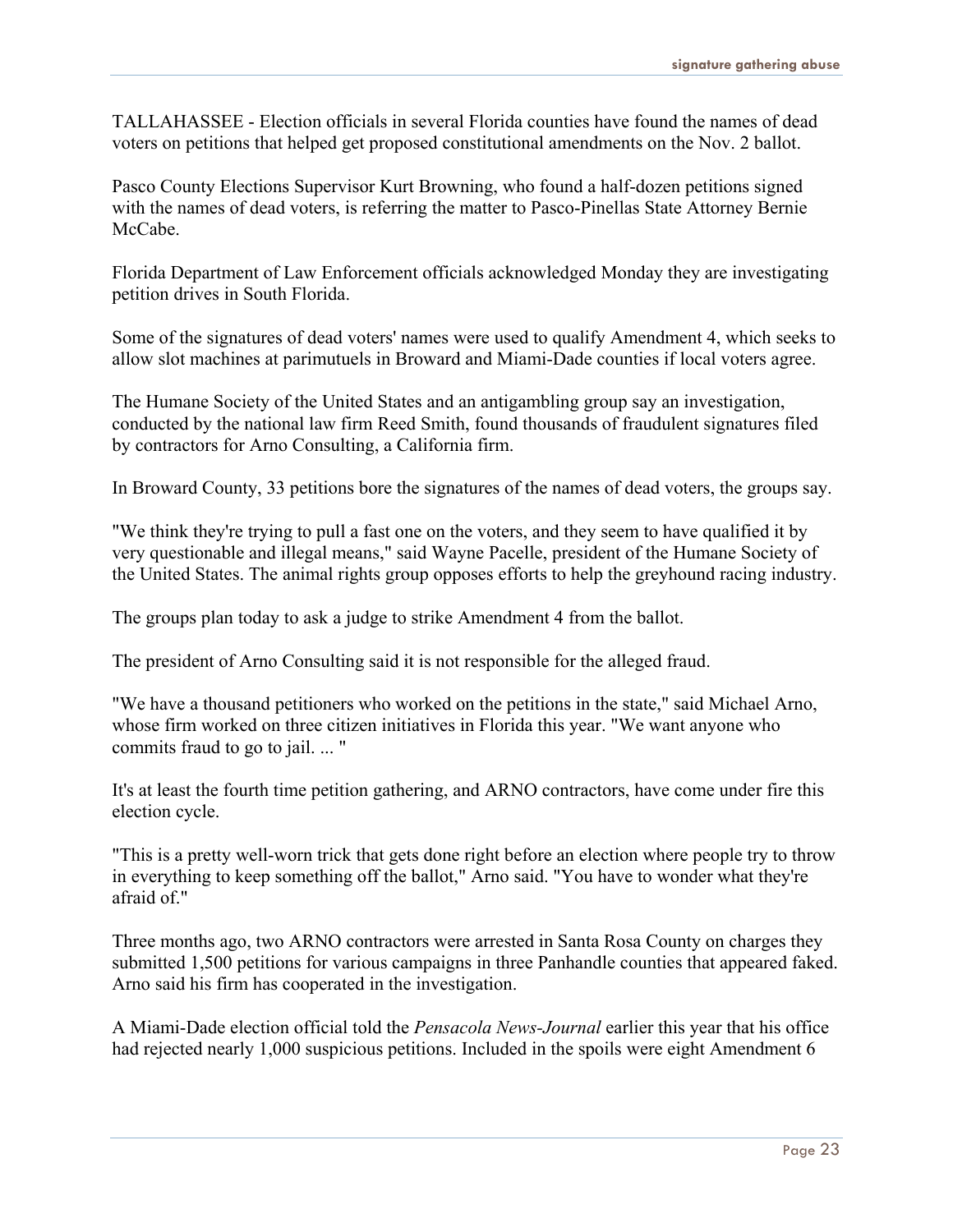petitions with the signatures of the names of dead voters. Amendment 6, which ARNO contractors worked on, seeks to repeal a 2000 vote to build a high-speed train statewide.

C.C. "Doc" Dockery, the Lakeland millionaire who backed the original train amendment, charged in court that the company's signature gatherers misled voters.

"We've found a ton of fraud," said Mark Wilson, senior vice president of the Florida Chamber of Commerce, which wants to rein in citizen initiatives. It also is working hard to defeat Amendment 5, which seeks to raise the minimum wage in Florida.

Campaign finance records show ARNO was paid at least \$1.2-million to gather signatures for the "Derail the Bullet Train" initiative; nearly \$1-million for the gambling initiative; and \$365,000 for a measure that the Florida Supreme Court rejected that would have forced the Legislature to review sales tax exemptions.

© [Copyright,](http://www.sptimes.com/tpc/TC.Copyright.html) St. Petersburg Times. All rights reserved.

http://www.sptimes.com/2004/09/28/news\_pf/State/Names\_of\_the\_dead\_fou.shtml



#### **Slot machines initiative stays on Nov. 2 ballot**

FOES OF AMENDMENT 4 SUED, CLAIMING THOUSANDS OF SIGNATURES SUBMITTED TO QUALIFY IT WERE PHONY. BUT A JUDGE REJECTS AN EARLY TRIAL. JONI JAMES Published October 12, 2004

TALLAHASSEE - A bid to strike a progambling initiative from the Nov. 2 ballot failed Monday when a judge refused to immediately consider allegations that the names of dead voters were used to qualify the measure.

Leon Circuit Judge Nikki Clark set a Jan. 31 trial date for the fraud charges, frustrating antigambling advocates but pleasing the seven South Florida parimutuels that stand to benefit from Amendment 4.

The proposed constitutional amendment would allow slot machines at existing dog and horse tracks and jai alai frontons in Miami-Dade and Broward counties if local voters agree to it in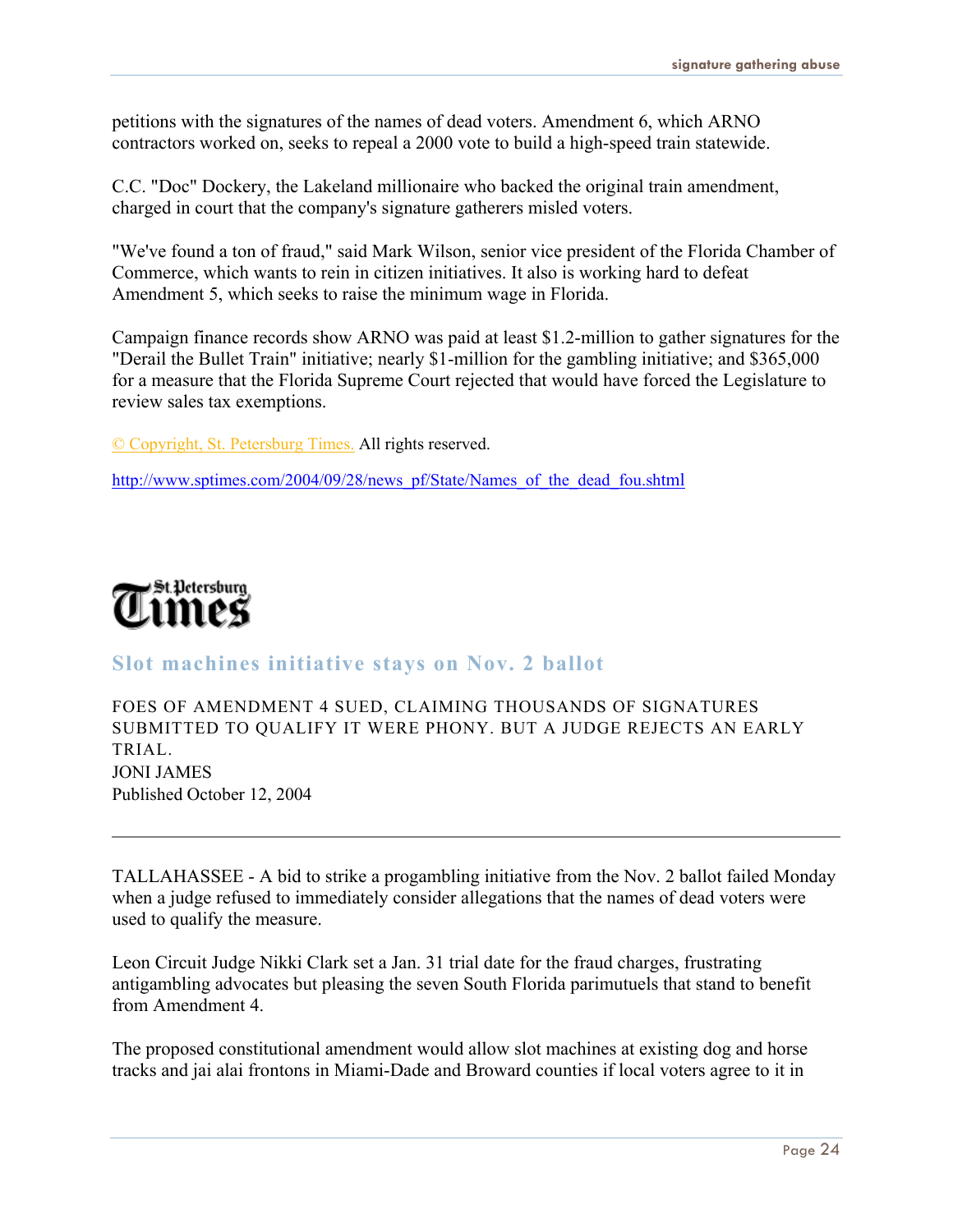referendums. If the Legislature decided to tax the machines, the revenue would be dedicated statewide to public schools.

Clark, who gained national attention during the 2000 Florida recount, worried that a "rush to judgment" would deny adequate time for a defense.

The lawsuit, filed Sept. 28 by the Humane Society of the United States and antigambling advocates, contends that thousands of fraudulent signatures were among the 488,722 required to get the measure on the ballot. In Broward alone, the plaintiffs contend they found 33 petitions with forged signatures of dead voters.

The plaintiffs also argue that county and state elections officials did not adequately review the petitions before accepting them.

Arno Consulting, the California firm hired by Amendment 4 supporters to collect signatures, has said it is not responsible for the alleged fraud. ARNO is one of the defendants in the lawsuit, along with Secretary of State Glenda Hood and the county elections supervisors.

The judge's decision Monday quickly morphed into fodder for both sides of the Amendment 4 campaign, which recent polls indicate is becoming increasingly competitive.

Though Florida voters have rejected casino-style gambling three times since 1978, a Mason-Dixon poll conducted for several Florida newspapers last week showed that 44 percent of voters supported Amendment 4 and 33 percent were opposed, with 22 percent undecided.

The campaign manager for Floridians for a Level Playing Field, the parimutuel-backed group, declared victory Monday. "This was a trumped-up charge and the judge didn't buy it," said Earl Bender. "They are trying to take voters' eyes off the ball."

But opponents pledged to pursue the matter regardless of the outcome of the election. One of them, No Casinos, unveiled its first TV ad. The ad accuses the gambling industry of "a campaign of utter deceit" in trying to sell the expanded gambling as a revenue stream for schools. It notes that the state's sheriffs' and police chiefs' organizations oppose the measure, saying it will increase crime.

[© Copyright, St. Petersburg Times.](http://www.sptimes.com/tpc/TC.Copyright.html) All rights reserved.

http://www.sptimes.com/2004/10/12/State/Slot\_machines\_initiat.shtml



**Students complain of false party swap**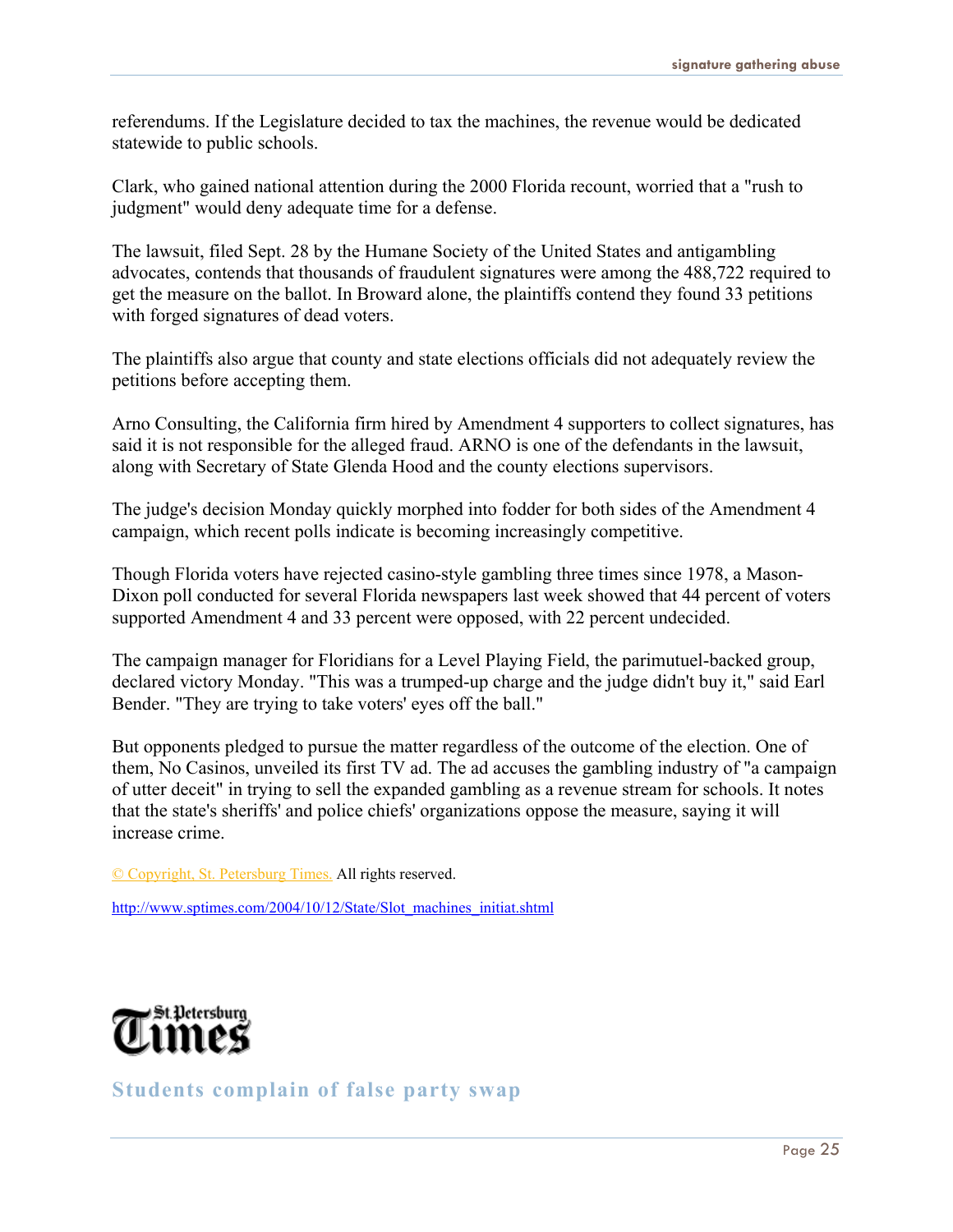#### SCORES OF COLLEGE STUDENTS SAY THEY WERE TRICKED INTO CHANGING THEIR REGISTRATION TO THE REPUBLICAN PARTY WHEN SIGNING PETITIONS. DAVID KARP Published October 23, 2004

As a first-time voter, Brittany Goodwin was excited when her voter registration card arrived in August.

Then her father told her that she had registered Republican.

"*"Nooooo,*" she groaned.

Goodwin, a University of South Florida freshman and Democrat, was among dozens of college students who say they were tricked into registering as Republicans at USF's Tampa campus.

It happened to hundreds of other students at college campuses in Tallahassee, Gainesville and Orlando.

The Florida Department of Law Enforcement is investigating and Secretary of State Glenda Hood has urged students to call election offices before they vote.

The prime suspect is a group hired by the National Republican Committee to register voters.

About 4,000 students may have been improperly registered at the University of Florida, Florida A&M University and Florida State, officials say. In Tampa, the elections office has received several dozen calls from USF students who were switched to the GOP. USF police also got four complaints from students who described how canvassers deceived them.

One complaint said a group was getting students to sign voter registration cards that were premarked for Republicans. Another student told USF police the group would get students to sign two petitions and then check them off as Republicans after they left.

Goodwin, 18, was attending orientation at USF when someone asked her to sign a petition against child abusers. Goodwin said to mark her as a Democrat.

She noticed him check Republican, but she was so busy she didn't say anything. "I had never done a registration before," she said.

Katie Glenz, 19, a Hillsborough Community College sophomore, signed a petition for the legalization of marijuana. She also signed another form, but wasn't sure what it was.

The woman even offered Glenz a job collecting signatures. "It was like a lot of money - \$1,600 or something a week," Glenz said.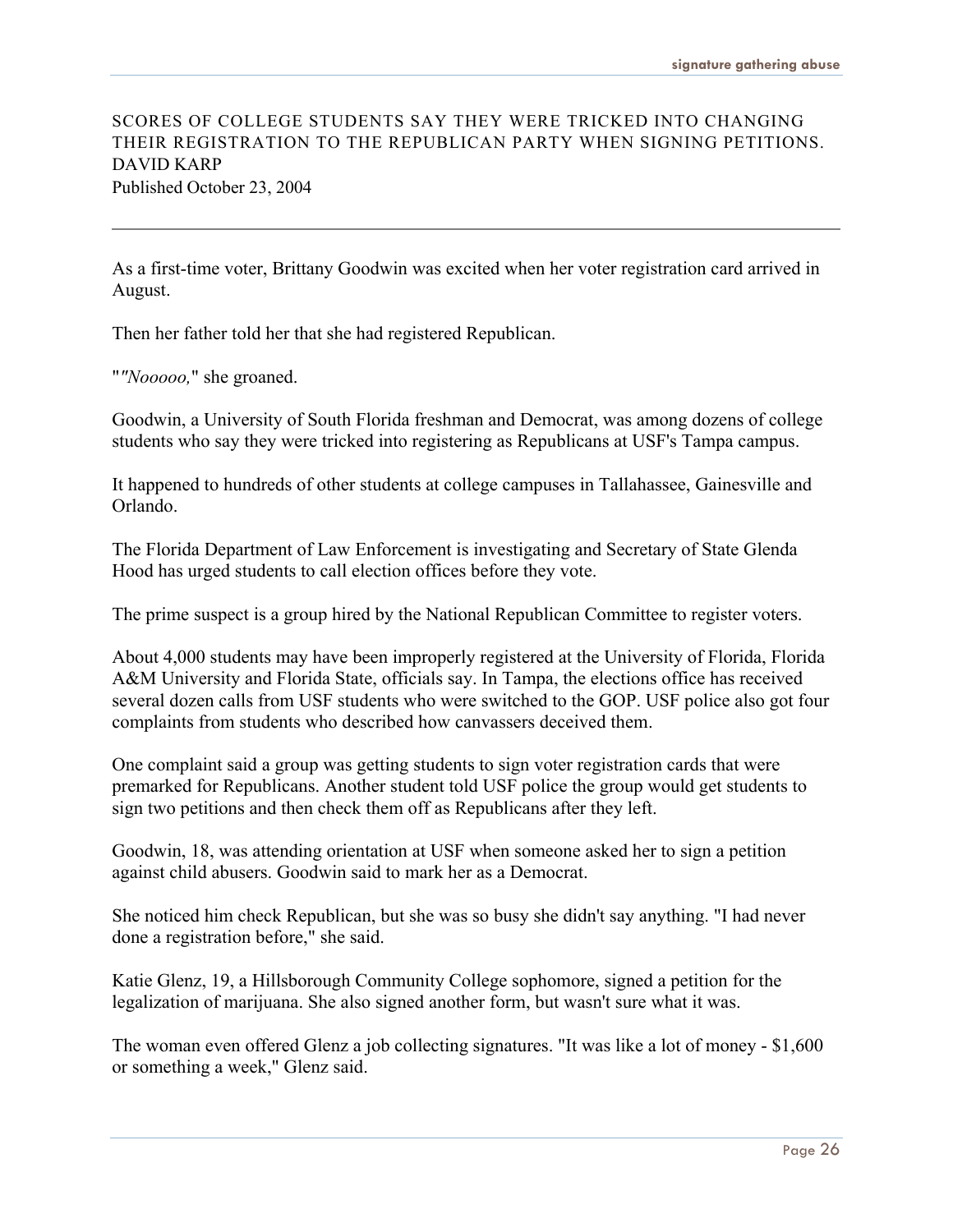Joe Burns, a USF sophomore, filled out a petition for stiffer sentences for child abusers. He questioned why they needed him to fill out a second form.

"It is just something I need to do," they told him.

He signed his name and checked no party affiliation. When he got his voter card, it was marked Republican. "It was somebody else's handwriting," Burns said.

Outside the USF library, Adrienne DeVore, 20, also signed a petition to legalize the medical use of marijuana.

"Can I check Republican?" the woman said. If she did, the Republican Party would help fund their cause, the woman told her.

DeVore, a sophomore, thought that was strange because she didn't think Republicans favored legalizing marijuana.

Her boyfriend repeatedly asked the group whom they worked for. One person told him the Young Republicans. Another said they worked for a company called YPM.

Young Political Majors LLC, or YPM, is a company registered by Mark Jacoby at a Town 'N Country residence.

Jacoby appeared this summer at the election office in Gainesville with a box of about 1,200 voter registration cards. Of those, about 510 voters had switched to the GOP.

Elections Supervisor Beverly Hill spoke with Jacoby and grew suspicious. She randomly called the Republicans to verify they wanted to switch. All of them said, "Absolutely not," Hill said. "They didn't even know they had signed a registration form," Hill said.

Jacoby could not be reached for comment. His company worked for a company called JSM Inc., which in turn worked for Arno Political Consultants, a Sacramento, Calif., firm that qualified 300 ballot initiatives in 20 states.

The firm's largely conservative clients include the Bush/Quayle campaign, the National Rifle Association and RJ Reynolds. The company has also worked for Florida's class size amendment.

The Republican National Committee hired Arno for a voter registration drive, said Mindy Tucker Fletcher, a senior adviser to the Florida GOP. Campaign finance reports show the RNC paid Arno \$450,000 in one reporting period in September.

"We are just hoping the authorities look into it and are able to get to the bottom of it," Tucker Fletcher said.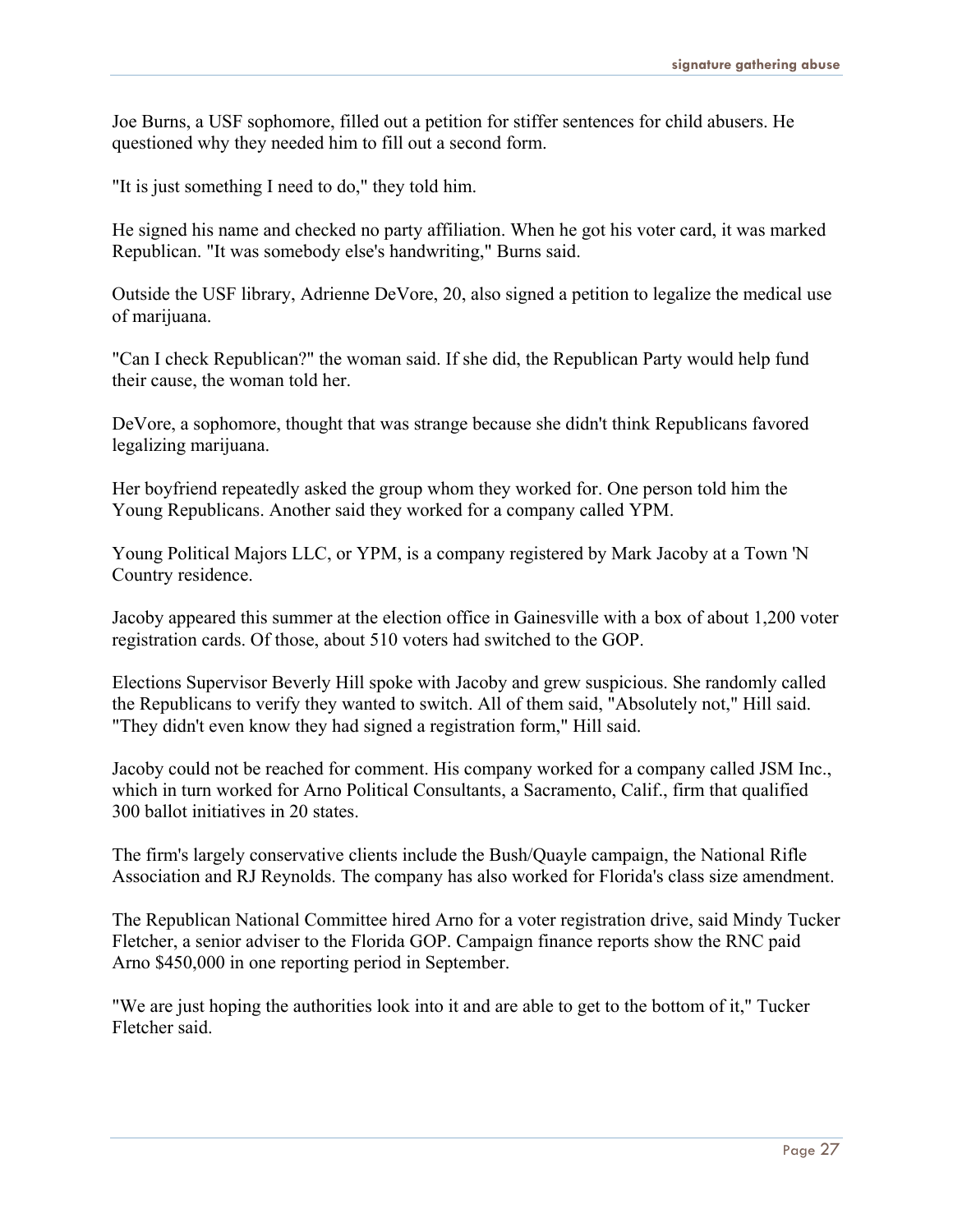It doesn't help the party to register Democrats as Republicans if they don't vote for Bush, Tucker Fletcher said.

Owner Bill Arno said the firm was registering voters in Florida, Ohio, Oregon and Nevada for the RNC. He declined to say what he was paid for the Florida effort, except to say he earned a monthly flat rate.

He said the company had measures in place to prevent fraud. Jacoby showed Arno copies of voter registration cards in which voters initialed their party change, Arno said.

"It's in their handwriting. They signed it. They checked the party affiliation," Arno said. "Why would they have a change of heart?"

Arno said his workers asked voters to sign a petition supporting President Bush. They also told voters they worked for the Republican Party, he said.

"Our company has worked for years to try to eliminate fraud in my industry," said Arno, who pledged to cooperate with authorities. "If it was one of our people or some rival group's activity, I think those people should be rooted out. And if a crime was committed, I support their arrest and prosecution."

David Karp can be reached at 1-800-333-7505, ext. 8430 or karp@sptimes.com

#### **WHAT YOU CAN DO**

If you suspect a problem with your voter registration, check with the Supervisor of Elections Office in your county before going to vote. In Hillsborough, the number is (813) 272-5850. If you suspect fraud, call the Florida Voter Fraud Hotline at toll-free 1-877-868-3737.

[© Copyright, St. Petersburg Times.](http://www.sptimes.com/tpc/TC.Copyright.html) All rights reserved.

http://www.sptimes.com/2004/10/23/Hillsborough/Students\_complain\_of\_.shtml



AMENDMENT 4 OPPONENTS TO APPEAL SUIT'S DISMISSAL

By JONI JAMES Published January 12, 2005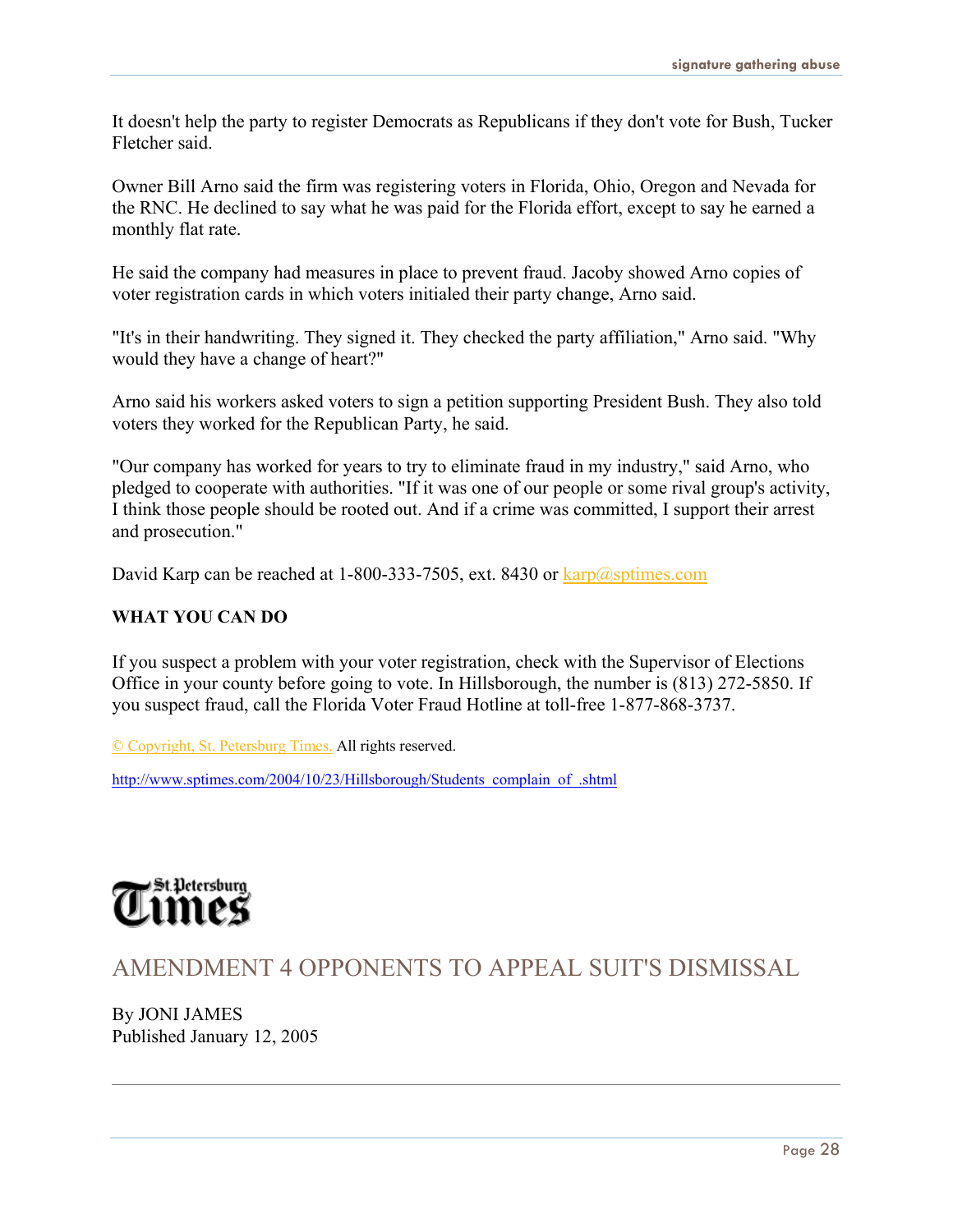TALLAHASSEE - Despite allegations that rampant fraud helped put a progambling measure on the ballot in November, a judge decided Tuesday she cannot intervene because the voters have spoken.

Leon Circuit Judge Nikki Ann Clark dismissed a lawsuit over Amendment 4 brought by antigambling advocates. The plaintiffs said they will appeal.

The state constitutional amendment, approved by 51 percent of voters in the Nov. 2 election, allows slot machines at existing dog and horse tracks and jai alai frontons in Miami-Dade and Broward counties if local voters agree. If the Legislature taxes the machines, the revenue must go to public schools.

"The court affirmed what the people of Florida have already demanded loud and clear," said Jim Horne, the former state education secretary who was spokesman for the parimutuel-backed initiative.

But the plaintiffs, including the Humane Society of the United States and Grey2K USA, a group that opposes dog tracks, said their case will fare better on appeal.

"What this ruling said is you can commit all the fraud you want to get something on the ballot and if you wait until after the election, it doesn't matter," said Mark Herron, president of a third plaintiff, Floridians Against Expanded Gambling.

The lawsuit, filed in late September, contended that thousands of fraudulent signatures were among the 488,722 required to get the measure on the ballot. In Broward alone, the plaintiffs found 33 petitions signed with the names of dead voters.

The plaintiffs also argue that county and state elections officials did not adequately review the petitions before accepting them.

In October, Clark refused to strike the measure from the ballot, saying the defense did not have adequate time to prepare. Besides the parimutuel-backed Citizens for Local Control, defendants included Secretary of State Glenda Hood, county elections supervisors and Arno Consulting, the California firm hired to collect signatures. ARNO has said it is not responsible for any alleged fraud.

On Tuesday, Clark said there was no legal precedent to intervene if there is no evidence the election itself was tainted.

"To invalidate this amendment after the fact on the grounds asserted would thwart the will of the people who voted for it and would improperly inject this court into the political process," Clark wrote.

The Florida Department of Law Enforcement is continuing to investigate allegations that petition gatherers connected to several citizen initiatives might have engaged in fraud to qualify their measures for the ballot, spokesman Tom Berling said Tuesday.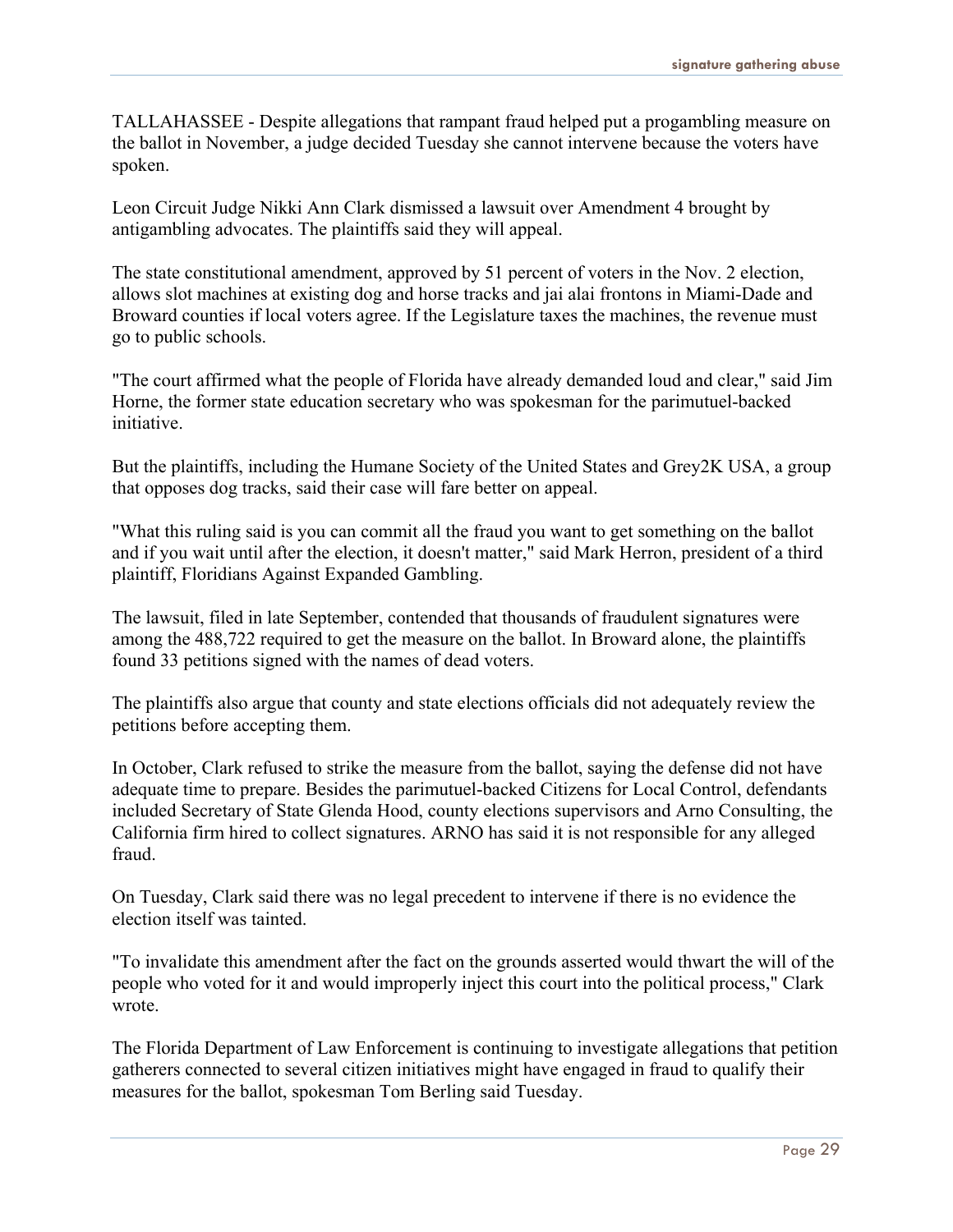© 2007 • All Rights Reserved • St. Petersburg Times 490 First Avenue South • St. Petersburg, FL 33701 • 727-893-8111

http://www.sptimes.com/2005/01/12/State/Gov\_Bush\_proposes\_Med.shtml

#### **MASSACHUSETTS 2005**

<http://www.youtube.com/watch?v=Pzgf7QSN3Qk>

<http://www.youtube.com/watch?v=SMGUaCpmEPU>

## telegram.com

#### **Tricks on petitions described by worker - Student employed to gather names**

By Kathleen A. Shaw, Worcester Telegram & Gazette | October 13, 2005

WORCESTER - A 21-year-old Florida college student who spent more than two weeks in Massachusetts collecting signatures for initiative petitions at stores and shopping malls said in an interview that she quit the job because of what she described as "sleazy" tactics used to obtain signatures.

Angela McElroy told the Telegram & Gazette that she took the job with the Florida-based petition-gathering firm JSM Inc. after a friend told her about making money by working on petition drives throughout the country. Upon taking the job, she said she was told her goal was to collect as many signatures as possible "and leave the state before the dust settles." Allegations of improprieties in Massachusetts petition drives made in the past few weeks have stirred controversy and the attention of state legislators, the state attorney general's office and the secretary of state's office.

While employed by the firm, Ms. McElroy said, she saw one of her co-workers forge signatures from one petition to the other at the Square One Mall in Saugus, re-creating the original signer's handwriting and address. She said she questioned the co-worker about what he was doing and was told that he was boosting his earnings by transferring signatures from petition A, which would allow wine sales in grocery stories, to petition K, which would put a ban on same-sex marriages on the ballot.

After she quit, Ms. McElroy contacted KnowThyNeighbor.org., the state attorney general's office and Tom Lang, an organizer of KnowThyNeighbor. Corey Welford, a spokesman for Attorney General Thomas F. Reilly, said the attorney general will not comment on complaints they have gotten alleging fraudulent tactics in gathering signatures.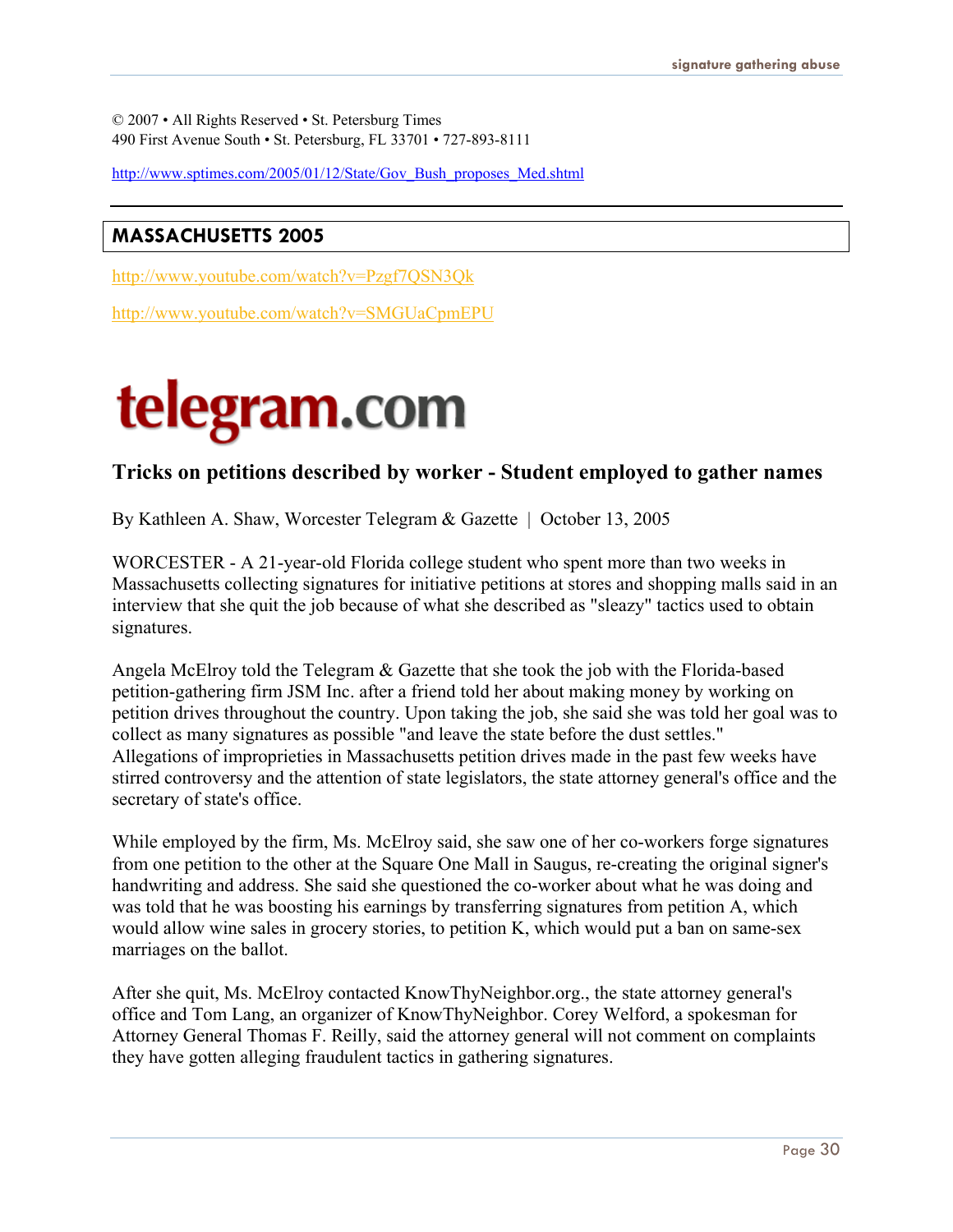Ms. McElroy returned to the state last night and said she is ready to testify at a legislative hearing scheduled for Tuesday and to meet with investigators from the state attorney general's office.

Ms. McElroy said employees were paid \$1 per signature they obtained if the number was less than 500 names. The amount rose to \$1.50 a signature if the gatherer produced 500 or more names. They were paid twice a week, she said; she said some employees did exceptionally well financially.

Jennifer Breslin, who operates JSM, declined to be interviewed, citing contractual agreements with firms and groups sponsoring petition drives. She did say that Ms. McElroy was an independent contractor assigned to a petition crew in Massachusetts, and was "asked to leave." Ms. Breslin said the Florida woman did not actually work for her company. Ms. Breslin also defended the reputation of her company, and said all its signature collections were conducted legally.

Ms. McElroy said petition workers who attract unwanted media attention are quickly sent out of the state. She said one worker was on television news when allegations of fraudulent tactics first surfaced in Massachusetts and was working in another state within days.

JSM paid for Ms. McElroy's plane fare from Florida to Massachusetts, motel rooms and \$20 per day for food, she said, but said she was expected to pay those expenses back out of her earnings. When she quit, she was told to find her own way home, she said. She arrived at her parent's home in Tallahassee on Saturday.

Ms. McElroy said she had taken the semester off from her courses at Tallahassee Community College and Florida State University.

While on the job, Ms. McElroy told the T&G, co-workers informed her she could make more money if she induced people first to sign petition A regarding wine sales, then slip the petition to ban same-sex marriage underneath and ask unsuspecting people to sign the second copy without telling them what it concerned.

The Florida woman worked with a crew out of the Red Roof Inn in Saugus. She said workers were transported daily to places around the state, including Worcester, adding that she spent one day working two stores in Worcester.

She said she was told that when a petition drive is drawing to a close and too few signatures have been collected, the company would ask for more money from whoever was paying them to gather signatures.

The workers were never told who was paying the company to collect the signatures.

A spokesman for state Sen. Edward M. Augustus, D-Worcester, co-chairman of the Joint Legislative Committee on Election Laws, said committee representatives intend to speak with Ms. McElroy before a legislative hearing at the Statehouse at 2:30 p.m. Tuesday to investigate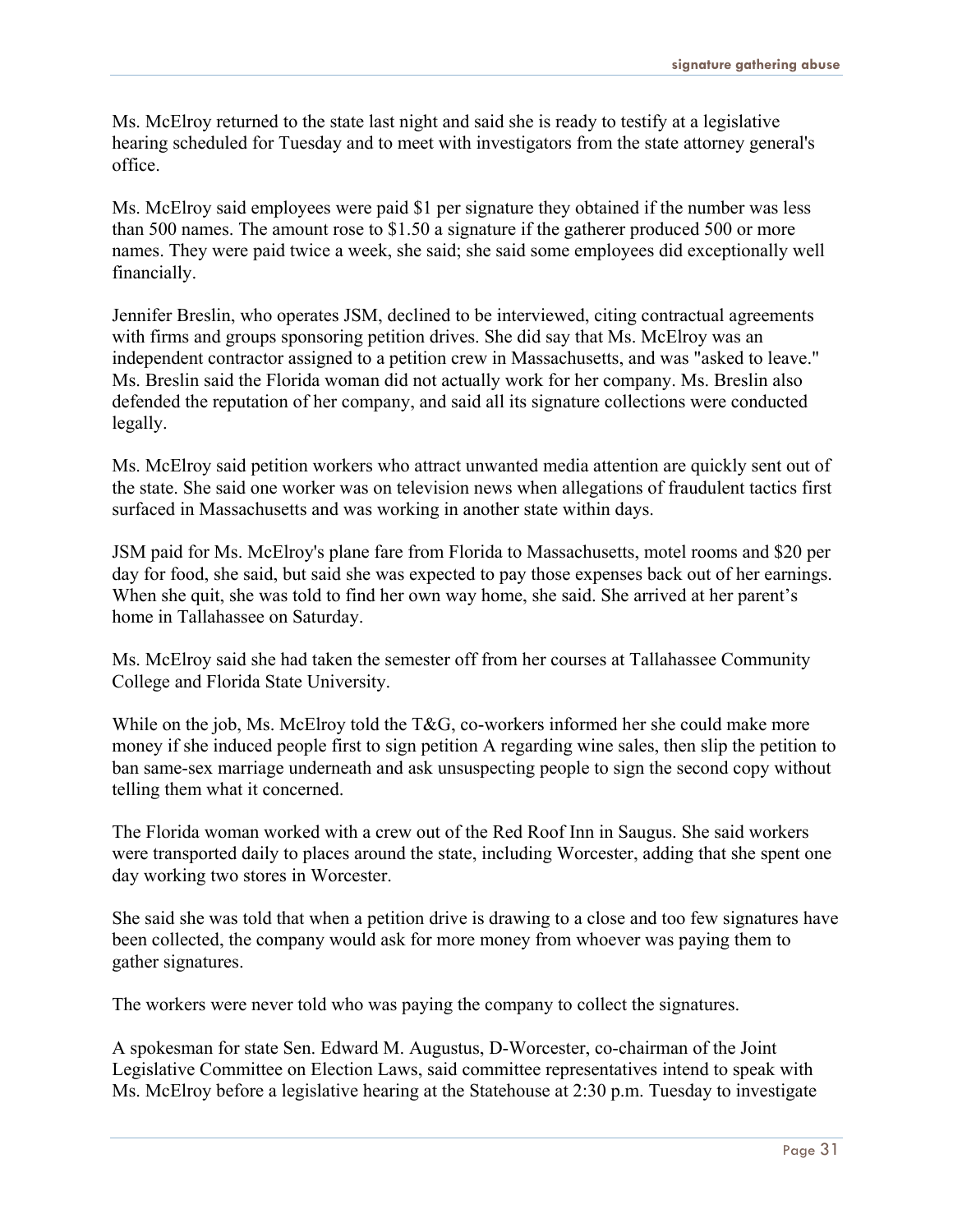the allegations of fraudulent tactics. Mr. Augustus has asked that Central Massachusetts residents who believe they were victimized by fraudulent techniques call his office at (617) 722-1485 or send e-mail to edward.augustus@state.ma.us if they have information that they believe will be useful to the investigation.

A number of people who have said they observed such tactics have contacted the Telegram  $\&$ Gazette and organizations that support legal same-sex marriage such as KnowThyNeighbor.

Michelle Tassinari, legal council for the elections division of the secretary of state's office, said she has received a written complaint from a woman in Eastern Massachusetts who believes she was a victim of a "bait and switch" that also involved signing a voter registration card.

The woman told Ms. Tassinari that she signed one petition and then told the collector that she had moved and may not be registered to vote in her community. The signature collector then said that was no problem and pulled out a voter registration card, asked her to sign it, and said that would insure that she legally could sign the petition.

Once the woman signed the voter registration card, she was then handed another piece of paper and was asked to sign.

The woman said she now realizes that she signed another petition without realizing it. She thought after signing the voter registration card that she was resigning the original petition.

In a related matter, Lunenburg Police Lt. James Marino said Tuesday that police on Oct. 2 arrested a petition signature gatherer working for what he said was a California-based company called Arno Political Consultants when he refused to leave the Wal-Mart store in that town. Police were called to the store after receiving a call from the manager saying a man was creating a disturbance outside and was blocking the doorway. Police attempted to get the man to leave peacefully but he appeared to be "out of control" and was waving a document from the secretary of state's office which he claimed were his work rules.

Lt. Marino said the document called "Solicitation of Signatures in Public Places'' was read by police and they determined the man was breaking all of them. Mark Rohbraugh, 27, of 9817 Sprague St., Omaha, Neb., was arrested and charged with being disorderly, resisting arrest and trespassing after Wal-Mart management asked him to leave in the presence of police officers and he refused. He was released on personal recognizance and arraigned Oct. 3 in Fitchburg District Court.

Mr. Rohbraugh had a sign indicating he was collecting signatures for the beer and wine petition, Lt. Marino said.

<http://knowthyneighbor.org/101305.html>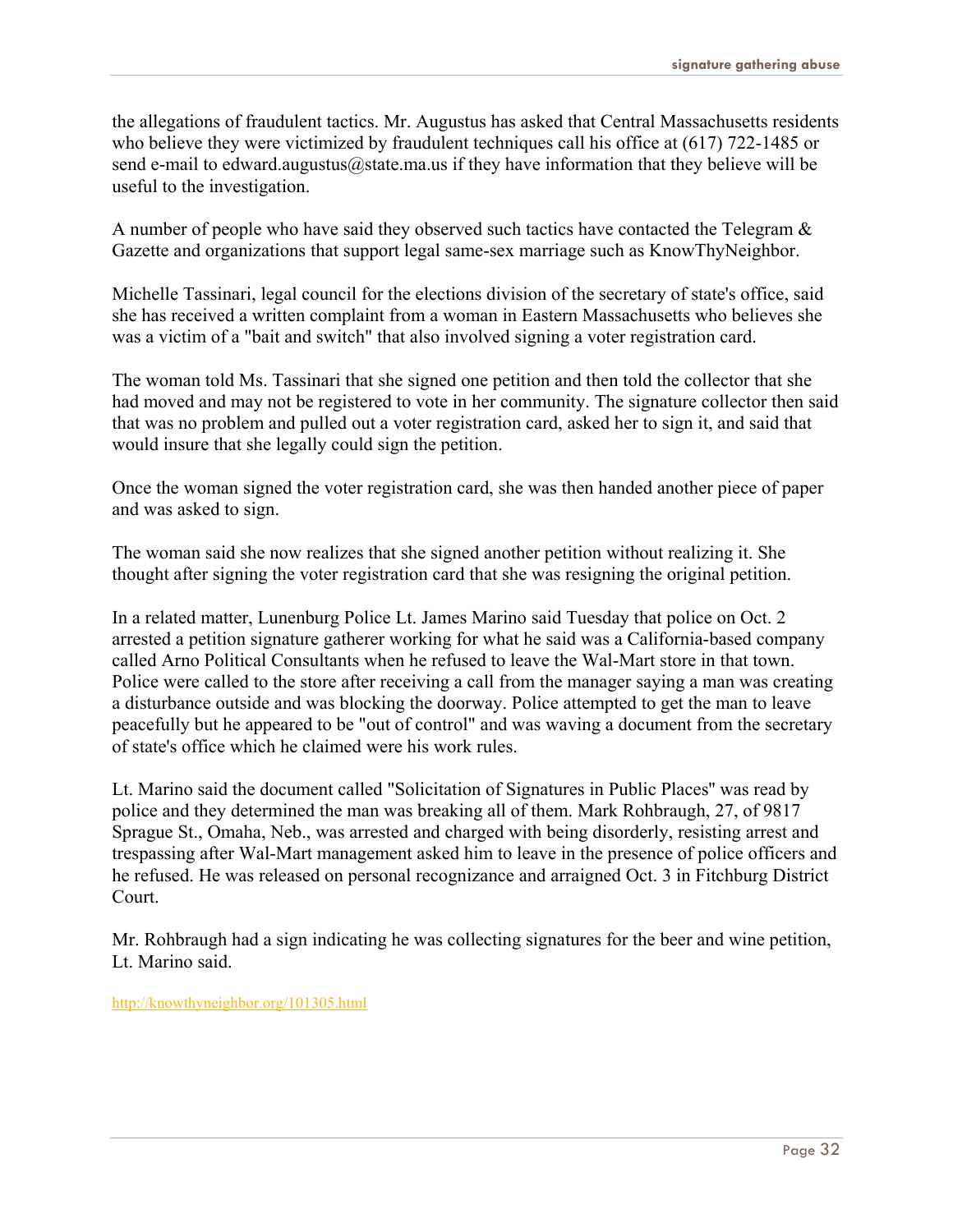#### **Supporters, foes of gay marriage trade dirty tricks charges**

by Steve LeBlanc, Associated Press, July 13-19, 2006

BOSTON --Supporters and opponents of an anti-gay marriage ballot question designed to roll back the state's historic court ruling allowing same-sex marriage are trading accusations of dirty tricks.

Opponents say signature gathers are using "bait and switch" tactics to dupe voters into signing the question, while supporters say gay activists are stealing blank petitions, defacing others to invalidate signatures, and shoving and spitting on signature gatherers.

The dueling allegations were made at a crowded Statehouse hearing Tuesday.

The hearing included 10 voters, each of whom said signature gatherers tried to trick them into signing the anti-gay marriage petition.

In each case, the voters said they were asked to sign a ballot question about the sale of wine in grocery stores and were then told to sign a second sheet of paper without being told it was the antigay marriage amendment. In some cases they said told the second sheet was a "back up" sheet for the wine question.

"She said 'could you sign the back up copy?' She completely made it clear that it was for beer and wine," said Somerville resident Victoria Ellis. "I was really disgusted by the tactic."

Angela McElroy, a Florida college student who worked as a paid signature gatherer said her boss taught her how to deceive voters by arranging both petitions on her clip board so she could ask voters to sign twice, but they would only see the language for the wine question.

"Mark trained me personally in bait and switch tactics...The fraud was looked upon as a game," she said. "I felt horrible for lying to so many people."

Mark Jacoby is a subcontractor working for California-based Arno Political Consultants. Jacoby twice declined to comment.

Arno Political Consultants were hired by supporters of the ballot question, which would define marriage as the union of a man and woman, to help collect signatures. The company's president Michael Arno said he'd never heard of the alleged bait-and-switch tactics. He said Jacoby denied the allegations.

Arno said the signature gatherers were the true victims.

"We've been pushed. We've been shoved. We've been spit on. We've been asked to leave when we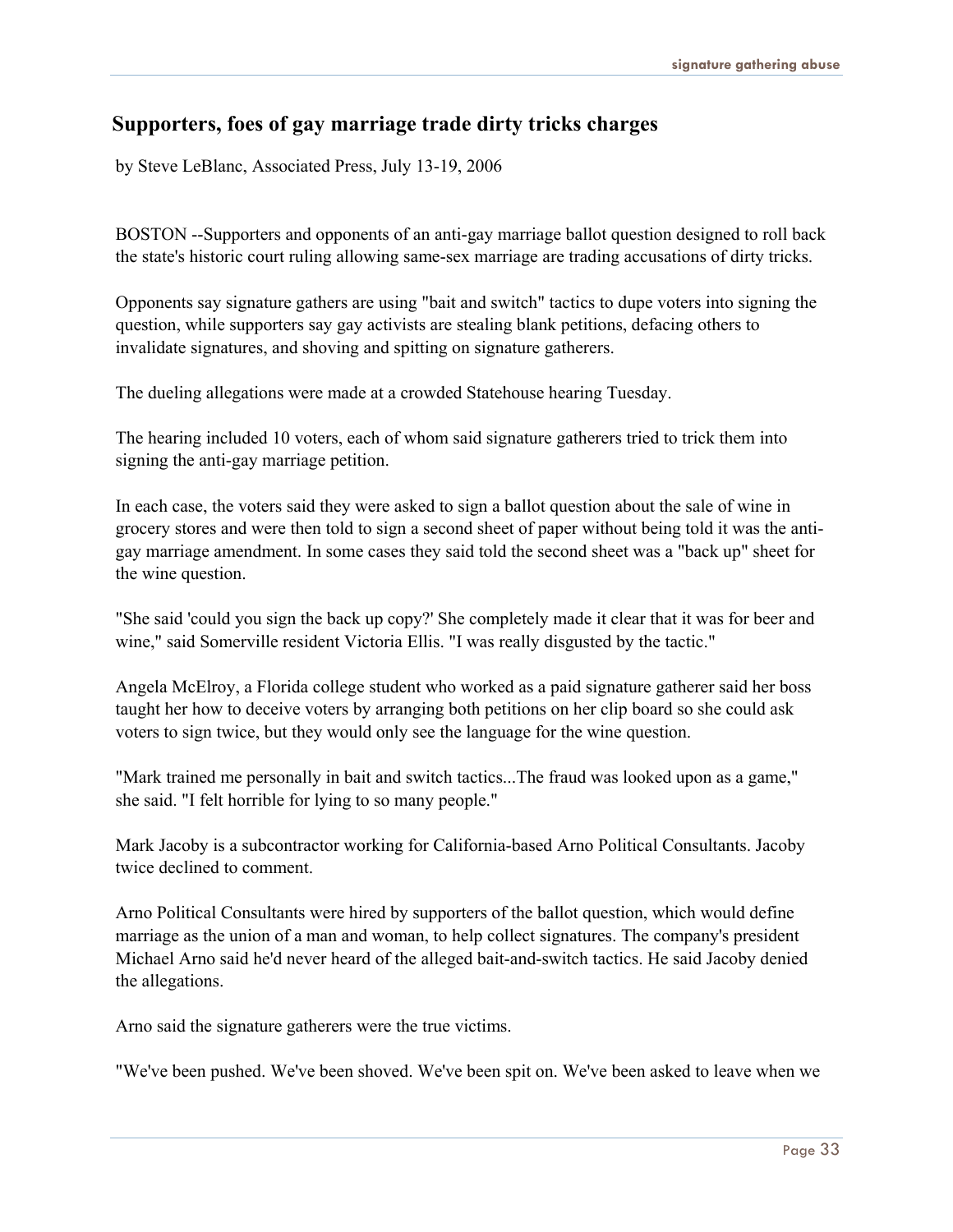weren't doing anything," he said.

Arno's firm was hired by anti-gay marriage activists, including Kris Mineau, president of the Massachusetts Family Institute.

Mineau said he has also been the target of intimidation. He said he's received threatening e-mails and had gay magazines sent to his house. He held up sheets of signatures which he said were defaced.

"That's 67 citizens whose rights have been violated."

Mineau said he didn't condone signature gatherers trying to trick voters, but also said voters have to take some responsibility.

"I wouldn't sign anything I hadn't read," he said.

The attorney general conducted spot checks of some signatures gatherers and found no discrepancies, Mineau said. A spokesman for the attorney general's office declined comment.

Supporters of gay marriage said while individual opponents may occasionally go too far, there is no concerted campaign against signature gatherers.

"Is there an orchestrated effort to harass and intimidate by MassEquality? Absolutely not," said Marc Solomon, political director for the pro-gay marriage group MassEquality. "But it's not someone's constitutional right to use paid signature gatherers to dupe people."

Supporters of the question must gather at least 65,825 signatures from voters before Dec. 7. The question must then be approved by at least one-quarter -- or 50 -- of 200 lawmakers in two separate sessions of the Legislature.

The question would then head to the 2008 ballot, where it must garner the support of a majority of voters.

Massachusetts is the only state to allow gay marriage.

*Posted on October 18, 2005*

http://www.massequality.org/news/news\_story.php?id=164

## STATE HOUSE **NEWS SERVICE**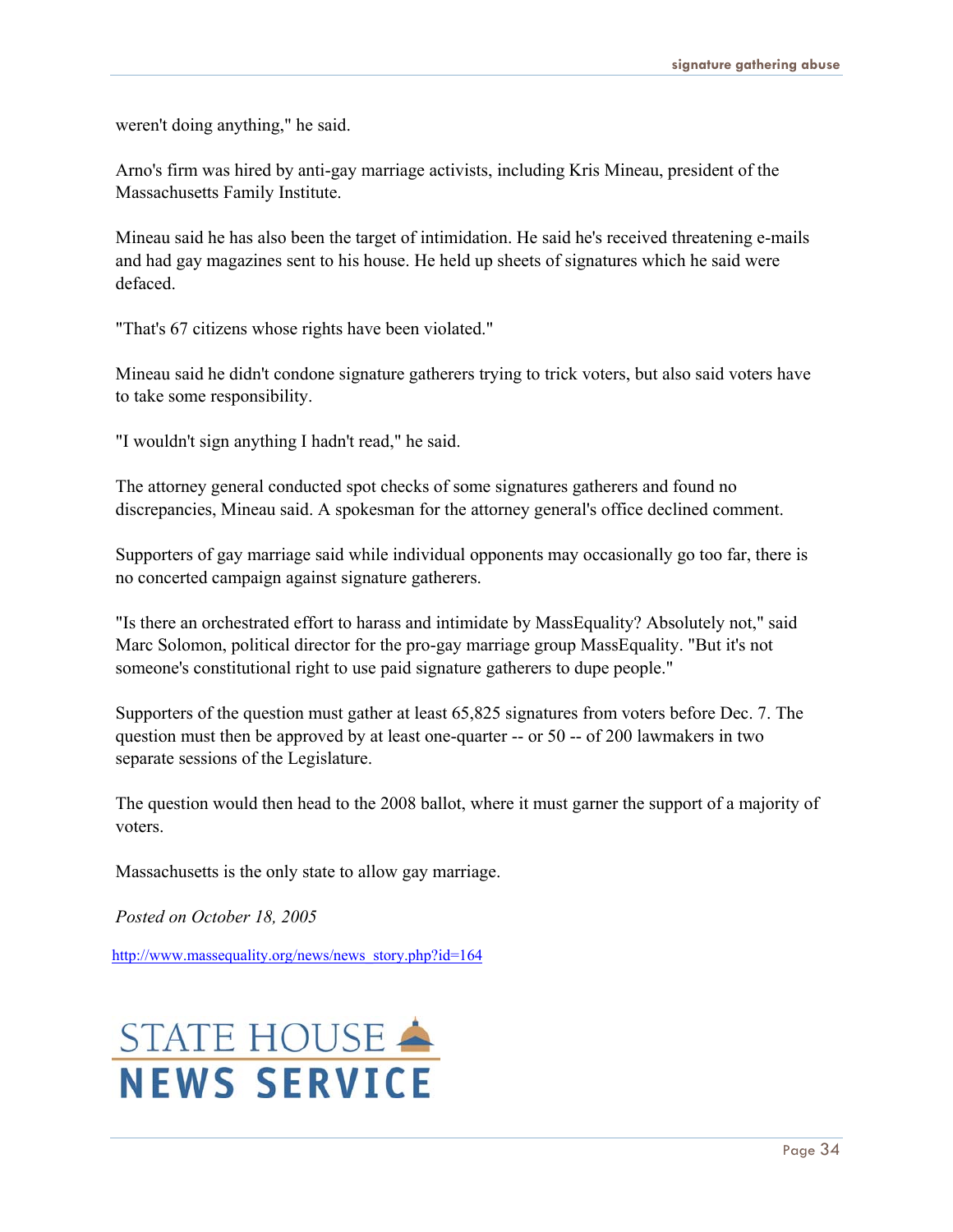#### **Signature-gathering fraud charges stir call for new laws, oversight**

by Amy Lambiaso, State House News Service

STATE HOUSE, BOSTON, OCT. 18, 2005.

Claiming "countless" examples of alleged fraud in the signature campaign to constitutionally ban gay marriage, same-sex marriage supporters called on state officials Tuesday to increase oversight and penalties for such crimes.

Nearly a dozen people who said they were victims of so-called "bait and switch" tactics during the last several weeks appeared before lawmakers today to present signed affidavits and share their stories and call for legislative intervention. Some argue the state should outlaw groups from paying signature-collectors on a per-signature basis, an increasingly common practice.

The testimony backs up news reports several weeks ago that petitioners for a campaign to outlaw gay marriage tricked residents into signing their petition by telling them it was a petition to allow the sale of wine in a grocery store. The Election Laws Committee held today's hearing in response to those reports.

Recalling events from Oct. 6, Northeastern University freshman Christopher Kelley told lawmakers he was approached by a signature collector to sign a petition dealing with the sale of wine. Kelley said he signed the first page and was then told to sign a second page, without being told what it was for.

"At no point did the man seeking my signature inform me that he was also seeking signatures on the constitutional amendment on gay marriage," Kelley said. "Rather, I believe that he deliberately attempted to secure my signature on the second page by falsely implying that it was a required, second signature for the initiative permitting the sale of wine at grocery stores."

Kris Mineau, president of the Massachusetts Family Institute, told the committee today that he knows of no instances of so-called bait and switch occurring, other than what has been reported in the media. He said he does not condone the process and would hope anyone involved is prosecuted.

The anti-gay marriage campaign, voteonmarriage.org, has hired a signature gathering firm, Mineau said, but emphasized that paying people on a per-signature basis is not illegal.

"It is incumbent upon each individual to agree with what they're signing," he said. "I would never sign my name to something I didn't read."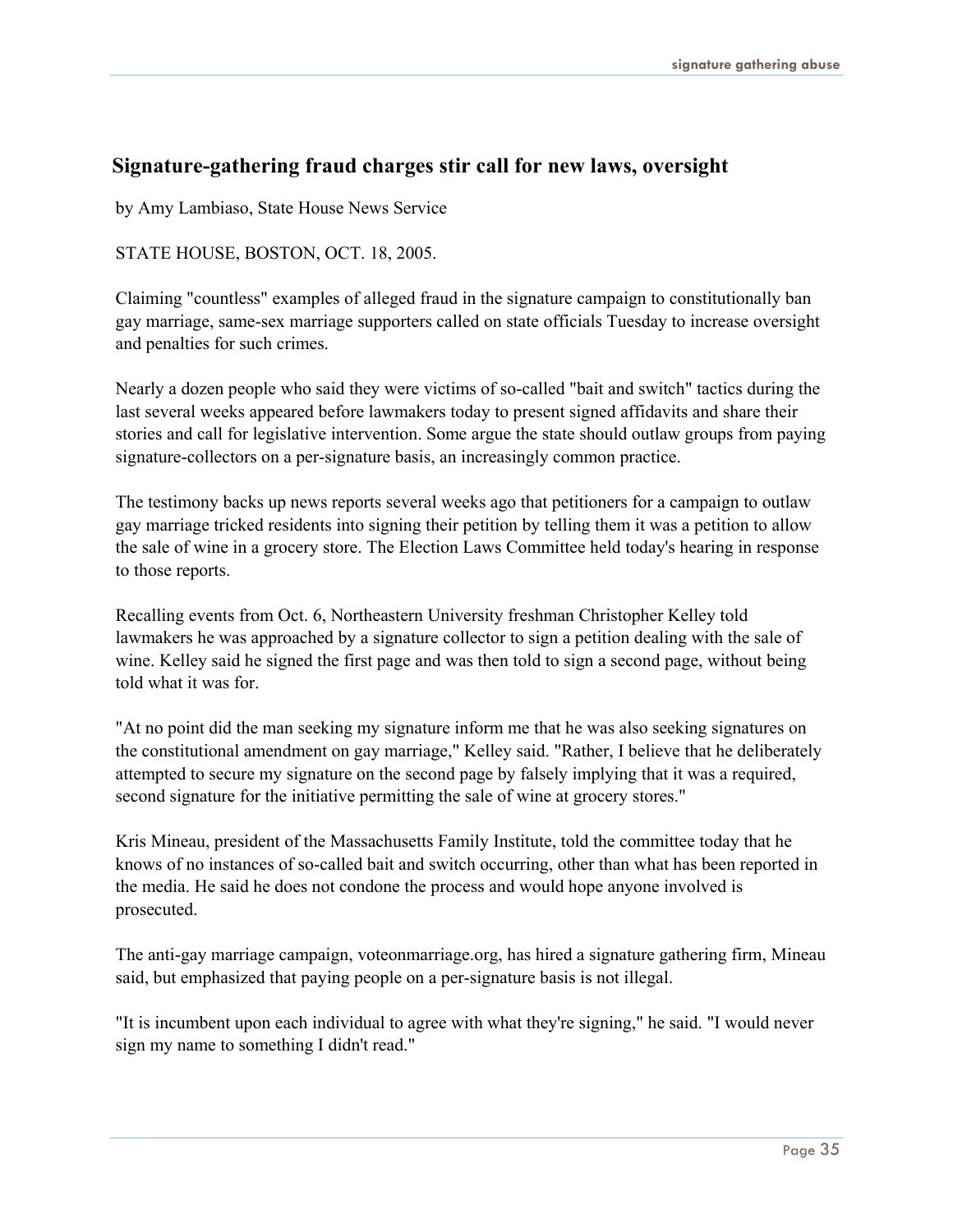To date, 17 allegations of fraud have been logged with the Attorney General's office. And gay marriage supporters say the oversight and enforcement of the law needs to improve.

"The initiative petition process is supposed to be the people's process," said Arline Isaacson, cochairwoman of the Massachusetts Gay and Lesbian Political Caucus. "But it has been hijacked by paid signature gathering firms, many of which use illegal, unscrupulous and unethical techniques to dupe voters into signing these petitions."

Mineau declined a request by committee member Rep. Steven Walsh (D-Lynn) to use only volunteers for the remainder of the signature drive, saying hiring an outside firm is the only "feasible" way to collect the more than 65,000 signatures required under Massachusetts law.

"Rather than falsely accusing circulators of violating a law that does not exist, citizens troubled by this common practice should ask their elected representatives and Secretary of State William Galvin - who has jurisdiction over election laws - to change the law," Mineau said.

Pamela Wilmot, executive director of the government watchdog group Common Cause Massachusetts, said in an interview that solutions exist that could relieve the problem without infringing on the process. One such solution, she said, could be to require a short name of the campaign be printed on the top of the petition, rather than require a voter to read a paragraph-long description of the question.

Wilmot said Common Cause has not taken a position on whether to ban groups from paying signature-gatherers on a per-signature basis, but does not believe Common Cause will back such a plan, which she described as a "broad brush approach that limits people's ability to collect signatures."

Several interest groups are also opposed to a bill to ban per-signature payments, including the Massachusetts Public Interest Research Group and Citizens for Limited Taxation (CLT), who testified against the proposal at a hearing in June.

Similar claims of signature gathering fraud surfaced during another anti-gay marriage campaign in 2001, but charges were never brought against the sponsoring groups. In her testimony today, Isaacson called on Galvin and Attorney General Thomas Reilly to increase oversight and enforcement of existing laws to uncover and prosecute signature firms that participate in fraud.

"We brought this matter to their attention in 2001 and are concerned that we're now seeing a repeat of the same fraud and forgery tactics employed then by the paid circulators," Isaacson said.

Chip Faulkner, associate director of CLT, said there is no reason for the committee to hold a hearing on such an issue while petitioners are trying to gather signatures for the 2006 ballot, and believes the committee is being driven by the pro-gay marriage agenda.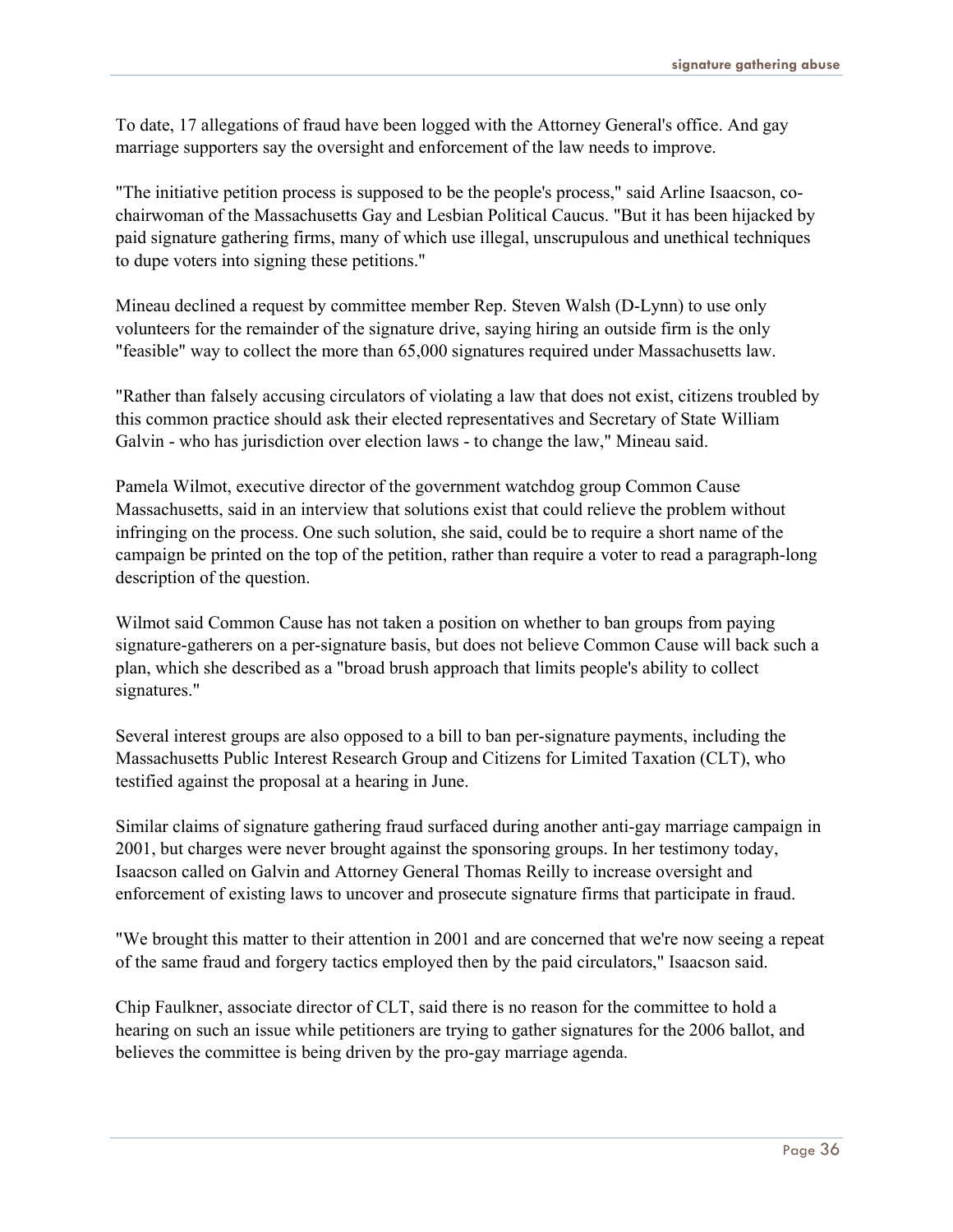"To me, this is just trying to impede the signature drive and hurt the initiative petition process," Faulkner said. "I'm here to defend the process."

http://www.massequality.org/news/news\_story.php?id=16



#### **Marriage petition backers answer questions on signatures**

By Christine Williams

October 28, 2005

BOSTON —Supporters and opponents of traditional marriage accused each other of unfairly collecting and blocking signatures for the petition drive that would allow Massachusetts voters to define marriage in 2008, during a hearing at the Statehouse Oct. 18. The Joint Committee on Election Laws, co-chaired by Rep. Edward M. Augustus Jr., D-Worcester, and Rep. Anthony Petruccelli, D-East Boston, called for the hearing to address complaints that paid signature gatherers were obtaining signatures illegally.

#### Kris Mineau, a spokesman for

VoteOnMarriage.org and president of the Massachusetts Family Institute, responded to legislators' questions saying that gatherers had been trained to conduct the effort within the law and had been found in full compliance by the attorney general. He then fired back accusations that same-sex marriage supporters have used intimidation to thwart the signature gathering process.

Nine Massachusetts voters testified that gatherers were using "bait and switch" tactics to obtain more signatures. Two of the nine were among 13 people who filed formal complaints with the secretary of state. Many

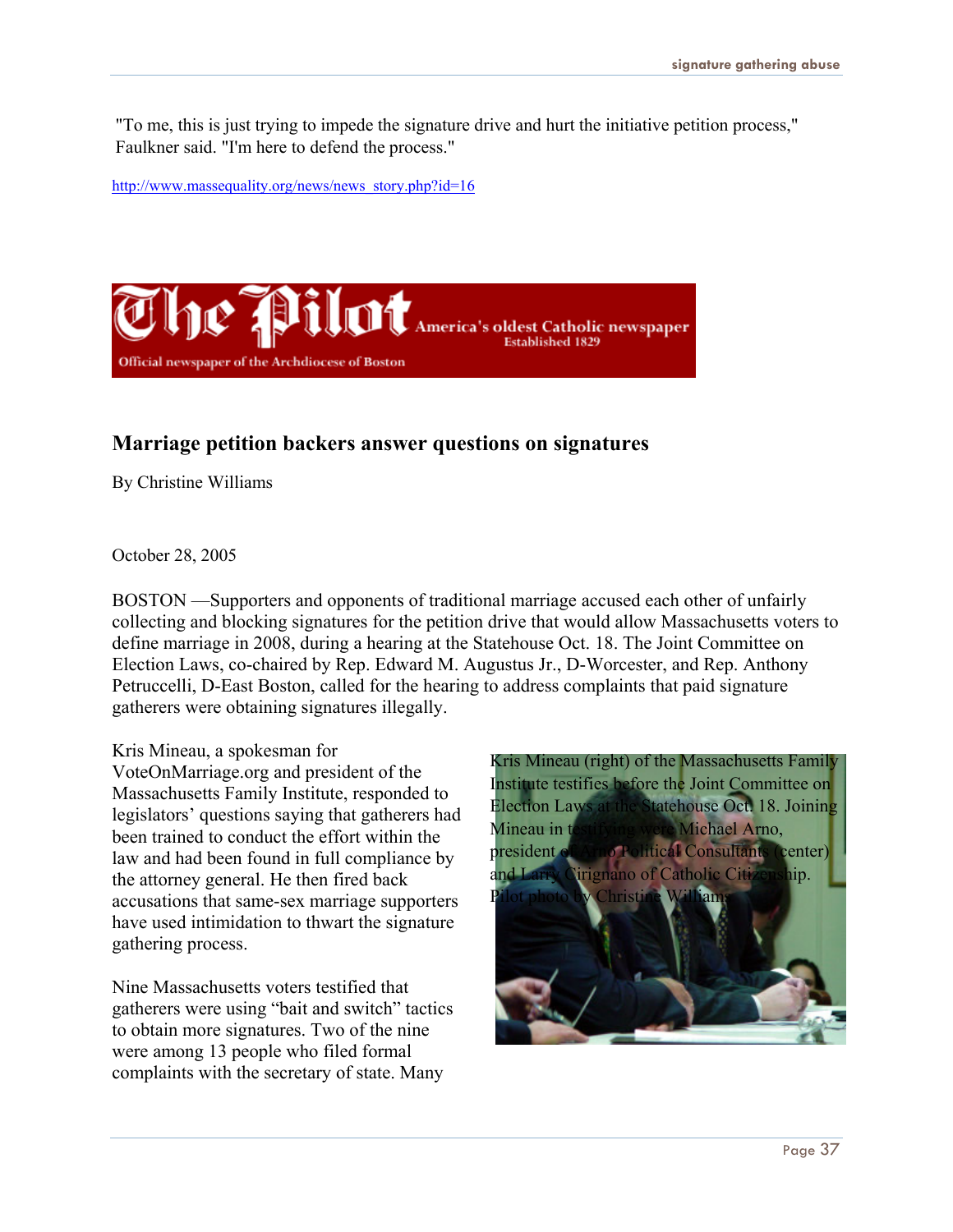said that signature gatherers would "bait" voters with a petition about allowing the sale of alcohol in grocery stores. Then the gatherers would trick them into signing the marriage petition by saying their signature was required twice on the beer and wine petition. Only one signature is required on a petition.

"Everything indicated this was a single petition," said one woman.

"It was my first petition," said a Northeastern University student who recently turned 18. "I really felt deceived."

Marc Solomon, political director of the gay rights organization MassEquality, testified that his group has received what he called 151 "substantiated" complaints of paid signature gatherers using ''bait and switch'' tactics or misleading language to trick people into signing the marriage petition.

"It's rampant," Solomon said. "It's happening in every corner of the state."

Mineau vowed to cooperate in efforts to find any wrongdoing among the paid signature gatherers, but maintained that no such tactics had been discovered. Professional petition gatherers are independent contractors who are paid per signature and are often working for more than one company and on more than one petition drive at the same time, he added.

"I want to clearly state on our behalf that signature collectors that are working under our direction do not engage in this or any similar tactic. They are trained to collect signatures in an honest, respectful manner in full compliance with Massachusetts election law," he said. "If there are any violations of the law, we want them prosecuted to the fullest extent."

Additionally, Mineau said that many same-sex marriage supporters are using their own tactics to impede the signature gathering effort. Two firms have been hired to come to Massachusetts and block petition gatherers and many people had disrupted the gathering efforts, causing both the protesters and signature gatherers to be asked to leave.

One woman in her sixties was physically assaulted while gathering signatures and filed a police report, Mineau said.

Others had defaced petitions, writing "for shame" on them, an illegal act punishable by \$1,000 fine or one year in prison. Mineau said 67 signatures were invalidated as a result.

"That's 67 residents whose rights were violated," he added.

Additionally, the first 30 signers of the petition have been harassed through e-mails, unsolicited pornography and memberships to homosexual organizations after a Web site, KnowThyNeighbor.org, published their names. Protesters against the marriage petition have picketed outside churches with the Web site's slogan, "When you sign, it's online."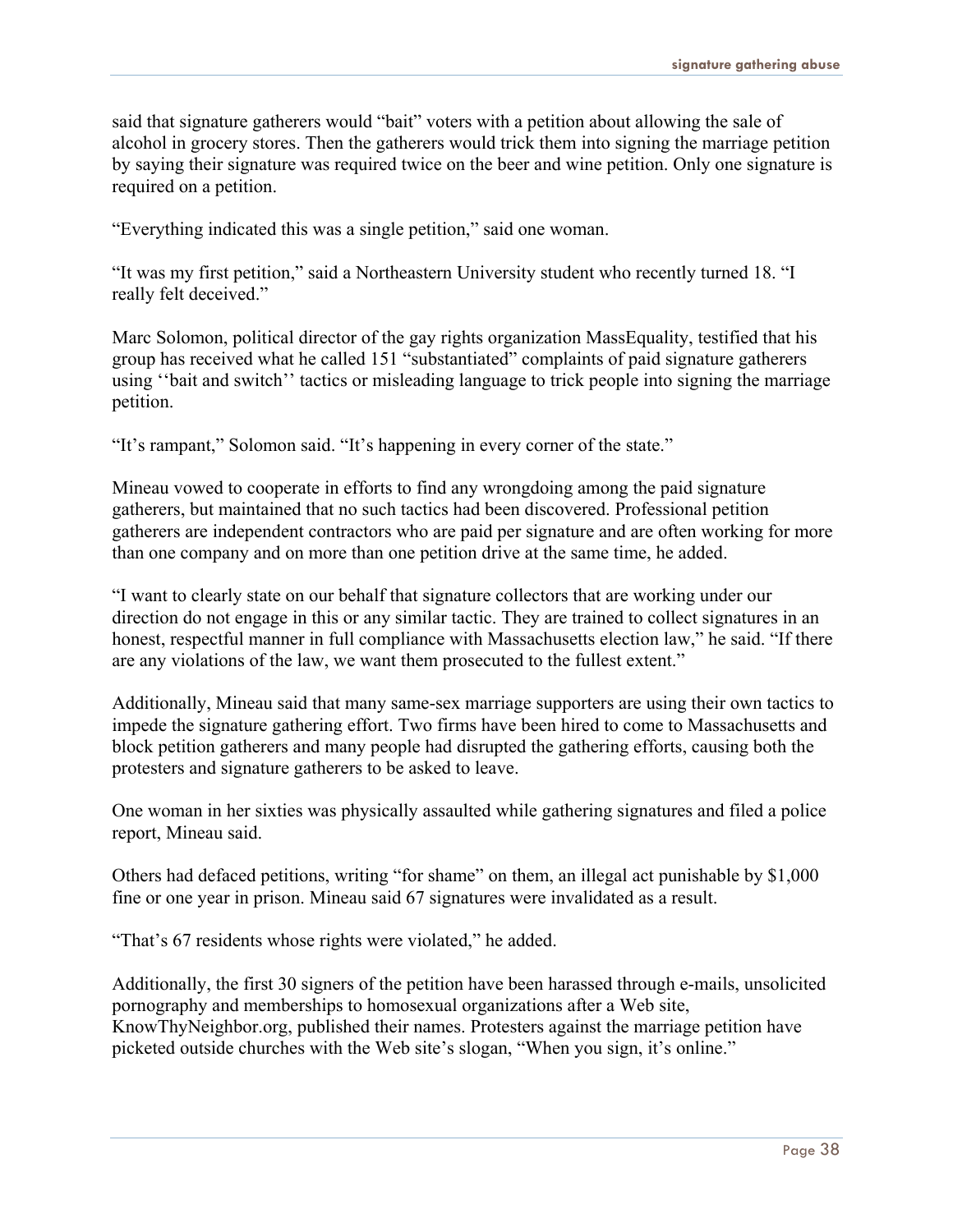"We have been provoked and harassed, we believe beyond measure, for simply asking the citizens of our commonwealth to have an opportunity to vote on the definition of marriage. We've been doing this in good faith, exercising our fundamental rights to let the people vote," he added.

Michael Arno, president of Arno Political Consultants, a California firm that was brought in to assist with the petition drive described the anti-petition actions as "an organized effort."

"You've got a process that's being attacked on the basis of keeping it off the ballot," he said.

Arno added that he has received complaints about paid signature gatherers in Western Massachusetts despite the fact none of his workers has been sent there.

Mineau said VoteOnMarriage.org brought in a consulting firm because Massachusetts is the most difficult state in which to conduct a successful petition drive. A large number of signatures, 65,825, need to be gathered in a short amount of time. So far, VoteOnMarriage has collected over 23,000 signatures and has until Nov. 23 to collect the rest.

Legislators questioned Mineau on why VoteOnMarriage.org needed to hire a consulting firm, especially in light of the fact that all the allegations stemmed from the use of paid signature gatherers. Rep. Steven Walsh, D-Lynn, said he had spoken with a woman gathering signatures at his church and had a civil discussion with her, although he disagreed with her position. Walsh said he did not see the need for paid signature gatherers.

"Our goal is to do that [collect signatures] predominantly through our volunteers, grassroots across the state, but we felt that we needed the Arno company's expertise because few of us have ever done a signature drive," Mineau said.

With a staff of five, Mineau said it is impossible for his organization to do all the legwork necessary for the drive. Most significantly, the petitions need to be certified in each signer's town before they are delivered to the secretary of state for final verification. The signature gathering process is already so restrictive that any further constraints would be the "death knell" of the citizen's initiative, said Mineau.

Angela McElroy, a former employee of two companies that are subcontractors of Arno, claimed that she had been trained in ''bait and switch'' tactics and used them to gain signatures for the marriage petition.

McElroy further testified that she had quit after a week because she felt guilty about lying to voters—although she also said she had been using the same tactics in Florida and came to Massachusetts when she heard using these illegal tactics was easier in this state.

Arnot said McElroy was fired for theft.

Jeannie Berg, former director of Oregon Voter Education Project, agreed with McElroy's assertion that the signature gathering process in Massachusetts is easily manipulated. She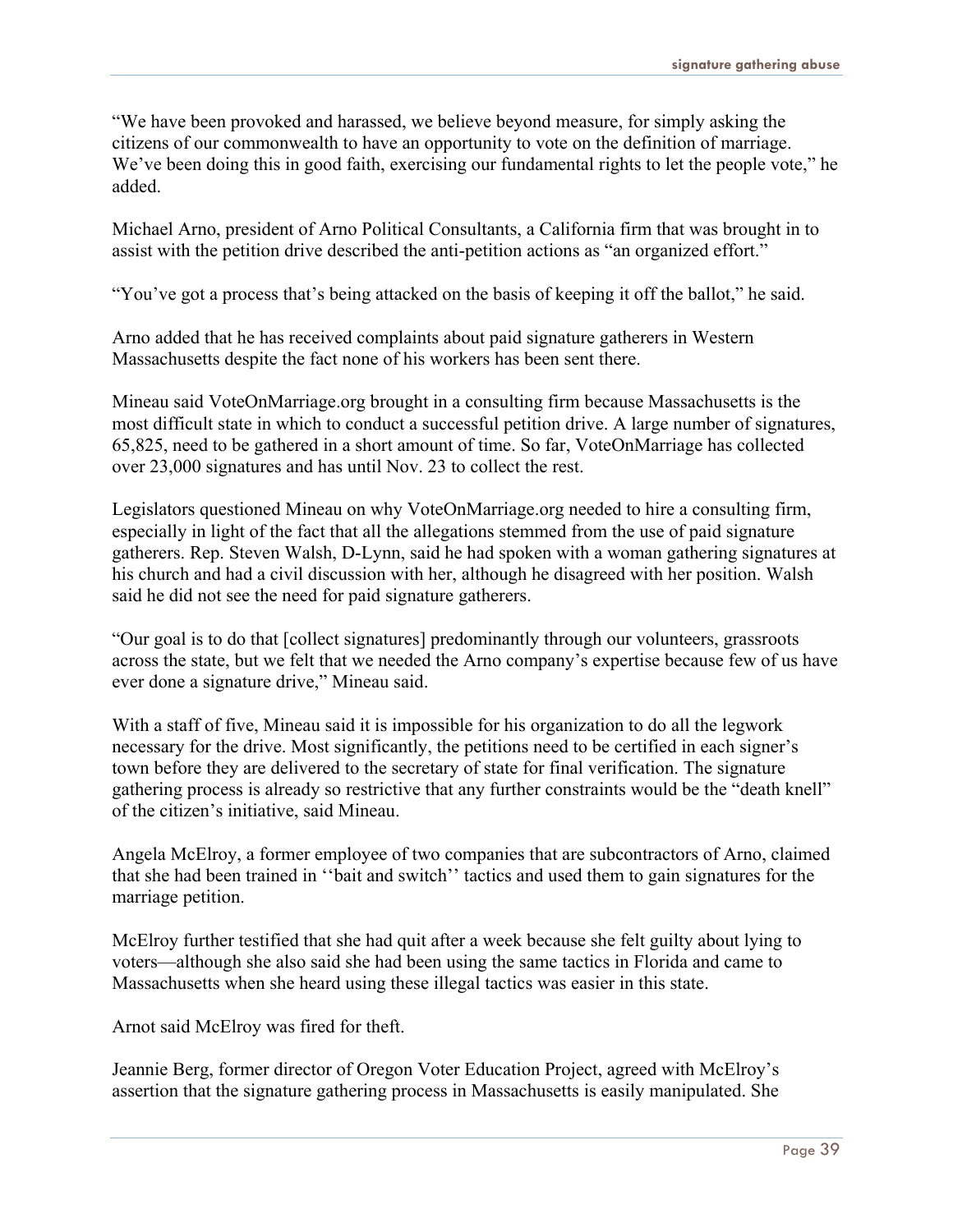suggested more restrictions including a regulation that signature collectors be paid a stipend or hourly wage to stop them from being motivated by the number of signatures collected.

Aaron Toleos, co-creator of KnowThyNeighbor.org, said his Web site would provide people with access to the names of signers so that anyone who was tricked into signing the petition will know that his or her signature was collected. However, this information will also be available from the secretary of state's office.

Additionally, Toleos said the Web site was created to promote a "civil, legal discourse" between those who support traditional marriage and those who support same-sex marriage.

"The meaningful access provided by KnowThyNeighbor.org also means that citizens will be empowered to review the list of petition signers to see if there is anyone they know. Can you imagine continuing to do business with a local merchant who has supported legislation to define your family as inferior?" he asserted.

Toleos did not explain how users of the Web site could distinguish between legitimate signers whom he said were not worthy of support and what he estimated were "thousands" of people whose names were likely to erroneously appear on petitions.

Rep. Philip Travis, D-Rehoboth, one of the first 30 signers of the petition, testified that both sides of the debate had made good points about changes needed to improve the petition process. While signature gatherers who use "bait and switch" tactics must be prosecuted, it is also important for voters to know they should always read both sides of the petition and never need to sign a petition twice, he said.

Copyright © 2004-2006 Archdiocese of Boston; all rights reserved

http://www.rcab.org/Pilot/2005/ps051028/marriagepetition.html



#### **Bill would crack down on pay-for-signature schemes**

BY RICHARD NANGLE FOR WORCESTER TELEGRAM & GAZETTE - PUBLISHED NOVEMBER 05, 2005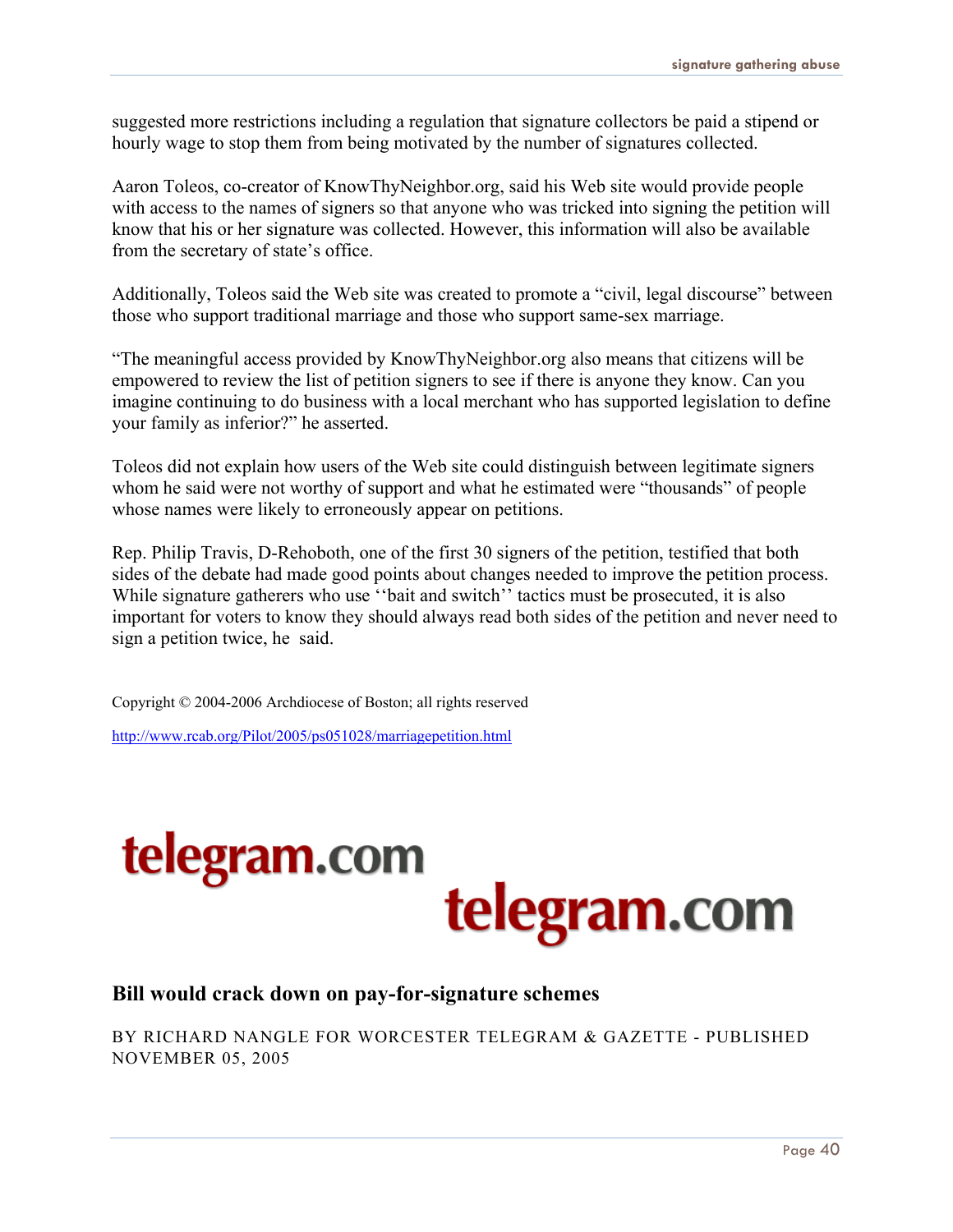Senate passage of legislation to crack down on paid signature gatherers is a step toward reform of the Massachusetts referendum process, according to the bill's sponsor, state Sen. Edward A. Augustus, D-Worcester.

Senate passage of legislation to crack down on paid signature gatherers is a step toward reform of the Massachusetts referendum process, according to the bill's sponsor, state Sen. Edward A. Augustus, D-Worcester.

The bill was a response to voter complaints that paid signature gatherers used "bait and switch" and other deceptive tactics to coerce them into signing a proposed constitutional amendment to ban gay marriage in Massachusetts.

"Its time to bring order to the Wild West, anything-goes tactics of paid signature gatherers," Mr. Augustus said. "Massachusetts voters deserve a petition process free from fraud and in which they can have complete confidence."

The legislation, passed by the Senate Thursday, now goes to the House of Representatives. It would make "bait and switch" tactics in a petition drive a crime of fraud, punishable by up to a year in jail and a fine of up to \$1,000. The bill would require the state to print color-coded petition sheets to allow voters to distinguish multiple petitions in circulation at the same time.

In addition, paid petition organizers' names and addresses and the terms on which they pay petition circulators would be registered in advance with the secretary of state.

The bill makes it a crime to threaten, harass or intimidate any voter who has signed a petition. It also requires the secretary of state to inform voters both that their names have appeared on a state nomination paper, initiative or referendum petition, and of the procedure for withdrawing their signature if the voter maintains it was forged or obtained fraudulently.

Last-minute contributions of more than \$5,000 in a referendum campaign would have to be reported on the state's Office of Campaign and Political Finance Web site. And the office would be required to provide both weekly updates of contributions made to a ballot committee in the last month of the campaign and a list of the 10 largest contributors to a ballot committee.

If the House acts before the holiday recess, voters who believe they have been deceived in a current referendum campaign would have until Dec. 7 to request that their names be removed from a petition in circulation. Also, the state Ballot Law Commission would have an additional 15 days to hear legal challenges.

At a legislative public hearing last month, several voters said they were asked to sign a petition to allow the sale of beer and wine at grocery stores and urged to sign a second sheet of paper without being told they were actually signing the gay marriage petition.

Companies that pay their workers to gather petition signatures countered with testimony that gay activists engaged in intimidation tactics designed to prevent voters from signing onto the gay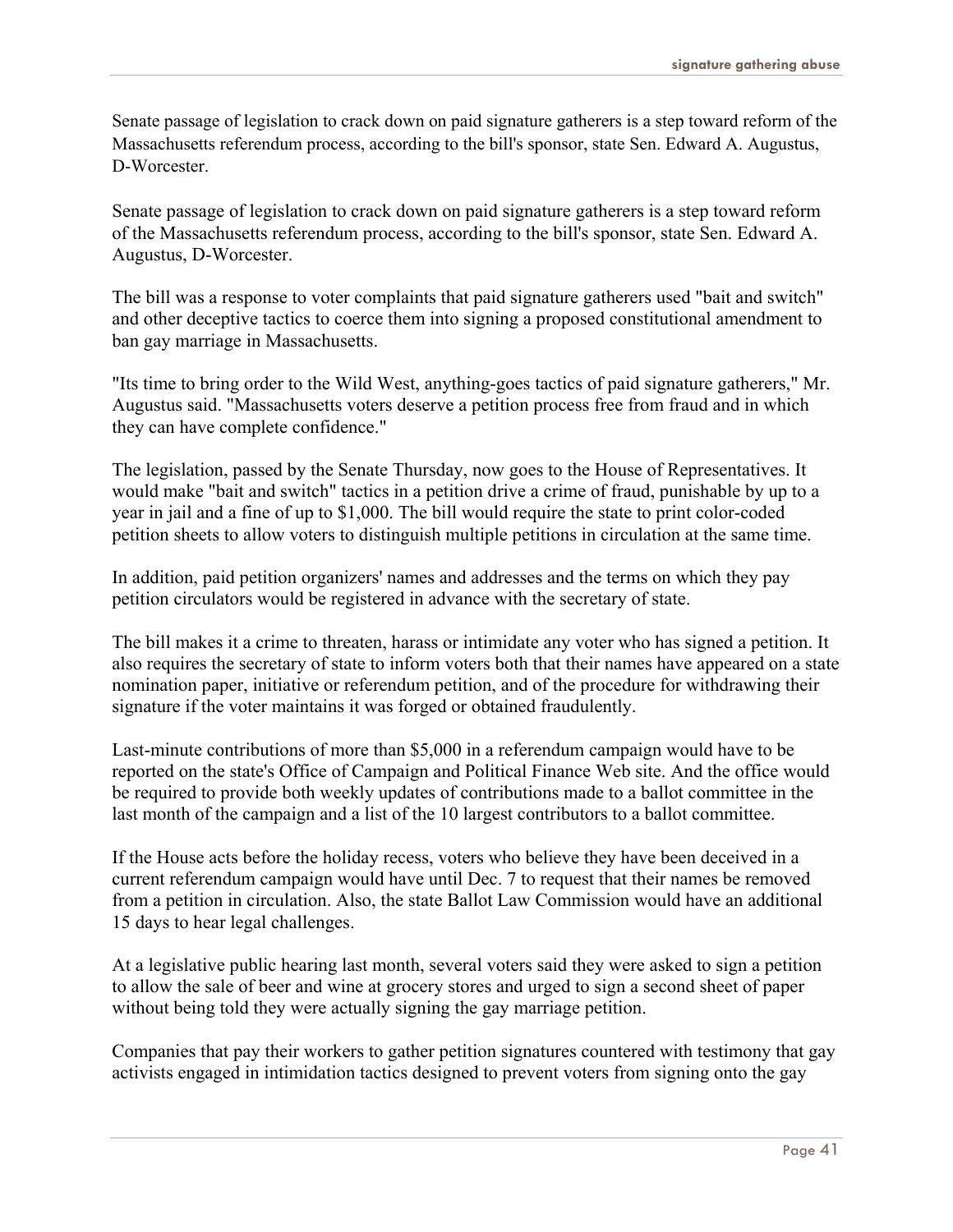marriage petition. They also accused gay activists of defacing petitions in order to invalidate them.

During the hearing, Mr. Augustus criticized Kris Mineau, president of the Massachusetts Family Institute, for refusing to divulge how much money his group had paid Arno Political Consultants to obtain signatures for the same-sex marriage ballot question. Mr. Mineau said he preferred to keep that information private.

MassEquality.org, a coalition of organizations supporting the state Supreme Judicial Court's ruling on marriage equality, praised the Senate for its vote on the petition bill.

"Our opponents promised a clean, volunteer-driven, grass-roots campaign, but we've been subjected to out-of-state firms that bus in out-of-state collectors to make their numbers," said Marc Solomon, the group's political director. "This is not a neighbor-to-neighbor campaign. This is a hired gun operation, which is tricking people to sign an anti-gay measure after signing a petition at their local grocery stores allowing for wine sales. Getting something on the ballot shouldn't encourage stealing the signatures of unwitting Massachusetts citizens."

http://www.massequality.org/news/story.php?type=news&id=175



#### **State investigating gay marriage signature forgery allegations**

By Steve LeBlanc, Associated Press Writer | February 28, 2006

BOSTON --Prosecutors from Attorney General Tom Reilly's office have launched a criminal investigation to determine whether workers gathering support for an anti-gay marriage amendment forged the signatures of some voters last year.

The investigation stems from allegations by some voters that their names were on signature lists despite the fact that they said they never signed the petition. It would not affect the outcome, since supporters had more than twice as many certified signatures as they needed to send the question for legislative approval for the 2008 ballot.

The question would amend the state constitution to ban gay marriage, overturning the state's historic court ruling. Massachusetts is the only state to allow gay marriage.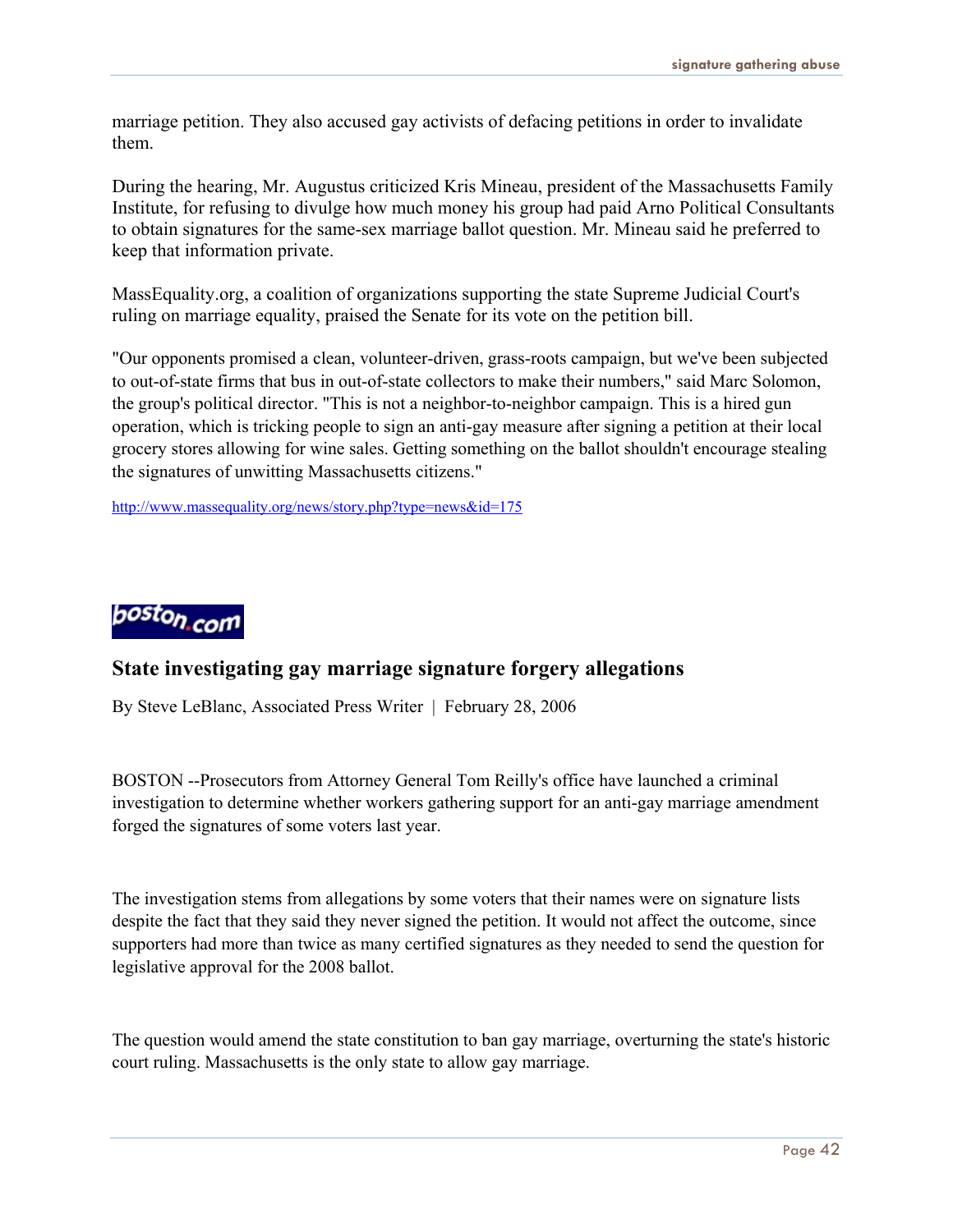"Because some of these concerns raised allege the crime of forgery, these allegations were referred to our Criminal Bureau," Assistant Attorney General Stephanie Lovell said in a letter to Secretary of State William Galvin dated Tuesday.

Lovell said investigators from the bureau have "contacted the complaining party to further understand the basis for the allegations." A meeting with activists from MassEquality, a group which supports same-sex marriage, is set to take place this week.

A call to Kris Mineau, president of the Massachusetts Family Institute, the main backer of the amendment, was not immediately returned Tuesday.

Marc Solomon of MassEquality said the group has heard from more than 2,000 people who said they either didn't sign the petition or were tricked into signing it.

"People were duped by trained professional signature gatherers," he said.

Lovell was responding to a letter sent to Reilly from Galvin late last week. Galvin said he wanted to report the allegations after receiving complaints from voters.

He said the complaints broke down into two categories. One group were voters who said they were tricked into signing the anti-gay marriage petition after being told it was an amendment to allow grocery stores to sell wine. The second group of voters said their signature were simply forged.

Galvin said that while the number of voters making the allegations wouldn't effect the outcome of the gay marriage question, the allegations of forgery are a possible violation of state laws.

At a Statehouse hearing last October, supporters and opponents of the anti-gay marriage initiative traded accusations of dirty tricks. Opponents said signature gathers used "bait and switch" tactics to dupe voters into signing the question, while supporters said gay activists stole blank petitions, defaced others to invalidate signatures, and shoved and spit on signature gatherers.

In November, the state Senate approved a bill designed to outlaw "bait and switch" tactics by paid signature gathers. The bill was sent to the House.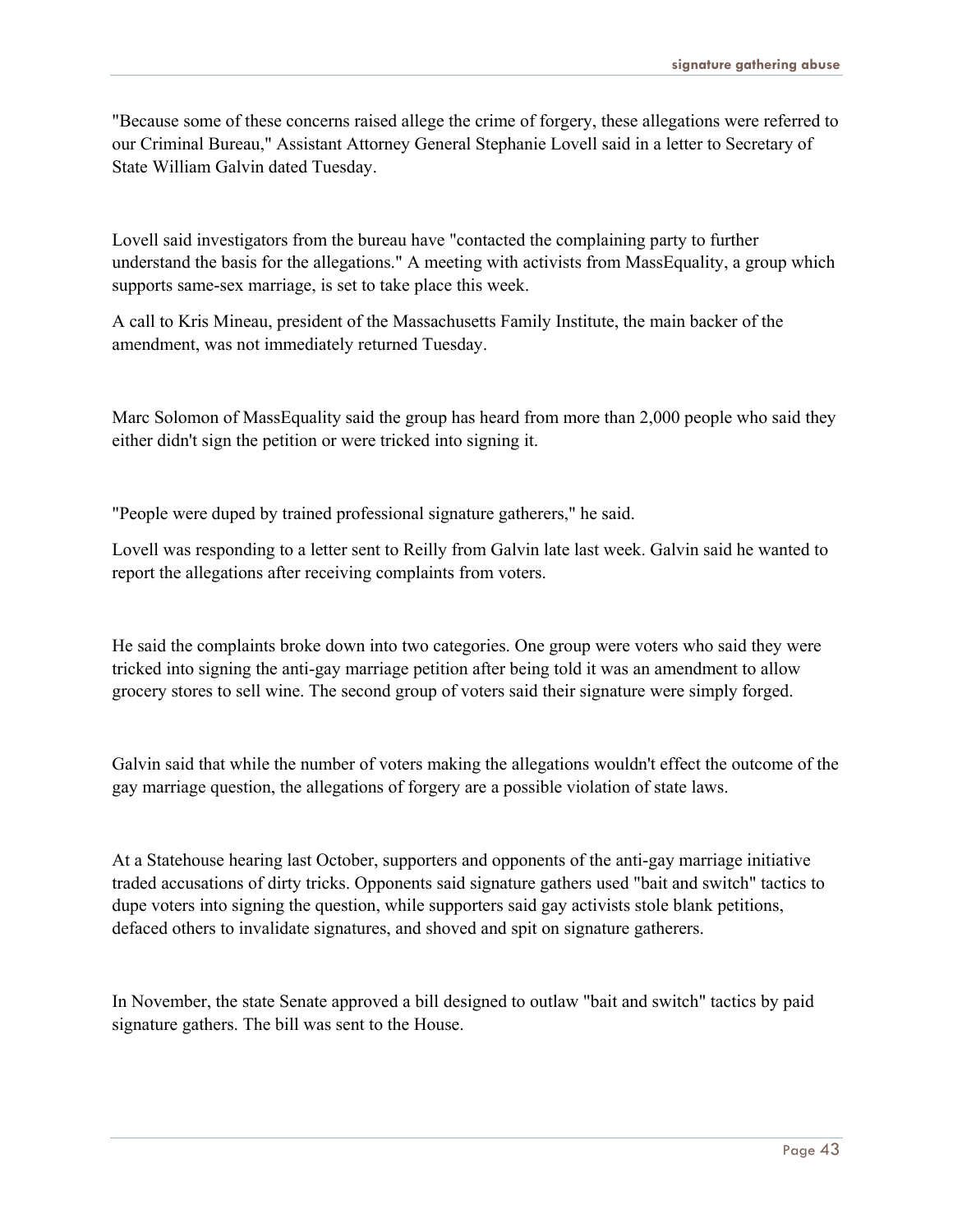Supporters of the anti-gay marriage initiative collected more than 170,000 signatures. Of those, 147,000 were certified. They needed only 65,825 certified signatures.

Before it gets on the ballot, the question must win the backing of at least 50 members of the legislature in two successive sessions.

© [Copyright](http://www.boston.com/help/bostoncom_info/copyright) 2005 The New York Times Company

http://www.boston.com/news/local/massachusetts/articles/2006/02/28/state\_investigating\_gay\_marriage\_signature\_f orgery\_allegations/

#### **Signature fraud is an outrage**

Editorial, Bay Windows (Boston, Massachusetts)

Where's the outrage? That's the question I have after this week's hearing at the State House on alleged signature fraud on the part of consultants hired to collect names for a petition to ban samesex marriage in Massachusetts. Here's what we know: Fraud is rampant in the signature gathering industry. And it's happening here in Massachusetts. Lies, tricks and forgery are being employed in an effort to amend the country's oldest state constitution.

Over a four-hour period, witnesses testified to having seen signature gatherers forge the names of those who had signed a petition that would allow the sale of wine in grocery stores onto the antigay petition. Citizens told of how they'd realized they'd been duped into signing the anti-gay petition when signature gatherers pretended that the anti-gay petition was the wine petition.

The only thing more outrageous than the fraud being committed in order to take away the right of marriage from same-sex couples is the response of petition proponents. One of the witnesses for VoteOnMarriage.org, the driving force behind the anti-gay constitutional amendment, put the blame for any problems in the process squarely on the shoulders of petition signers. "Why have a whole hearing on [the fraud allegations] because of some people who didn't take the time to read the summary or look at who the first signer is?" asked Chip Faulkner of Citizens for Limited Taxation. "And that's their fault. You need to have the IQ of an eggplant to just look at the petition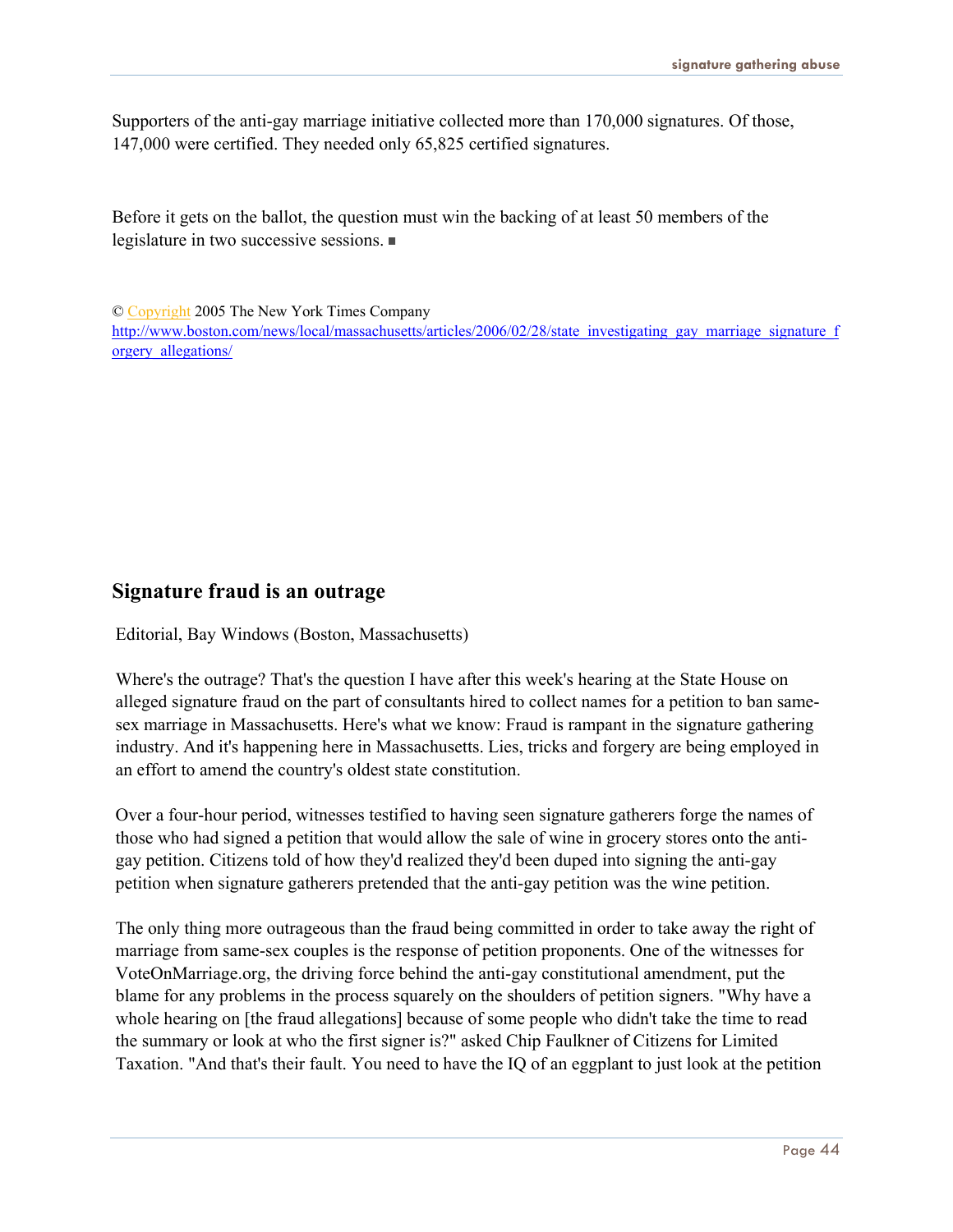to know what you are signing, and if you can't read it you probably shouldn't be signing it anyway."

IQ of an eggplant? That's nice.

Faulkner needs to be reminded that a citizen who willingly signs a petition to allow the sale of wine in grocery stores is not responsible if an employee of Arno Political Consultants, the signature gathering firm hired by VoteOnMarriage.org to collect names for the anti-gay petition, turns around and forges their signature onto the anti-gay petition.

Where's Attorney General Tom "Mr. Letter of the Law" Reilly on all this? He didn't attend the hearing, or offended to send someone from his office, though an invitation was extended. Isn't he bothered by these allegations? Oh wait, he didn't care the last time this happened. In 2001 when Massachusetts Citizens for Marriage (MCM) filed a petition with the state to put the "Protection of Marriage Amendment" before voters, another large signature gathering firm was hired to collect names. Many of the same allegations now being lobbed at Arno Political Consultants came up against Ballot Access Company. More than 1000 people eventually complained that they had been tricked into signing the anti-gay marriage petition by signature gatherers who told them they were instead signing a petition that would have prevented the slaughter of horses for human consumption.

As a result, LGBT activists, as well as Lowell Finley, an attorney for the horse advocacy group, lobbied Reilly's office to take action against the firm. But the most Reilly would agree to, after an investigation by his office deemed that the allegations were true, was to issue a public advisory warning citizens to carefully read any documents that they sign and to contact their local election commissioner if they thought they might have been tricked by Ballot Access Company. In 2003, Finley told the Boston Phoenix: "They [the attorney general's office] were bending over backwards not to do anything about this. When it comes to the defense of people's franchise and the power to change the laws through the ballot process, the Attorney General's Office missed a real opportunity in the petition-fraud situation, and I didn't see a legal basis for that decision."

The only thing that's going to make a difference here is if people get angry enough to start calling Reilly's office, Secretary of State Bill Galvin's office, as well as the offices of their state legislators to demand action.

One other thing you should do? Keep reading Bay Windows to keep up to date on what's happening because you're not going to find the full story in the pages of the Boston Globe or Boston Herald (see "Democracy in action?,"). The day after the hearing, the Herald had nothing in its pages on the allegations aired at the hearing. The Globe published a story by the Associated Press reporting that proponents and opponents of the ballot question "are trading accusations of dirty tricks." The story was technically accurate but failed to convey the truth.

Proponents of marriage equality, who are closely monitoring the petition process and have been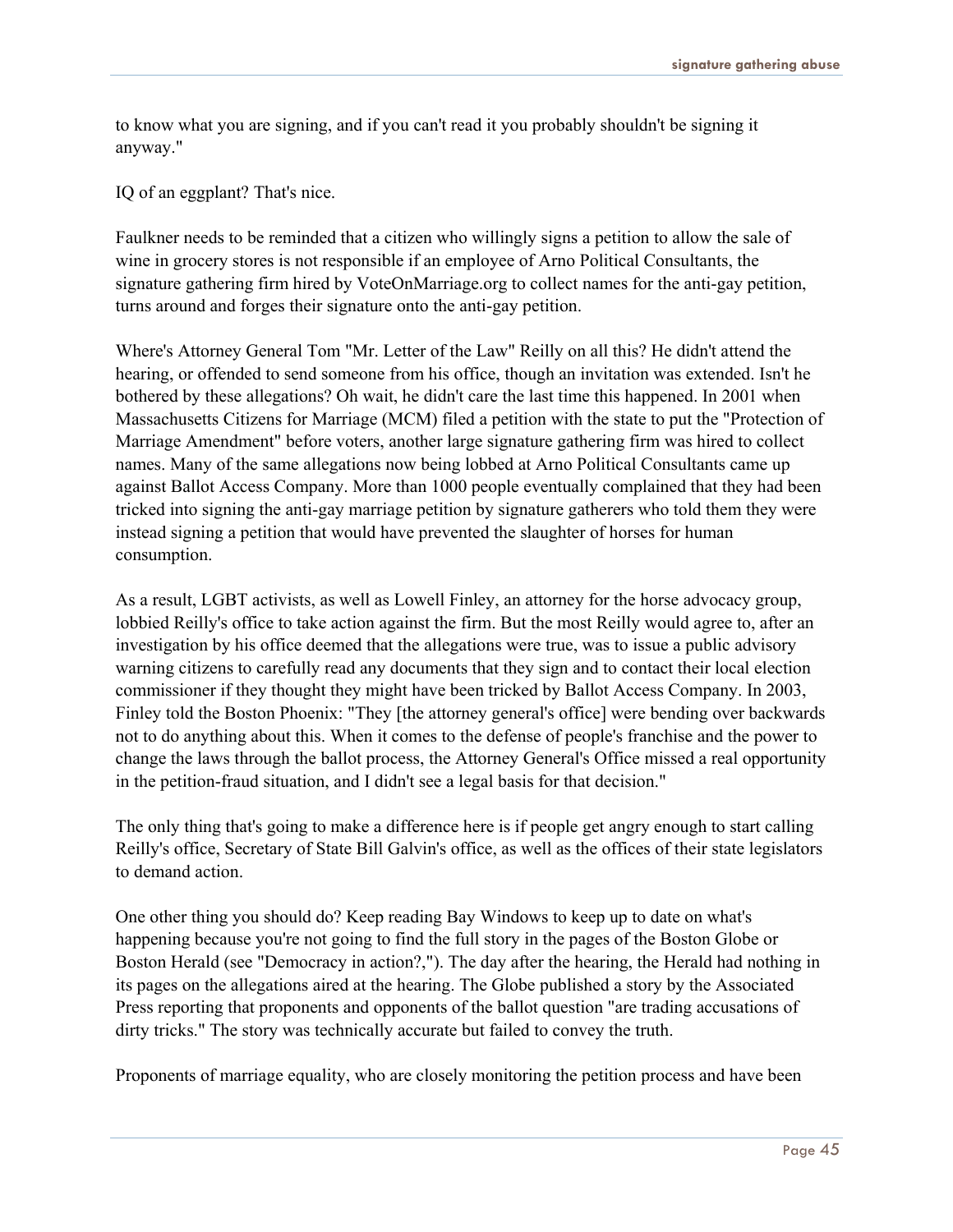making complaints of fraud for weeks now, presented 18 affidavits to the Legislature's Joint Committee on Election Laws describing alleged incidents of fraud. Nine witnesses, including a former signature gatherer who described in detail how she was trained to dupe people into signing the anti-gay petition, gave compelling testimony about the alleged incidents of fraud.

Michael Arno, president of Arno Political Consultants, claimed that signature gatherers had been spit upon, physically assaulted and generally harassed by gay activists. So how many witnesses signature gatherers who had been so harassed - made the same claim at the hearing? None.

Kris Mineau, president of the Massachusetts Family Institute, claimed that people who had signed the anti-gay petition were getting harassing phone calls and e-mails. Gay magazines were being sent to their homes. They had been signed up for membership in gay organizations. So how many witnesses - petition signers who had been so harassed - testified? None.

How many affidavits did Mineau and Arno present to the committee from witnesses who were unable to attend in person? None.

Accusations may have been traded at the hearing. But only one side was able to muster any evidence to back up its claims.

Those seeking to amend the state Constitution to ban the rights of same-sex couples to marry like to talk about the responsibilities of living in a democracy. They have a right to vote, they say, on how society should construct the institution of marriage. They claim to be representing the will of the people.

They've got it all wrong. In this country, we don't put civil rights up for popular vote. And we don't engage cheats and liars to amend constitutions. We aren't that shameless.

To contact Attorney General Tom Reilly's office call 617.727.2200 or visit www.ago.state.ma.us. To reach the elections division of Secretary of State William Galvin's Office call 617.727.2828 or visit www.sec.state.ma.us/ele/. To find your local elected officials visit the Web site of Project Vote Smart at www.vote-smart.org.

Posted on October 20, 2005

http://www.massequality.org/news/oped\_story.php?id=31

#### **NEVADA 2006**

**TASC opponents seek investigation Measure would amend constitution**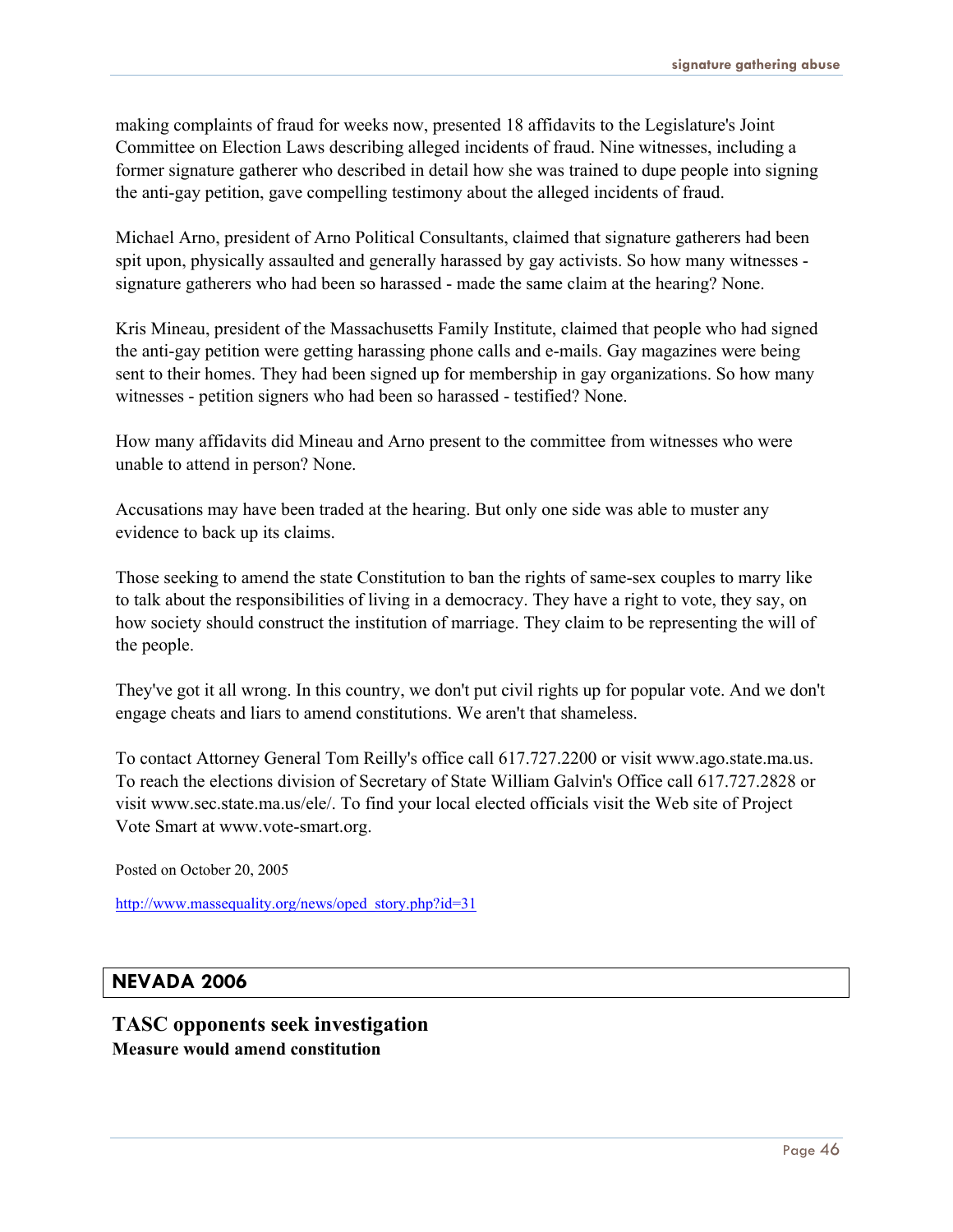A

#### By [MOLLY](http://www.reviewjournal.com/about/print/rjstaff.html) BALL LAS VEGAS [REVIEW-JOURNAL](http://www.reviewjournal.com/about/print/rjstaff.html)

August 23, 2006

Opponents are asking the FBI and Metropolitan Police Department to investigate the Tax and Spending Control initiative.

They took the action this week after the Clark County district attorney declined to conduct a criminal investigation and just before today's Nevada Supreme Court hearing on their efforts to kick the measure off the November ballot.

Opponents of TASC, which would amend the Nevada Constitution in order to limit increases in government spending, allege that circulators of the petition committed criminal fraud.

The group, Nevadans for Nevada, originally submitted evidence to the district attorney's office, but the office last week decided there wasn't enough there for a criminal case, District Attorney David Roger said Tuesday.

"I reviewed the case and sent it back with a letter saying they should submit it to a police agency for investigation," Roger said. "We don't have the resources to do an initial investigation. We rely on the police for that. It needed a lot of work."

To determine whether fraud occurred, authorities would have to interview subjects, collect and analyze documents and engage experts to examine handwriting samples, he said.

Danny Thompson, chairman of Nevadans for Nevada, which opposes TASC, said the information was forwarded to the FBI. Thompson said a copy would also be sent to the Metropolitan Police Department.

The evidence includes a sworn affidavit from a TASC circulator who said circulators gathered at a party at Lake Mead on Memorial Day and were told to copy petition signatures, said Thompson, who also is head of the state AFL-CIO.

The group has also provided examples of petitions it says are invalid, including cases where the same person signed more than once, where multiple names were in identical handwriting, where signers' addresses didn't match their names or where petitions weren't properly notarized.

"I think that's pretty good proof," Thompson said. "At the end of the day, there was fraud committed by the people collecting those signatures and it needs to be investigated. I believe it is being investigated."

The local office of the FBI could not be reached for comment Tuesday afternoon.

TASC's most visible proponent, state Sen. Bob Beers, said the anti-TASC group was clearly flogging a lost cause with the fraud allegations.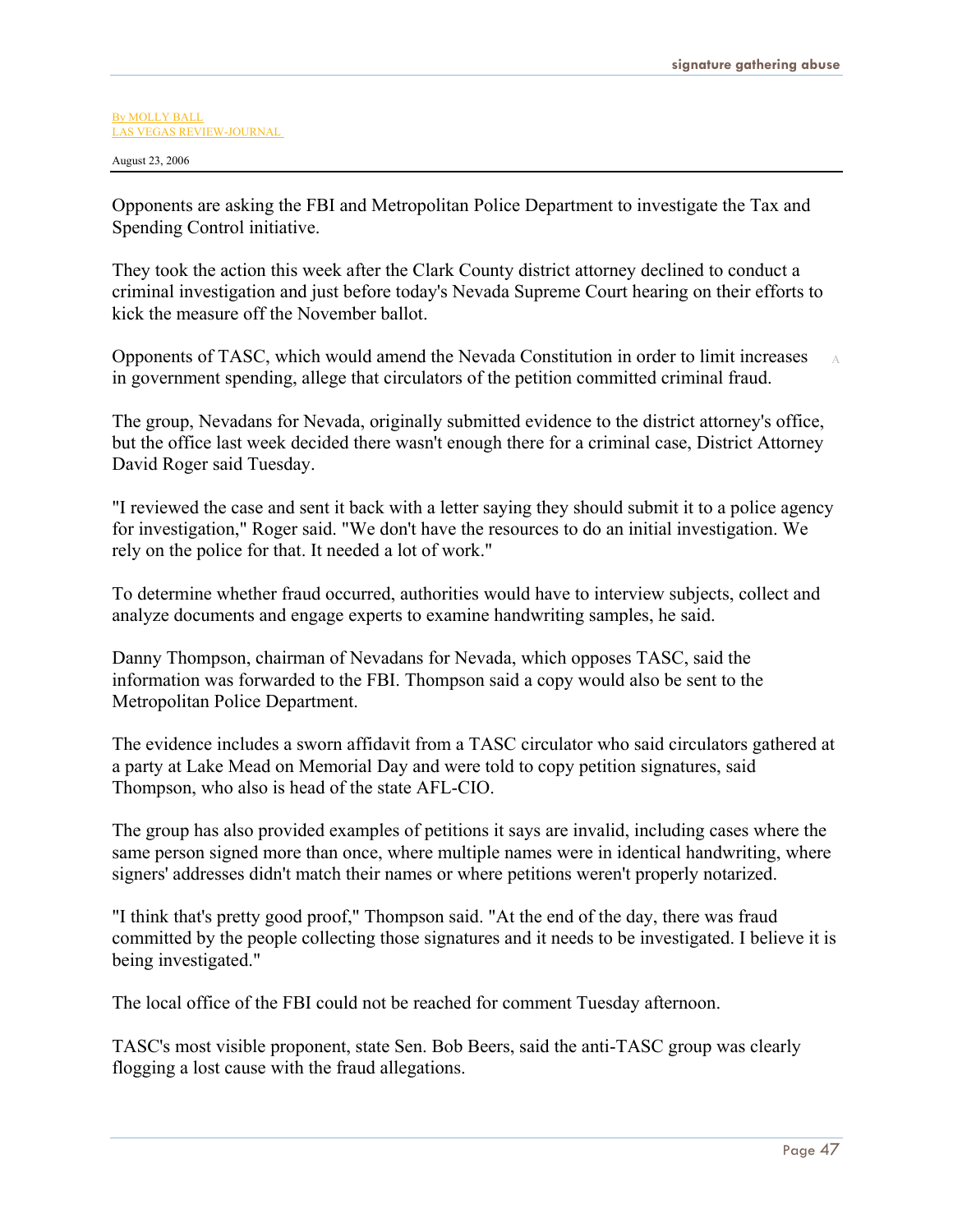"Their failure to pursue this through the proper channels and their persistence in publicizing it speaks volumes about the growing desperation of the opposition," said Beers, an unsuccessful Republican gubernatorial candidate. "I'm not surprised the district attorney declined to take it up."

TASC was submitted to the secretary of state's office in July with more than 156,000 signatures, but Nevadans for Nevada claims a significant proportion of those were forged or invalid. The required number of signatures is 83,184.

Beers noted that Nevadans for Nevada originally said it would include the fraud claims in its lawsuit against the measure, then changed course in submitting materials to Roger's office.

The group's lawsuit focuses on the text of TASC rather than how it was circulated. Earlier this month, Carson City District Judge Bill Maddox ruled in favor of keeping the initiative on the ballot, but Nevadans for Nevada appealed.

Thompson indicated that the group's arguments will focus on the claim that TASC violates a Nevada law that says initiative petitions must "embrace but one subject."

"TASC clearly violates the single-subject law," Thompson said. "This is a 4,000-word addition to the constitution that would change local government expenditures, change the way we vote, change the rainy day fund. Clearly it's multiple subjects and cannot qualify for the ballot."

That argument is also made in a brief filed in the case by the Nevada Taxpayers Association earlier this week. The prominent economic advocacy group, seen as fiscally conservative, is not a party to the lawsuit but filed as a friend of the court.

Beers said Maddox's ruling on TASC was correct and should be upheld.

"It addresses a single topic, which is imposing fiscal responsibility on government," he said. "That's what the judge ruled."

http://www.reviewjournal.com/lvrj\_home/2006/Aug-23-Wed-2006/news/9218726.html



High court questions validity of tax and spending petition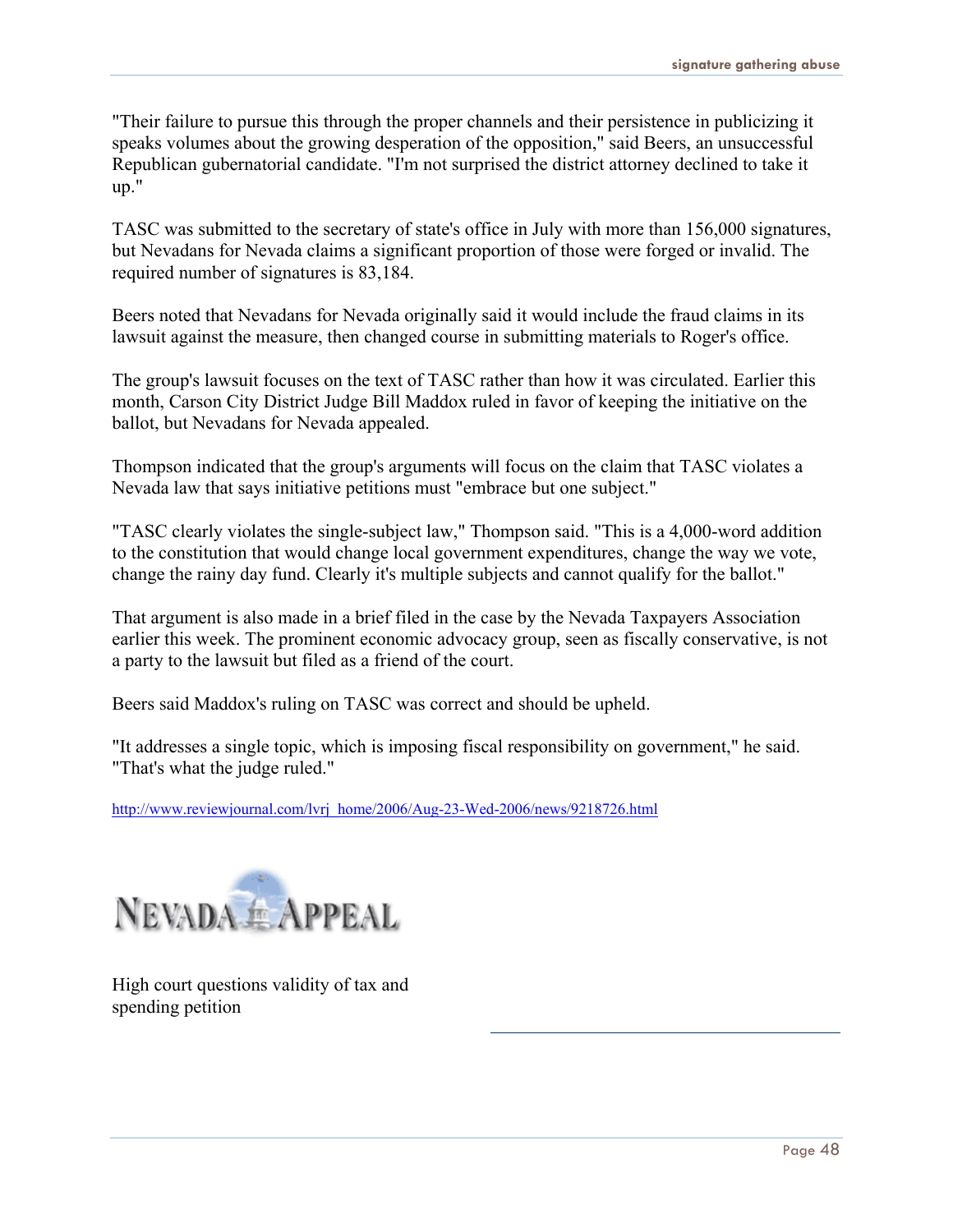Geoff Dornan Appeal Capitol Bureau, [gdornan@nevadaappeal.com](mailto:gdornan@nevadaappeal.com) August 24, 2006

The Tax and Spending Control initiative ran into tough questions from a skeptical Supreme Court on Wednesday. Supporters argued differences between the version filed with the state and the

Brad Horn/Nevada Appeal Paul More agrues for the appellants concerning the Tax & Spending Control Initiative at the Nevada Supreme Court on Wednesday in Carson City.

[Browse and Buy Nevada Appeal](http://www.nevadaappeal.com/photos/)  [Photos](http://www.nevadaappeal.com/photos/)



version actually circulated to voters were insignificant and that "strict compliance" wi[th the Nevada](javascript:NewWindow(600,500,) Constitution in qualifying the petition wasn't necessary.

A group representing public employees, among others, wants the amendment limiting any government spending increases to population growth plus inflation removed from the November ballot. Carson District Judge Bill Maddox refused to do so saying despite the issues raised, he wouldn't ignore the fact 156,000 people signed the petition.

Paul More representing Nevadans for Nevada said there is no question supporters filed one version of the petition but circulated a different version.

He said both longtime government finance expert Guy Hobbs and the Legislative fiscal staff say the difference amounts to \$1.5 billion in spending the first budget cycle the amendment would take effect and "billions more in the future."

And he said that is billions more than would have been spent under the correct version - the opposite of what the amendment's supporters wanted.

He also said allowing changes in amendments filed with the secretary of state would set a dangerous precedent.

"What if an initiative's supporters, after filing their petition, added a whole new substantive provision?" he asked.

TASC lawyer Joel Hansen said the two versions are different but that they "substantially complied" with the constitutional requirements in qualifying the petition. He said the court has numerous times ruled substantial compliance with statutes is OK and the same rule should apply here.

He made the same argument against the claim the amendment violates the requirement initiative petitions deal with just one subject. TASC makes a variety of changes to different parts of the constitution - according to More - including changing the process for future amendments to the constitution which he said has nothing to do with taxation or spending.

Justice Jim Hardesty pointed to Hansen's long history as a strict constitutionalist representing the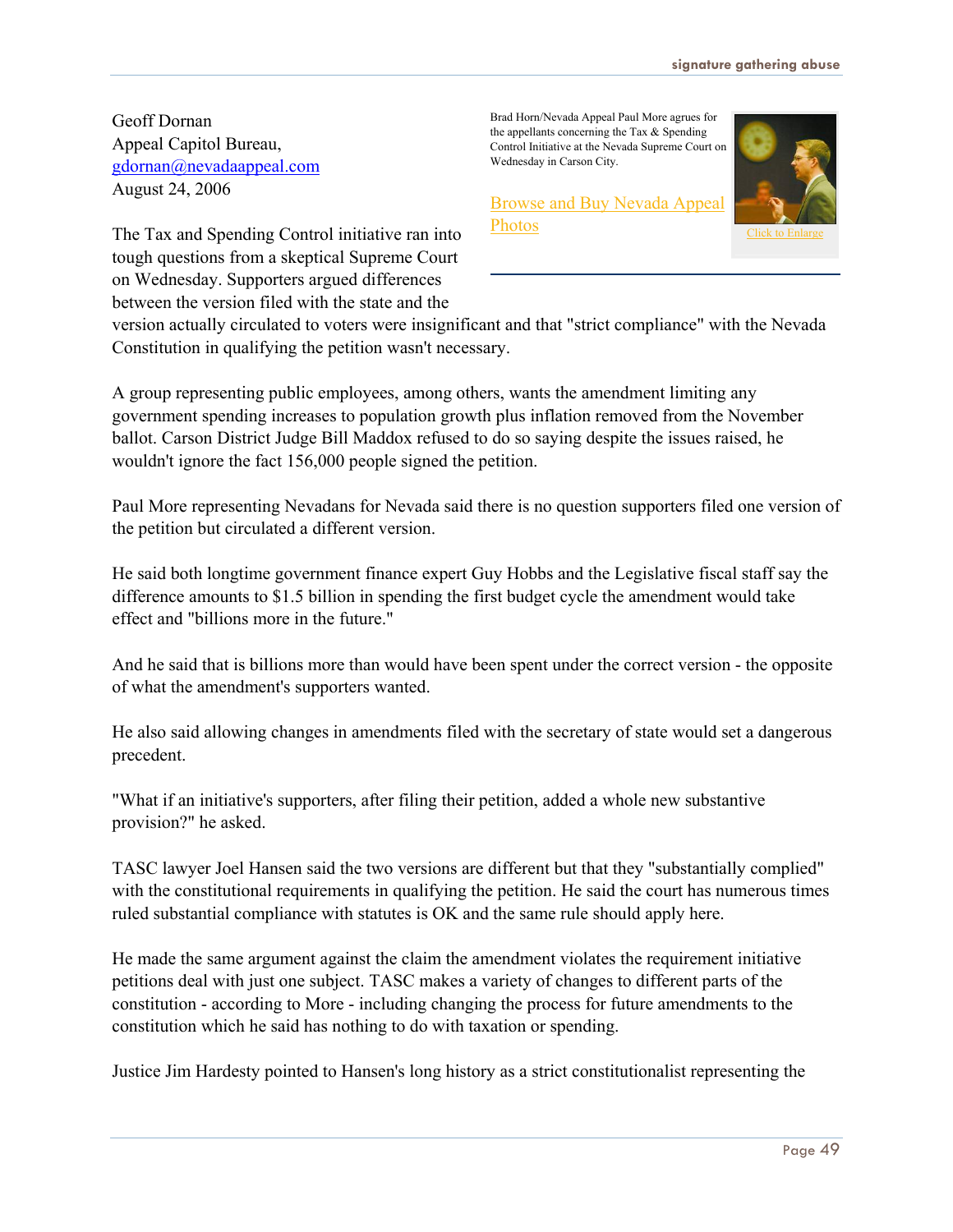Independent American Party, saying, "I find that interesting coming from you Mr. Hansen knowing your view on strict adherence to the constitution."

Chief Justice Bob Rose said the court gives "higher deference" to the Constitution than statutory language and could require strict compliance.

"And if we do that, you can see that you will then lose," he said. "After all, \$1.5 billion is not pocket change."

Hardesty said relaxing the rules for interpreting the Nevada Constitution would "open a slippery slope" for future court rulings, potentially allowing wide variations in interpreting the Constitution.

Hansen said the correct language was contained in a version of the petition filed Dec. 22, but that the wrong version was filed March 8 after Maddox resolved the dispute over language in the 200-word summary of the amendment's effect. He said that makes it just as valid as the later version even though the explanation is different.

Hansen urged the court to be flexible in allowing a petition signed by thousands on to the ballot.

Justice Nancy Becker said maybe the constitution was intended to be interpreted strictly. She said the difference between the two versions "has a substantial effect on the petition."

Justice Bill Maupin asked Hansen to confirm that the March 8 version - which would cap government spending at a much lower total - was the version the group actually wanted to circulate. Hansen said the question doesn't apply because both versions were filed with the secretary of state and the difference was the result of a typographical error.

The court took the case under submission after being advised by the secretary of state's office they must act quickly because election officials must order sample ballots by the first week of October.

• Contact reporter Geoff Dornan at [gdornan@nevadaappeal.com](mailto:gdornan@nevadaappeal.com) or 687-8750.

http://www.nevadaappeal.com/apps/pbcs.dll/article?AID=2006108240076&template=printart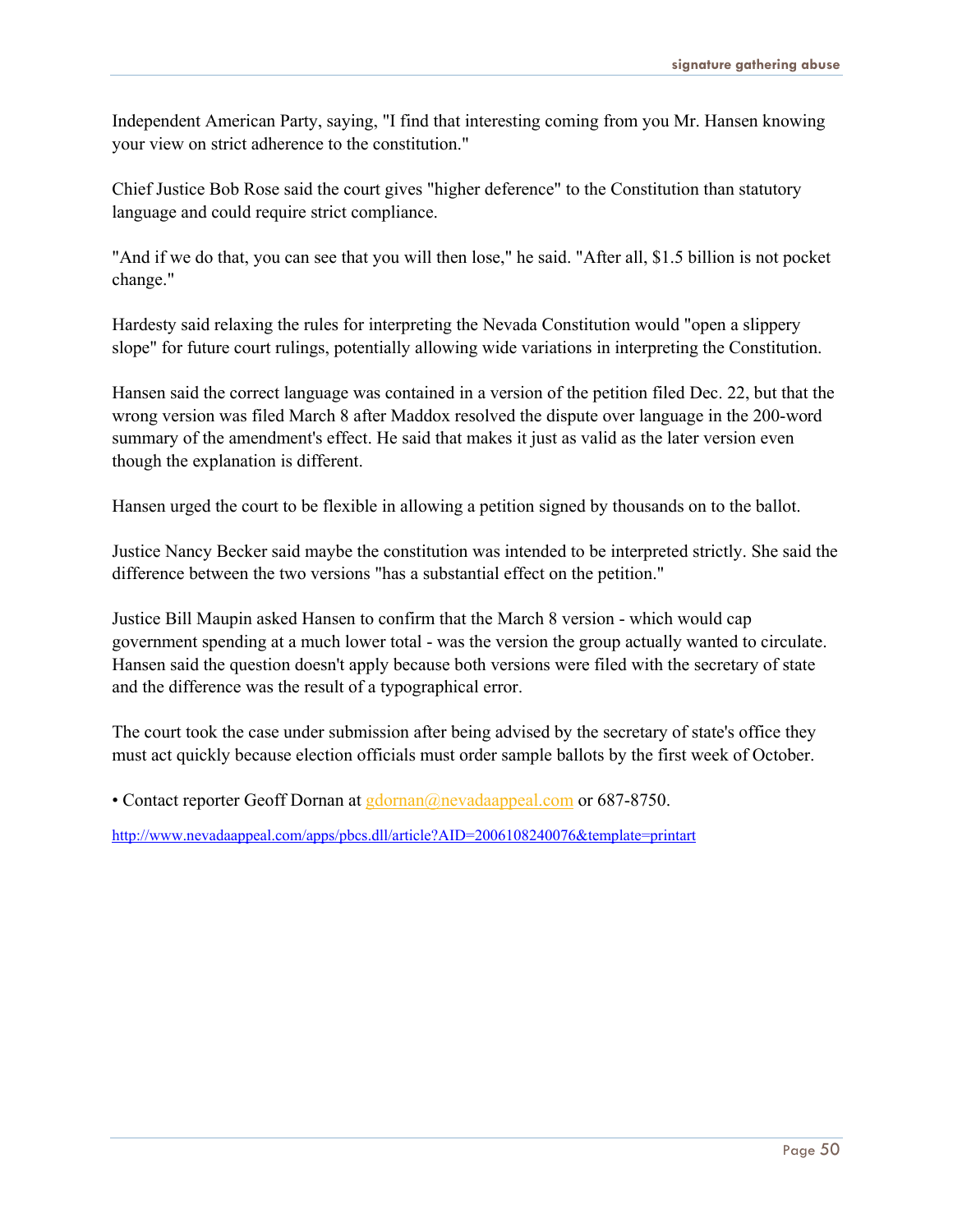## LAS VEGAS WSUN

## NEVADA COURT REJECTS ONE BALLOT QUESTION, OKS ANOTHER

### **By BRENDAN RILEY**

ASSOCIATED PRESS

September 08, 2006

CARSON CITY, Nev. (AP) - A proposal to curb government spending was stripped Friday from Nevada's Nov. 7 ballot by the state Supreme Court.

The high court also erased several sections of a plan to limit land seizures by government agencies, but left what proponents termed the most important part of that proposal on the ballot.

Quick decisions on the two plans had been expected, following Aug. 23 court arguments. Election officials throughout the state are up against deadlines for getting general election ballots to printers, so they can be ready for mailing to absentee voters later this month.

The seven-member court voted unanimously to reject the government spending plan, known as the Tax and Spending Control or TASC initiative, saying supporters failed to strictly comply with mandatory, constitutional rules for ballot questions. The court rejected arguments that "substantial compliance" would be good enough.

The Nevada Constitution "is the organic and fundamental law of this state, and to allow a sweeping amendment to it or to this state's legislative acts, without strict adherence to the rules set forth therein, would work against government stability," the court said.

Justices also said allowable spending in a circulated version of the plan was \$1.5 billion more than the amount allowed in a copy filed with the secretary of state, and would have allowed spending "at or even beyond" historic levels.

Since TASC proponents were vocal about limiting government spending, "the circulated petition involves more than a mere typographical error. It is misleading," the court said.

"It's a political decision," said state Sen. Bob Beers, TASC's chief backer who recently lost the Republican nomination for governor.

"There's plenty of judicial precedent here within the state to forgive minor technical errors that have very little impact on the measure's content," Beers, R-Las Vegas, added.

Beers said he plans to continue his efforts to curb government growth. He blames public employee unions for the steady increase in government spending.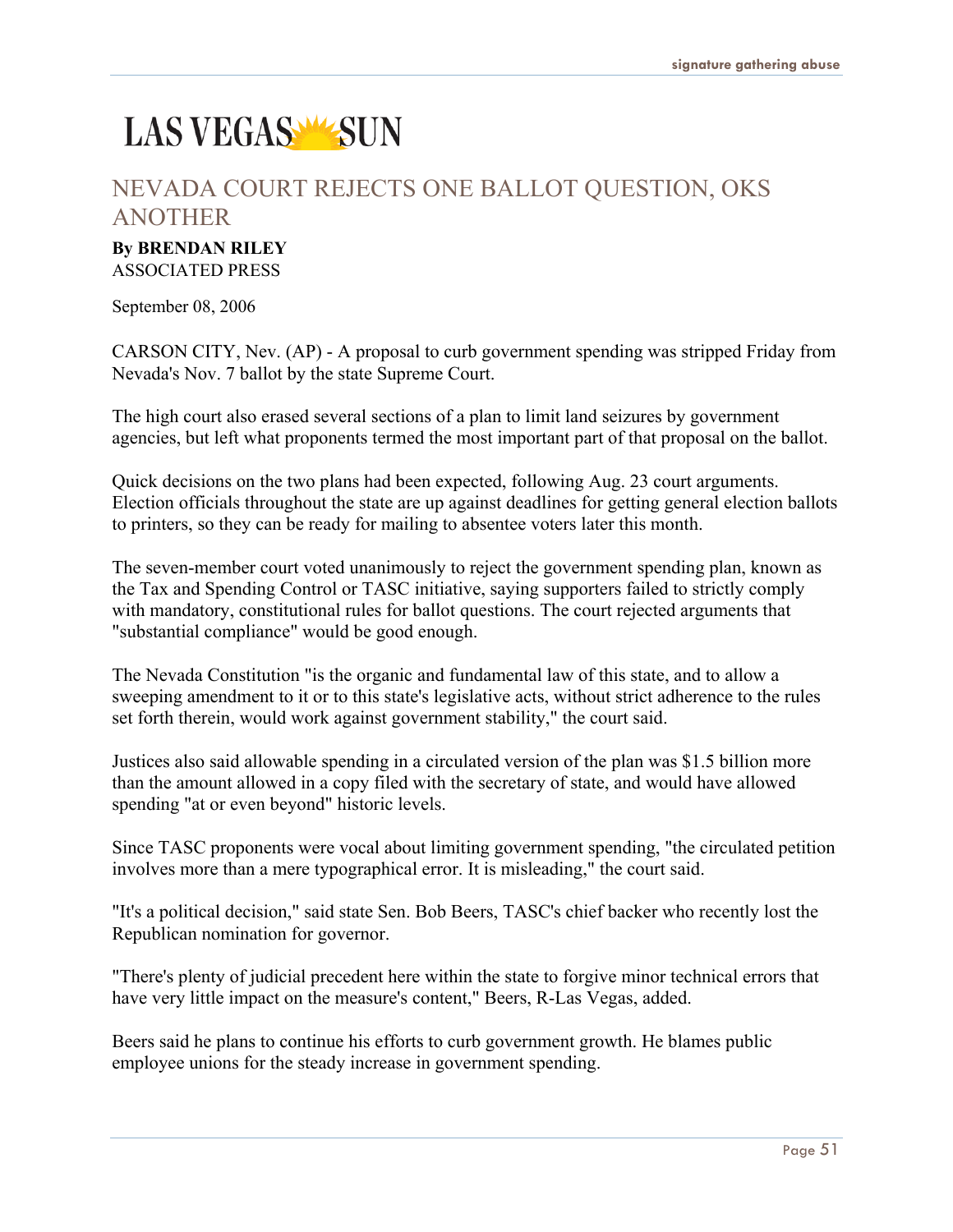The court's decision "is likely to widen the gulf between those who work for the government and those who don't," Beers said. "Our out-of-control government unions are going to eat our people alive if we don't do something about it."

TASC was opposed by Nevadans for Nevada, a union-led coalition, and the court's ruling was praised by Danny Thompson, secretary-treasurer of the AFL-CIO Nevada.

"I think it was the right ruling for the right reason," Thompson said. "It didn't comply with the single-subject law and there were two different versions - and not just a comma out of place. There were substantive differences."

The spending limit plan was modeled on Colorado's Taxpayers Bill of Rights. It proposed to amend the Nevada state constitution to limit local and state government spending increases by using a formula based on the rate of inflation.

Nevada isn't the only place where advocates of smaller government have sought to pass measures capping state spending.

The Michigan elections board on Friday voted against putting a measure on the November ballot that would limit state government spending, agreeing that backers did not collect enough valid signatures.

That followed a recent decision by the Oklahoma Supreme Court to throw out a proposed petition to reduce growth in government spending because it lacked enough valid signatures. Oregon and Montana have similar fall ballot measures.

Justices also had raised questions about the People's Initiative to Stop the Taking of Our Land, or PISTOL, the initiative aimed at curbing eminent domain abuses, but in a ruling that included two partial dissents decided to leave part of it on the ballot.

Proponents of PISTOL, on the ballot as Question 2, say they want to stop governments from acquiring private land through eminent domain and then selling the land for private development.

"These guys put on the robes of Solomon and came up with a win-win decision for everybody," said former judge Don Chairez, a PISTOL supporter and Republican candidate for attorney general.

"What they took out merely were the footnotes, not a big concern for me," Chairez added. "They've left the heart - not allowing Kelo-type taking."

Chairez' said the measure was a reaction to last year's U.S. Supreme Court decision in Kelo vs. City of New London, which allowed eminent domain authority to be used to obtain land for commercial purposes that generate tax revenue.

http://www.lasvegassun.com/sunbin/stories/text/2006/sep/08/090810448.html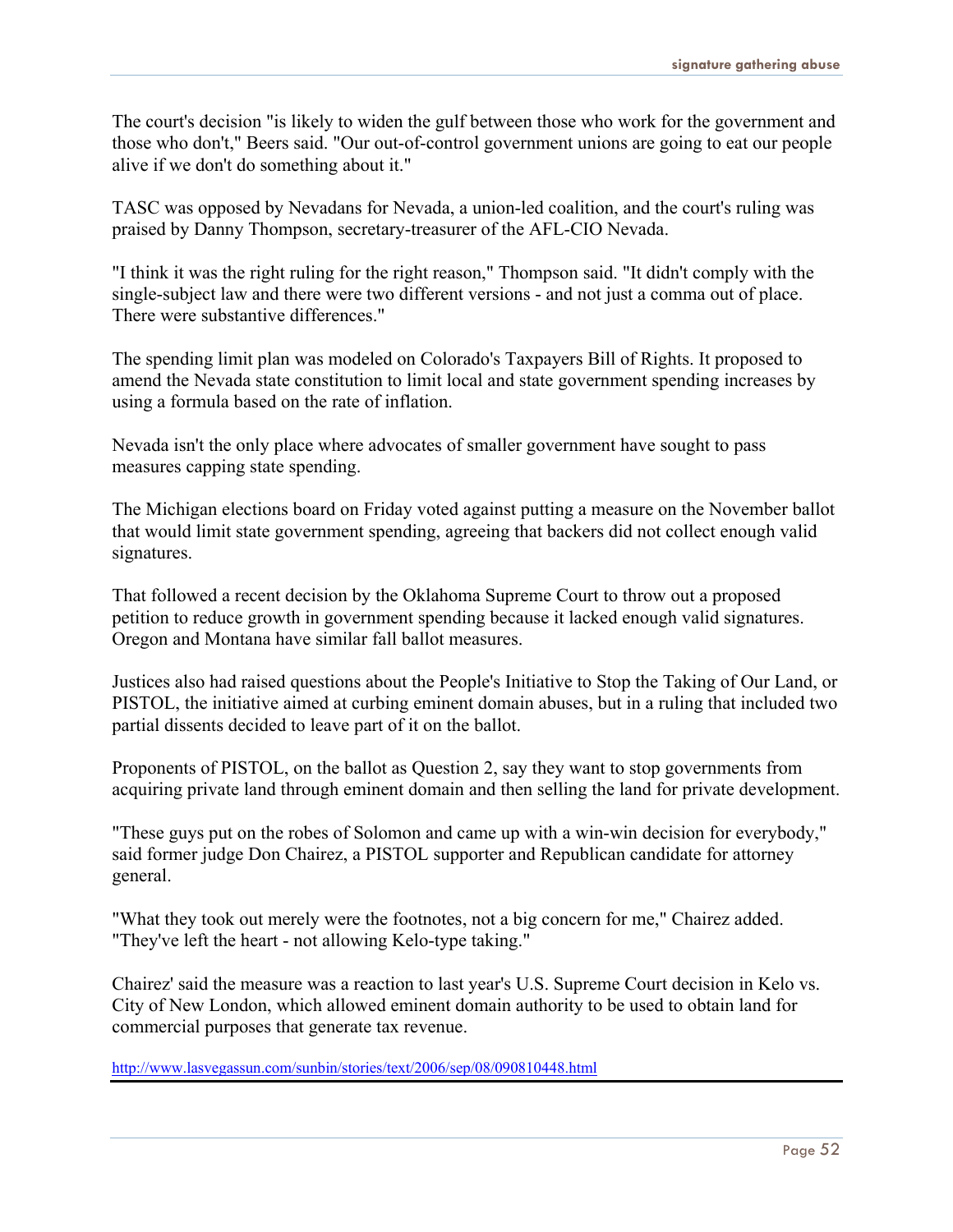#### **OREGON 2006**



#### **State questions signature gathering**

By BRAD CAIN Associated Press Writer

6-22-2006

SALEM — The state Elections Division told a California company that its method of compensating petition carriers for several Oregon initiatives appears to violate the state ban on paying per signature.

The division initially OK'd Arno Political Consultants' plans for paying signature gatherers, but Elections Director John Lindback sent a letter to the company this week expressing "fresh concerns'' about those arrangements.

Lindback said it appeared the signature gatherers' hourly pay and bonuses were directly tied to the number of signatures they collect. That would violate the state law passed by Oregon voters in 2002 to ban the "bounty system'' of paying by the signature.

In response, Michael Arno, owner of Arno Political Consultants, said Wednesday the company is reviewing its payment methods and will bring them into compliance with Oregon's law, known as Measure 26.

"If there's a problem with it, we will err on the side of caution,'' Arno said in an interview from the company's office in Rancho Cordova.

Arno's petition carriers are gathering signatures for various conservative-leaning initiatives, including ones to clamp a new limit on state spending and reimpose term limits on state lawmakers.

Lindback says there needs to be room under Measure 26 to allow companies to provide higher pay and bonuses to productive and dependable workers.

But he said the Elections Division has received complaints about Arno's payment structure, under which someone who collects 13-16 signatures per hour gets \$17 per hour while someone who collects 31-45 signatures gets \$43 an hour.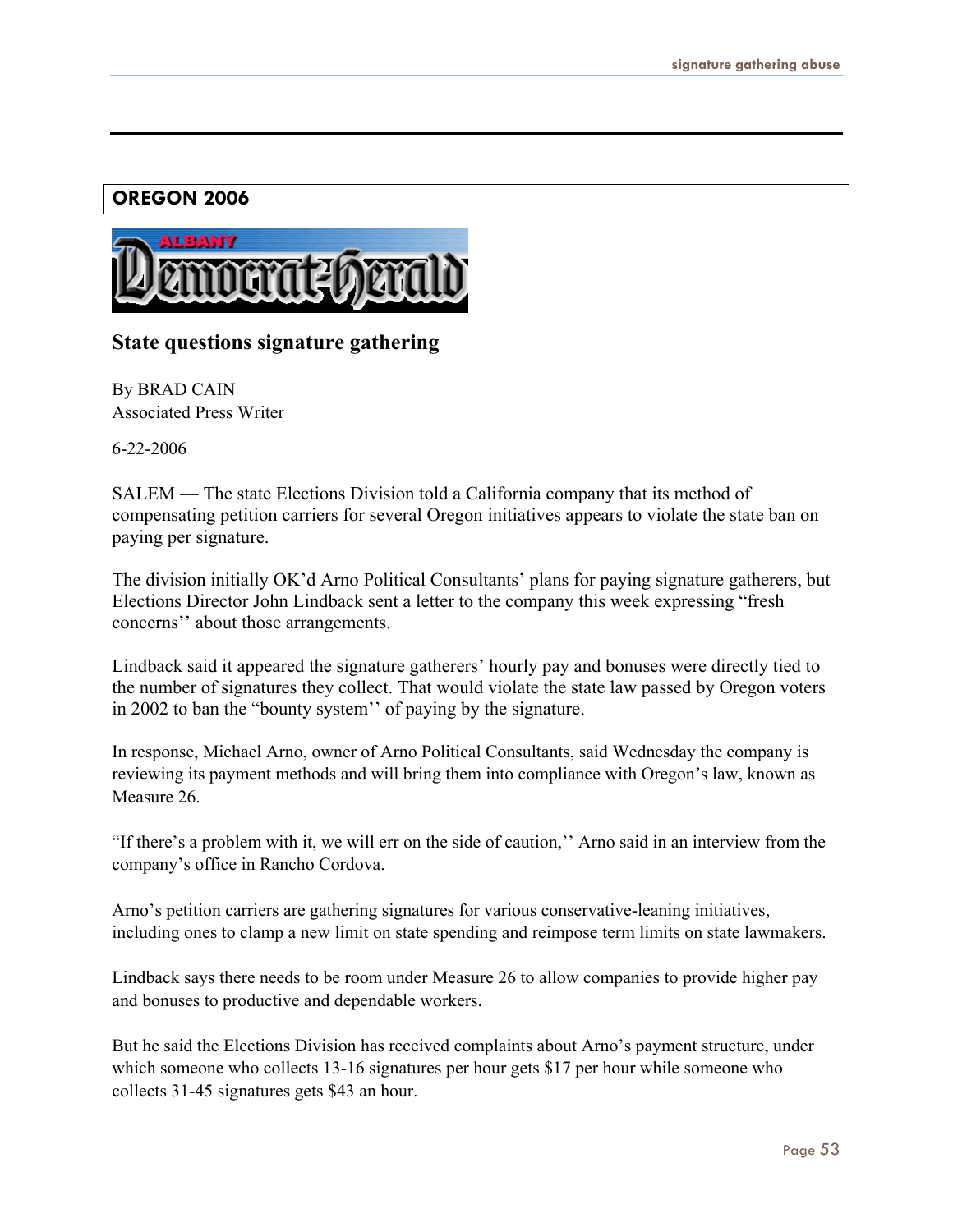In addition, other Arno workers are paid bonuses of \$500 or more if they collect between 500 and 649 signatures per week.

Secretary of State Bill Bradbury issued a statement Wednesday reminding sponsors of all the pending initiative measures about Oregon's ban on paying by the signature, a law passed in response to instances of fraud and forgery.

"It has come to our attention that some signature gathering firms may be pushing the limits of the law,'' Bradbury said. "The people of Oregon passed Measure 26 because they didn't want this type of fraud in the initiative system.''

July 7 is the deadline for turning in signatures to qualify initiatives for Oregon's November ballot.

http://www.dhonline.com/articles/2006/06/22/news/oregon/state02.txt



#### **Complaint filed in signature paying investigation**

Story Published: Jun 27, 2006 at 3:02 PM PDT

Story Updated: Aug 20, 2006 at 10:07 PM PDT

SALEM, Ore. - Eight of this year's initiative campaigns are violating a ban on paying signature gatherers by the signature instead of by the hour, according to a complaint filed with the state Elections Division.

Tim Nesbitt and Ellen Lowe, who co-sponsored the 2002 initiative that led to the rule, filed the complaint Friday.

"We hope that there will be a swift and aggressive investigation of this complaint," Lowe said.

Those in favor of the ban say that paying signature gatherers by the amount of signatures they collect encourages fraud and false promises about what an initiative measure will actually deliver.

Details of the complaint won't be divulged because there might be criminal allegations involved, said John Lindback, the director of the Elections Division.

Chief petitioners of initiative campaigns must sign statements indicating that they won't pay signature gatherers by the signature, said Norma Buckno, who handles complaints filed with the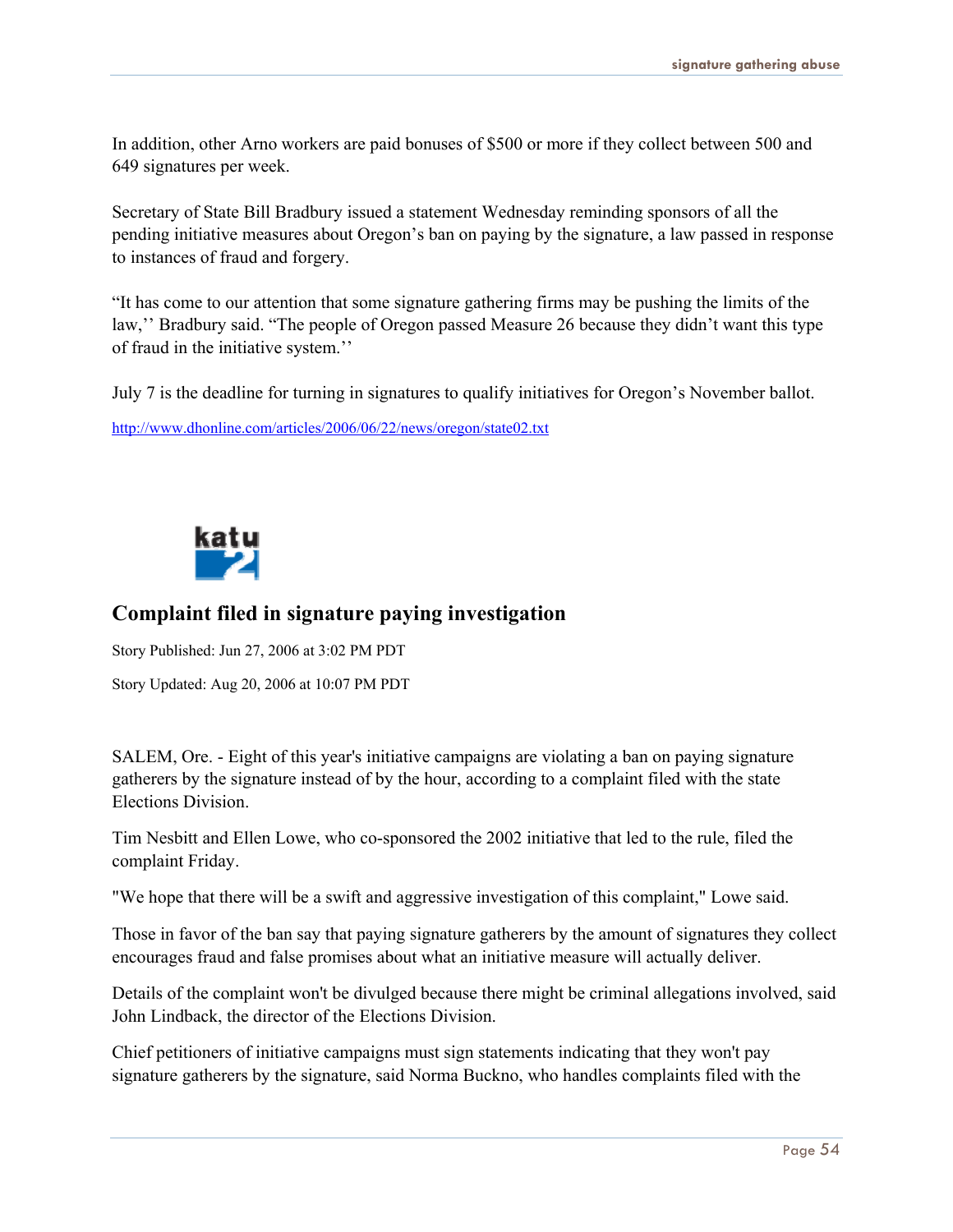Elections Division.

July 7 is the deadline for turning in signatures to qualify initiatives for Oregon's November ballot.

The complaint arrived just days after the Elections Division told a California company that its method of compensating petition carriers for several Oregon initiatives appears to violate the ban on paying per signature.

The division initially approved of Arno Political Consultants' plans for paying signature gatherers, but Lindback sent a letter to the company last week expressing "fresh concerns" about those arrangements.

Lindback said it appeared that the workers' hourly pay and bonuses were directly tied to the number of signatures they collect.

Lindback said the Elections Division has received complaints about Arno's payment structure, under which someone who collects 13-16 signatures per hour gets \$17 per hour while someone who collects 31-45 signatures gets \$43 an hour.

In addition, other Arno workers were paid bonuses of \$500 or more if they collected between 500 and 649 signatures per week.

In response, Michael Arno, owner of Arno Political Consultants, said the company would review its payment methods and bring them into compliance with Oregon's law.

(Copyright 2006 by The Associated Press. All Rights Reserved.) <http://www.katu.com/news/3633931.html>

#### The Portland Mercury

#### **The Price of Democracy**

#### **Conservative Petitions Use the Homeless to Gather Signatures—And Pay Them Illegally**

#### BY SCOTT [MOORE](http://www.portlandmercury.com/portland/Author?oid=31775)

Last Wednesday, July 5, amid a sea of homeless people waiting for food from the rescue mission on W Burnside and 2nd, a series of secretive transactions went down that involved the exchange of pocketfuls of cash for hot commodities.

Gruff, destitute men and women lined up to hand over their goods to a thin, middle-aged man in a white hat who, after thorough inspection of their offerings, forked over wads of money—for most, it was a relative windfall for a few hours' worth of work.

But it wasn't drugs or weapons or stolen goods changing hands that evening—it was signature sheets for three petitions hoping to make the ballot this November. The going price for democracy: about \$15 for every 20 signatures. It may not have been contraband, but it was every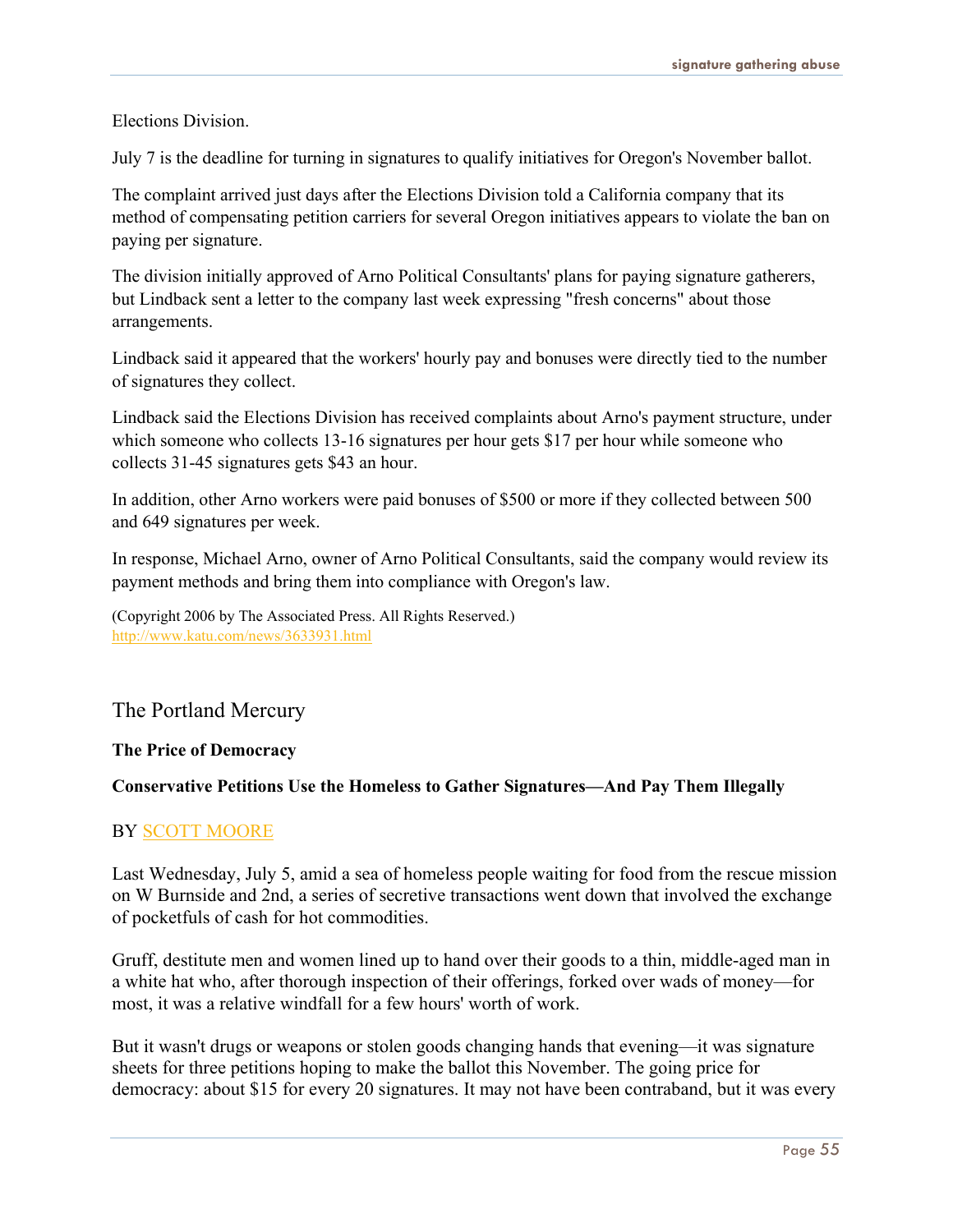bit as illegal.

#### **breaking the law**

Since 2002, after rampant fraud and forgery within the initiative system, it has been illegal in Oregon for initiative campaigns to pay signature gatherers on a per-signature basis. Instead, campaigns are required to pay employees (or independent contractors) an hourly wage regardless of how many signatures they bring in. They can set up reasonable minimums for their employees to meet, and they can use bonuses as incentives, but they cannot, under any circumstances, base wages on how many signatures are produced. This year, that law has been broken by people carrying petitions for at least three campaigns.

Standing on Burnside after getting paid, Andrew (not his real name) from Eugene described to the *Mercury* exactly how his temporary employer had broken the law. He was paid \$15 for every two sheets he turned in—the number of hours he worked was irrelevant. He said he spent the day skating around town, offering free sodas in exchange for signatures. He told people it didn't matter if they weren't registered Oregon voters or if they'd already signed the petitions—he even boasted that he'd gathered signatures from at least 20 convicted felons. (Unlike most states, felons can legally vote and sign petitions in Oregon, but Andrew didn't know that.) He was carrying two petitions being pushed by conservatives: electing Oregon Supreme Court and Appeals Court justices by district, and either the "Taxpayer Bill of Rights" (TABOR) state spending cap, or the initiative requiring term limits for state legislators. After gathering enough signatures to buy his bus fare back to Eugene, he was only able to refer to the measures as "the Supreme Court one" and "the legislature one."

He even tried to recruit a down-and-out friend to join the scheme, telling him, "Every signature is worth something, but every two sheets is worth 15 bucks."

At 10 am the next morning, a similar, yet smaller scene unfolded outside of the Greyhound station at NW 5th and Glisan. While waiting for his contact to show up with cash, John, a selfdescribed homeless man staying in a nearby shelter, stood next to a trashcan, counting signatures and attempting to flag down a couple more people to sign his sheets. He, too, explained that he was getting paid \$15 for every two sheets, and he, too, was carrying the Supreme Court measure and the TABOR spending cap. Despite carrying two petitions supported by the state's conservatives, he offered up his opinion of George W. Bush: "I think he's an asshole." John was expecting to get about \$30 for his signatures—when we asked how much time he'd worked to get those, he said it took four or five hours, equaling about \$7 per hour, or less than minimum wage.

His contact showed up a few minutes later, accompanied by a man who slurred that he was going to take a dagger to someone down the street who sold him some bad rock. Again, the contact counted up the signatures and then handed over the cash [see picture, page 13]. When I identified myself as a journalist and began asking questions, all three men hurriedly continued down the block to finish the transaction.

Later that evening, though, when John went back to Burnside and 2nd to collect the cash for his last signatures—the following day was the deadline for all petitions to be turned in to the state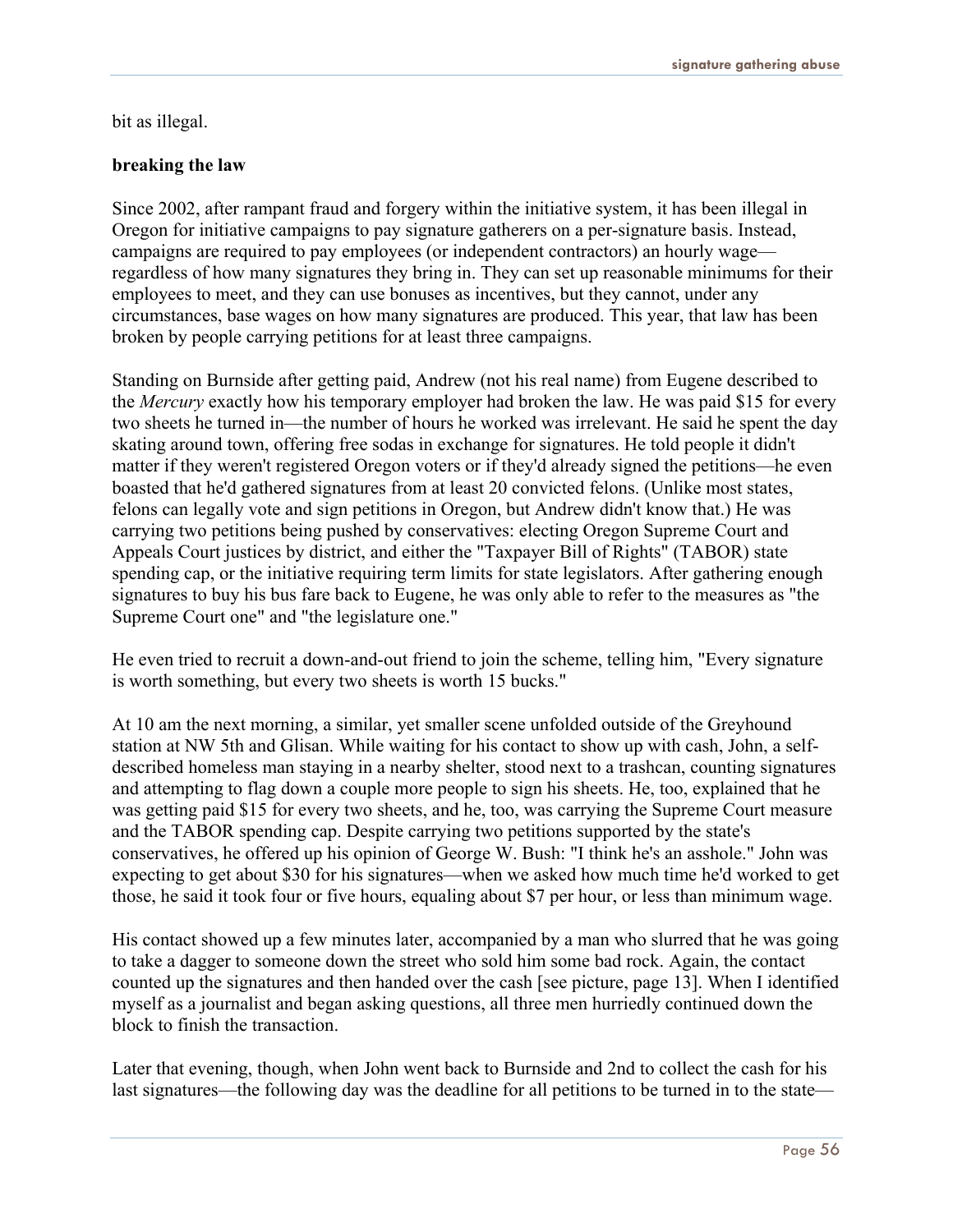his employer never showed up. John, and a handful of other sheet-carrying homeless men, got stiffed.

#### **paying for fraud**

At least part of the 2002 movement to ban payment per signature was to keep this part of the democratic process out of the shadows. The idea that payment per signature contributes to fraud and forgery was used by the state when it defended the statute in 2004. If petition circulators are paid solely on quantity, they'll have incentive to do whatever it takes to get more signatures, the logic goes, including forging names and being less than truthful about the petitions they're carrying. Paying by the hour takes that incentive away.

Four years after Measure 26 (M26) passed (by a two-to-one margin), it appears that little has changed, except that payment-per-signature operations have been pushed slightly underground. The secretary of state's office has done little to investigate M26 violations or enforce the statute's provisions, although there is now an ongoing investigation into numerous campaigns, spurred by the original backers of the law.

Even if the state was enforcing Measure 26, though, it's unclear if the liability for violations would reach the chief petitioners. If you wanted to devise a system in which chief petitioners would be protected by layers of deniability from what their signature gatherers were actually doing on the street, you couldn't do better than the system Oregon already has. Many initiative campaigns, including the ones listed above, hire their petitioning work out to firms like the California-based Arno Political Consultants, which had the contract for the term limits and TABOR petitions, or local firm Democracy Direct, which was hired to run the districting of judges petition. These companies will then frequently hire the work out to subcontractors, who in turn hire the work out to sub-subcontractors. By the time these petitions hit the streets, it's difficult to determine who is working for whom.

Case in point, the man who was paying John and Andrew: The *Mercury* attempted to track him down to find out where *his* money came from, but to no avail—he disappeared each time before we could corner him.

Don McIntire, the head of the Taxpayer Association of Oregon and a chief petitioner on the TABOR initiative, said his campaign isn't liable for the way his signatures are gathered. In fact, he told the *Mercury*, the campaign made Arno sign an agreement promising they wouldn't pay per signature—which means that anything that happens after that is out of his hands. "If someone is the chief petitioner, they aren't the grand ruler of everything," McIntire said. "I have no way of knowing" what happens on the streets.

On the other hand, the original backers of Measure 26 have filed a complaint with the secretary of state's office, asking McIntire to hold the chief petitioners accountable for the flagrant on-thestreet violations of the law. McIntire refused to comment on the mounting evidence, saying the violations and the idea that he should be liable is "a construct of left-wing union shills."

Further, he deflected questions to Arno, which, by Friday, had stopped answering its phones.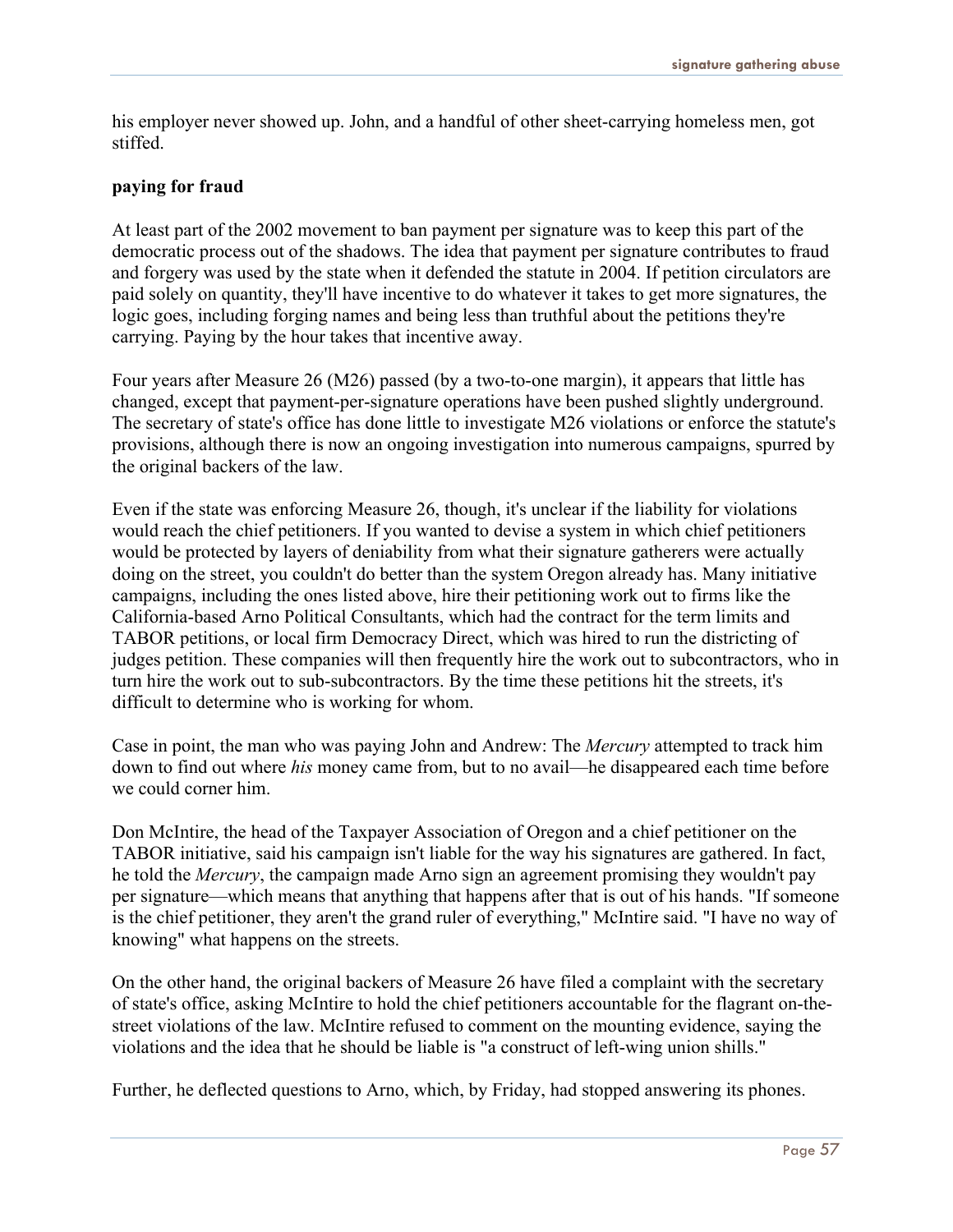(For the record, Arno's employee manual shows a pay rate that is very clearly based on the number of signatures brought in—\$10 for 4-8 signatures per hour, up to \$64 for 46-50 signatures per hour.)

#### **rescuing the reform**

The state's lack of enforcement of Measure 26 has another major impact—making it more difficult for legitimate petitioning firms to stay afloat. Companies like Portland-based Democracy Resources, for example, have taken a massive hit this year. Other firms "poached" workers from the company, and their bottom line is damaged because Democracy Resources spends money for training, paying managers to supervise employees, and maintaining hourly payroll records. Plus, "petition fatigue" has turned voters away from the process all together, making it more difficult to find enough people willing to sign a petition. And if people are already wary of signature gatherers, sending an army of homeless people into downtown with petitions isn't going to help the cause.

"When voters hear about fraud, they get turned off from the whole process," says Ted Blaszak, owner of Democracy Resources. "The most frustrating thing is that it's just not hard to follow the law and treat your staff with respect."

The irony is that payment per signature—at least the way it played out on the streets last week will only lead to lower validity rates for those campaigns.

The next two years will likely see a fight over the initiative system in Oregon. Reformers are pushing the state to actively enforce M26, conceivably making it more difficult for campaigns to get measures on the ballot. At the same time, embattled initiative veteran Bill Sizemore and Tim Trickey (the owner of Democracy Direct) have filed a series of initiative petitions for 2008 that would lower the bar—including a repeal of Measure 26's ban on payment per signature. Considering the overwhelming majority of votes M26 received, and the fact that many in Oregon are simply fed up with the flood of initiatives the state's seen in recent years, that may be a hard sell.

On the other hand, Arno Political Consultants has declared that it won't be back in Oregon again any time soon. The company is accustomed to paying per signature in every other state it works in and, as it turns out, it's simply too expensive for Arno to follow the law in Oregon.

<http://www.portlandmercury.com/portland/Content?oid=45426&category=34029>

#### **ADDITIONAL ARTICLES**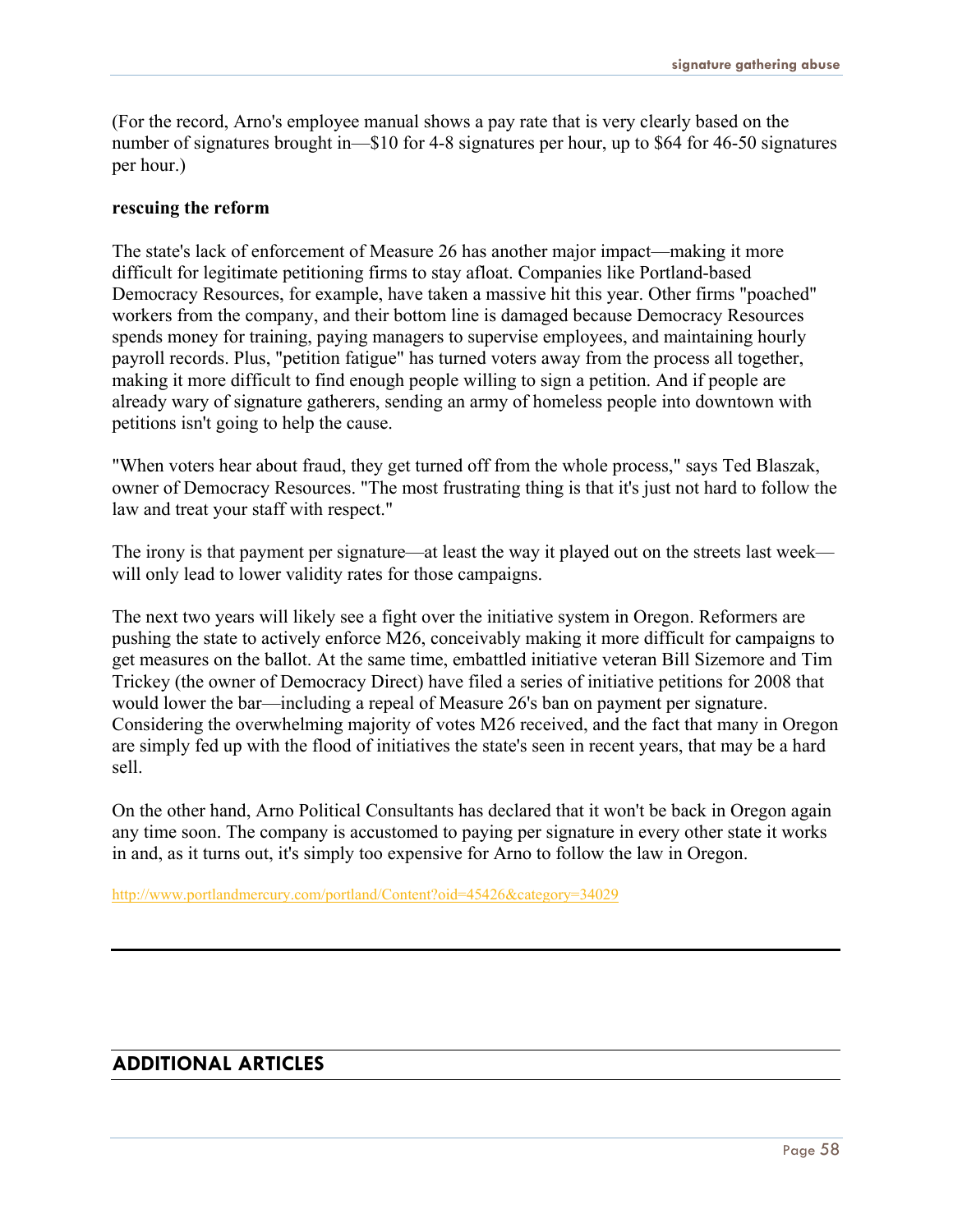

Willamette Week (Portland Oregon)

#### **Arno Political Consulting**

#### BY WW EDITORIAL STAFF

For veteran rogue-rousters, some activities naturally set off alarm bells. Take signature-gathering: Although the recent ban on per-signature bounties appears to have greatly reduced the amount of fraud, it hasn't eliminated another problem--the misleading sales pitch.

In recent days, the petitioners for Measure 36 have stepped up their signature-gathering on Portland streets. Like its predecessor, Measure 7, the measure would require that government reimburse property owners if their property value is affected by a regulation.

But, as Katy Daily, a politically savvy downtown pedestrian, noted, you'd have a hard time figuring that out based on what some signature gatherers (also known as "circulators") are saying.

Daily called the Rogue Desk to suggest we check out the circulators--who are on the payroll of **Arno Political Consulting** of Sacramento. Last week, we approached three separate circulators to see how they explained the measure.

In the first instance, the circulator at the corner of 10th Avenue and Yamhill Street told us the measure would prevent the government from devaluing your land, then taking it over using the courts--a process known as eminent domain.

"So this is about eminent domain?" the Rogue operative asked.

"Yeah," said the circulator.

That's not true. The misinformation was repeated by two other signature gatherers we interviewed and, according to Daily, several others near Pioneer Courthouse Square.

Oregonians In Action, the group sponsoring the measure and paying Arno, wasn't pleased to hear about this. "It absolutely concerns me if the signature gatherers are misrepresenting the measure," says OIA director Dave Hunnicutt. "I don't see a connection between this measure and eminent domain. If [misrepresentation] is happening, we will stop it."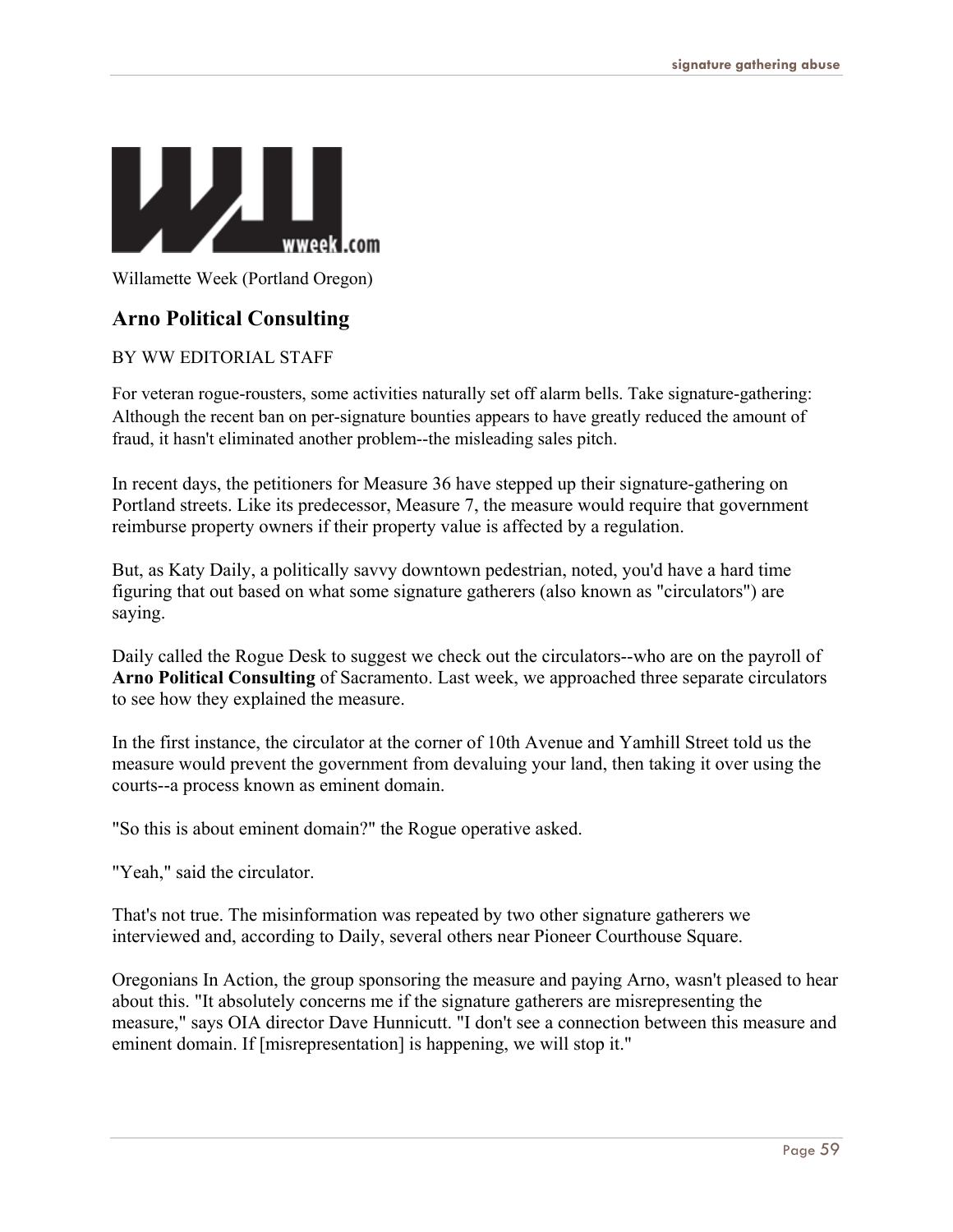Bill Arno, co-owner of Arno Consulting, told *WW* the "eminent domain" line isn't coming from his shop.

"We actually give people written pitch sheets that say nothing about eminent domain," Arno says. "If they are saying anything about eminent domain, then they have independently arrived at that conclusion and we'll take corrective action in our crew."

How about not turning in the signatures that were gathered dishonestly? "That's certainly something that we'd consider," says Hunnicutt. "I have no idea how to figure out how you would do that."

Originally Published on **2/25/2004**

<http://www.willametteweek.com/editorial/3017/4853>



## **Petitions spur suspicions**

#### **Possible forgeries cloud a vote on SMUD annexation**

**By Ed Fletcher -- Bee Staff Writer**

*Published 2:15 am PST Friday, February 17, 2006* 

*Story appeared in Metro section, Page B1* 

Elections officials suspect "some instances of fraudulent signatures" in the petitions filed to force a June vote among SMUD customers on whether the public-power utility should expand into Yolo County.

The suspicious signatures, among the 53,317 filed, were discovered during a routine verification process in Sacramento County, which includes a random check of 3 percent of the signatures turned in.

Of the 1,600 signatures randomly checked, 32.2 percent were invalid, officials said. If that validity rate (67.8 percent) is applied to the total number of signatures turned in, the result is too close to the 31,395 signatures needed to order the election. Now, election officials will have to examine every signature, as required by state law, said Alice Jarboe, Sacramento County's assistant registrar.

The call for a June vote was triggered by opponents of the Sacramento Municipal Utility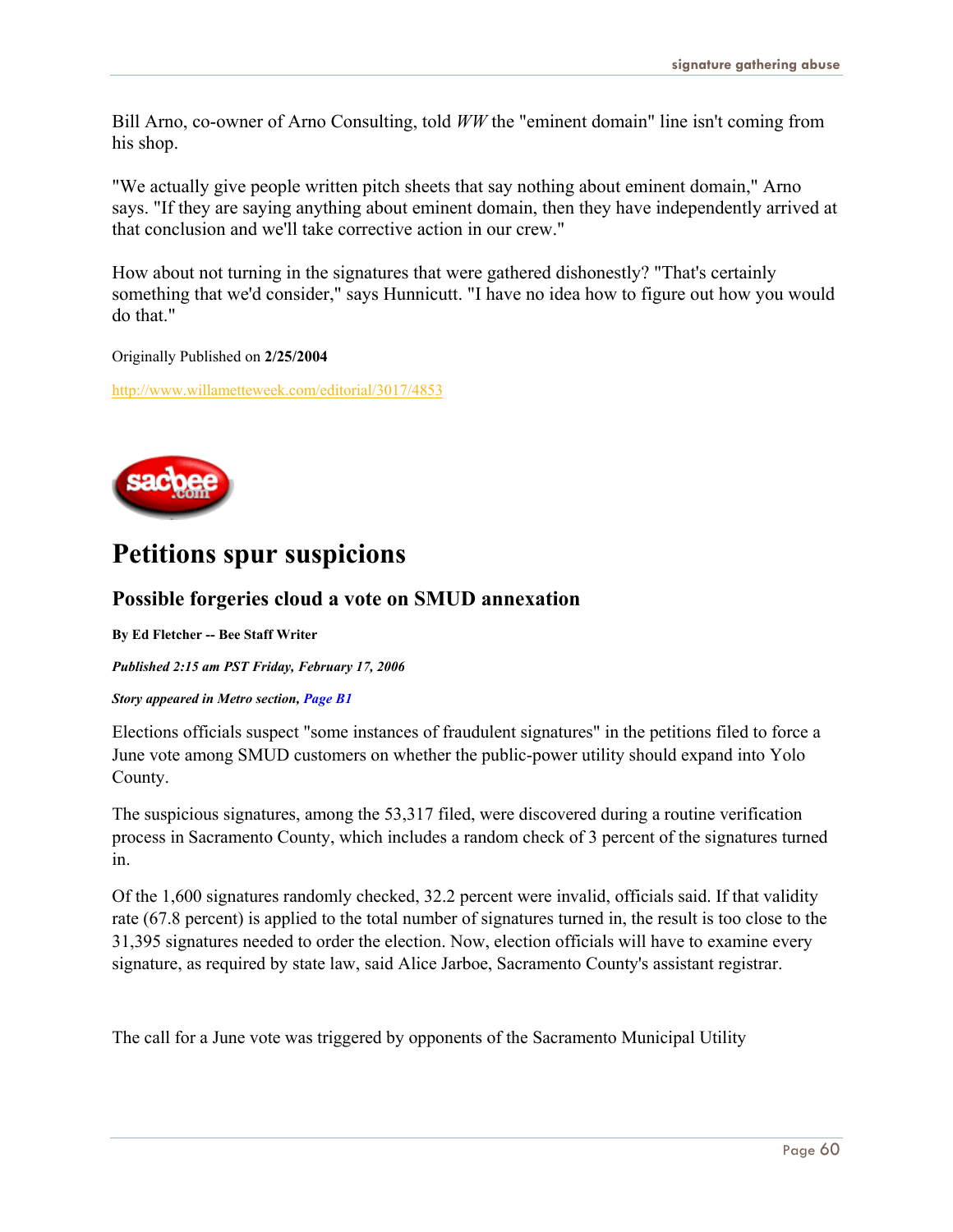District's proposal to annex 77,000 Pacific Gas and Electric Co. customers living in Davis, West Sacramento, Woodland and adjacent unincorporated areas.

Yolo County voters will head to the polls in November to decide the annexation issue. But the opposition group, which is backed by PG&E, asked for a vote in June for current ratepayers, who live in Sacramento and Placer counties.

SMUD later agreed that its current customers in Sacramento and Placer counties also should vote on the issue in November, regardless of whether the June vote proceeds.

SMUD officials said the prospect of fraudulent signatures was a serious issue.

"Anytime you are taking about a violation of the law ... it's a huge issue and there needs to be an investigation," said SMUD attorney Arlen Orchard. "I think the responsibility has to lie with PG&E. They hired the people to do (the signature gathering)."

PG&E spokeswoman Jann Taber said the company holds itself to the "highest ethical standards," but referred questions to the coalition behind the signature drive.

"The campaign is absolutely in agreement that, if there is any indication of fraud, it should be investigated by the appropriate authorities," said Jeff Raimundo of the Coalition for Reliable and Affordable Electricity.

He said the questionable signatures are likely a case of problems with individual signature gatherers, rather than a conspiracy to commit fraud.

Michael Arno, whose company Arno Political Consultants, handled the signature-gathering effort, said shady signature gatherers should be prosecuted.

"Almost all petitions have some forgeries," said Arno, whose firm was paid about \$1.50 per signature gathered. More than 100 gatherers were used in the effort. The signatures were filed last month.

"When you have done a few petitions you can see things that look suspicious," said Jarboe, the elections official, who declined to elaborate.

Even if some phony signatures are thrown out, Raimundo said the coalition has enough signatures to trigger the election.

"This is going to qualify to get on the ballot," Raimundo said.

But Jarboe said it's too close to call at this point. "If it continues to be in this 30 percent range it's going to be cutting it close for it to qualify," Jarboe said.

The signatures have to be verified by March 10. To meet that deadline the staff will have to work overtime, Jarboe said.

SMUD has agreed to pay for the extra staff hours. Raimundo said the coalition also has offered to pick up the tab.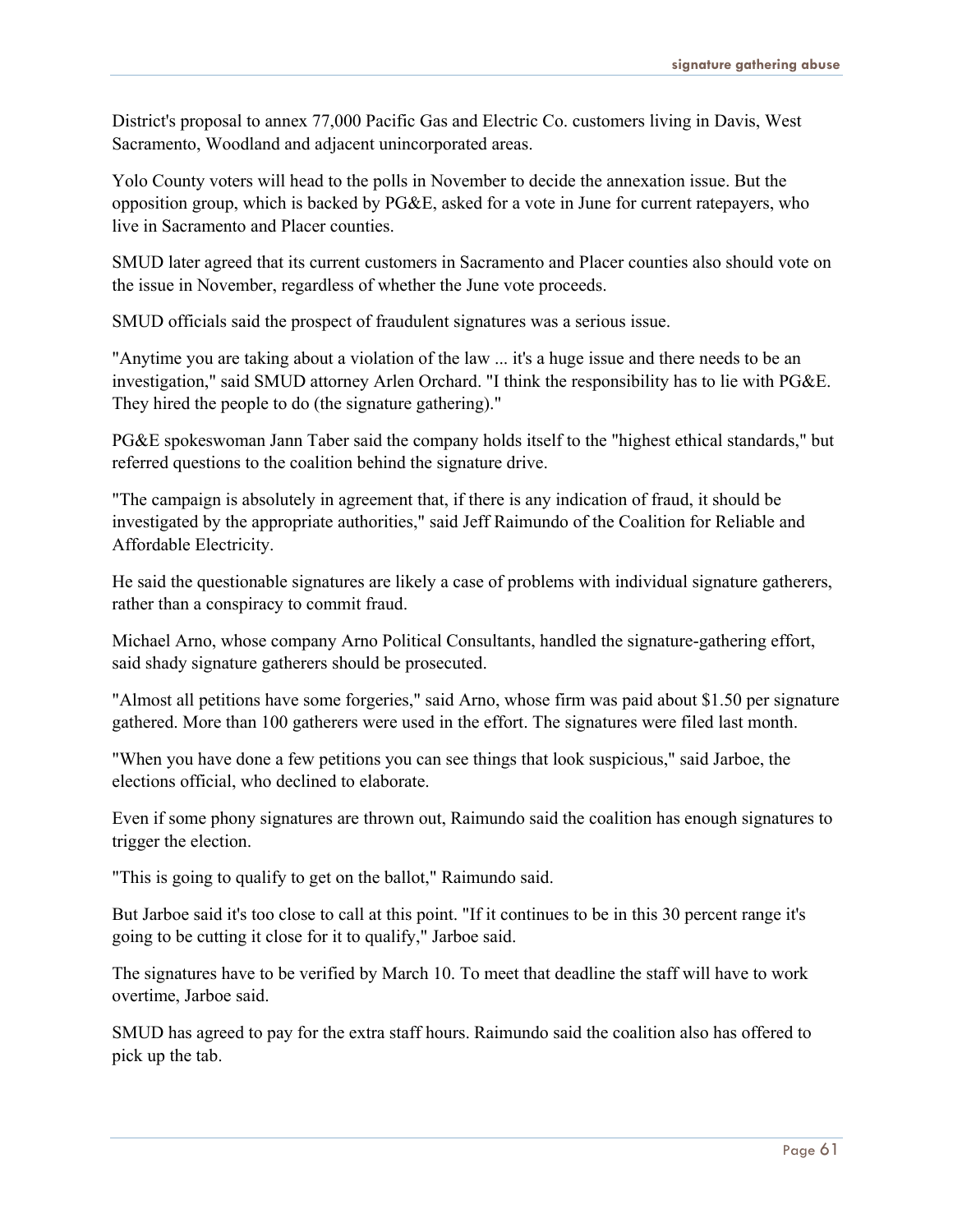About the writer: The Bee's Ed Fletcher can be reached at (916) 321-1269 or [efletcher@sacbee.com](mailto:efletcher@sacbee.com).

[http://www2.dcn.org/orgs/localpower/SacBee\\_PetitionSuspisions.pdf](http://www2.dcn.org/orgs/localpower/SacBee_PetitionSuspisions.pdf)

## BACKGROUND ON OTHER BAD ACTORS|**APPENDIX B**

#### **National Voter Outreach**

Last year in several states, anti-tax measures were being pushed, along with ballot proposals concerning regulatory takings the judicial independence of judges. The level of fraud, deceit and outright lying perpetrated by the circulators of these measures has never been witnessed before and was so extreme it prompted at least ten states to push for legislation to shore up holes in their initiative laws that allowed fraud to go unnoticed. To quote Montana judge Dirk Sandefur, "the signature gathering process for CI-97, CI-98, and I-154 was permeated by a pervasive and general pattern and practice of deceit, fraud, and procedural non-compliance."

#### **Fraud in Ballot Initiative Signature Gathering**

National Voter Outreach (NVO) of Ludington, Michigan was hired to circulate TABOR in five of the nine TABOR states (MI, MO, MT, NE and OK). NVO has been operating for almost a decade and has circulated initiative petitions in a majority of states which allow the initiative process. NVO has long been a member, or arguably a leader, in the culture of mercenary petition gathering. NVO's past pattern has been to move into a state and hire subcontractors to run the signature gathering process with little oversight from NVO. These subcontractors will then hire nomadic signature gathers that migrate from one state to another, chasing whichever petitions are paying the biggest rate per signature. These mercenaries will flood a state, at best being ignorant of the state's laws governing signature collection, or at worse, actively choosing to ignore those laws. Gatherers have been paid by the number of signatures gathered so they have every reason to cheat to boost those numbers. These migrant signature gathers routinely use false names or addresses and are almost impossible to track once they leave the state. Some circulators have even been discovered to have prior identity theft and sexual predatory convictions. NVO has been a major player in the culture of deceit for years, as the attached news clips verify.

#### **Why NVO Deserves Scrutiny**

Of the five states where NVO circulated TABOR, four of those were thrown off the ballot due to sloppy and fraudulent signature gathering.

- In Michigan, the Board of Canvassers found that the sample contained both fraud and such a large number of duplicates that the proponents did not collect enough legitimate signatures to qualify for the ballot.
- ! In **Missouri,** NVO was so sloppy that they failed to bundle and label the petitions in accordance with Missouri law, so the Secretary of State declined to accept the signatures.
- ! In **Montana,** NVO was accused of using a "stopper petition" and then tricking voters into signing the TABOR petition as well. This is done by asking someone to stop and sign a more popular petition and then saying that the circulator was out of carbon paper so the voter